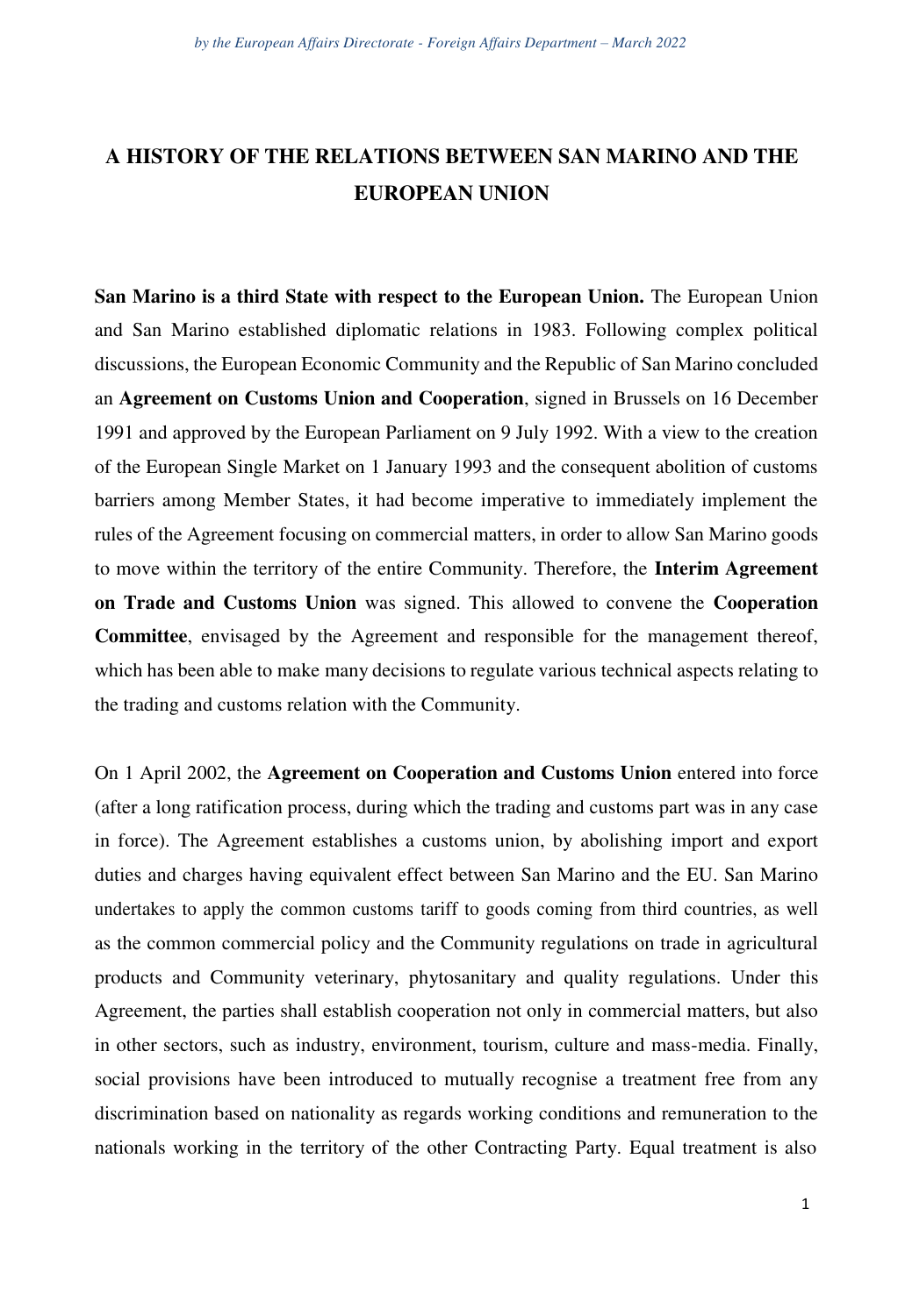provided for in the field of social security. Article 19 contains a future development clause, as it envisages that the Contracting Parties may enlarge the scope of the Agreement by mutual consent in order to supplement the areas of cooperation through agreements on specific sectors or activities.

In the light of the developments occurred after the signing of the agreement, the **"Aide Memoire"**, sent on 17 October 2002 to the EU Presidency, the President of the European Commission, Commissioner Patten and the President of the European Convention, highlighted that San Marino economy is closely intertwined with the European one and therefore mentioned the possibility of "new forms of collaboration over and above the Cooperation and Customs Union Agreement now in force". Moreover, it pointed out that San Marino, being a small State desirous of preserving its own identity, had to thoroughly consider all implications of a possible membership in the European Union, and that the European Convention was a "valuable opportunity" to jointly address these issues. In the light of this, the Republic of San Marino expressed its willingness "to start together a study and assessment activity", with a view to subsequently defining, together with the Community Institutions, a common strategy, so as "to meet the expectations of both parties" and "lay the foundations of the relations between the Republic of San Marino and the new European Union of the third millennium".

San Marino has also taken part in the European monetary integration process. Since the Monetary Agreement with Italy dated 21 December 1991 was already in force and a renegotiation of the existing agreements was necessary following the introduction of the European single currency, the EU conferred upon Italy the mandate to negotiate a Monetary Agreement between the EU and San Marino. The **Monetary Agreement**, signed in 2000 and entered into force in 2001, sets forth that San Marino is entitled to use the euro as its official currency and is required to make Community rules on euro banknotes and coins applicable in its territory. The Republic of San Marino may issue a specified amount of euro coins, which shall be identical to those issued by the Member States of the EU. In addition thereto, it is required to use the Italian Mint and no other establishment to mint its coins. Financial institutions located in the Republic of San Marino shall have access to payment systems within the euro area through Italian payment systems under appropriate conditions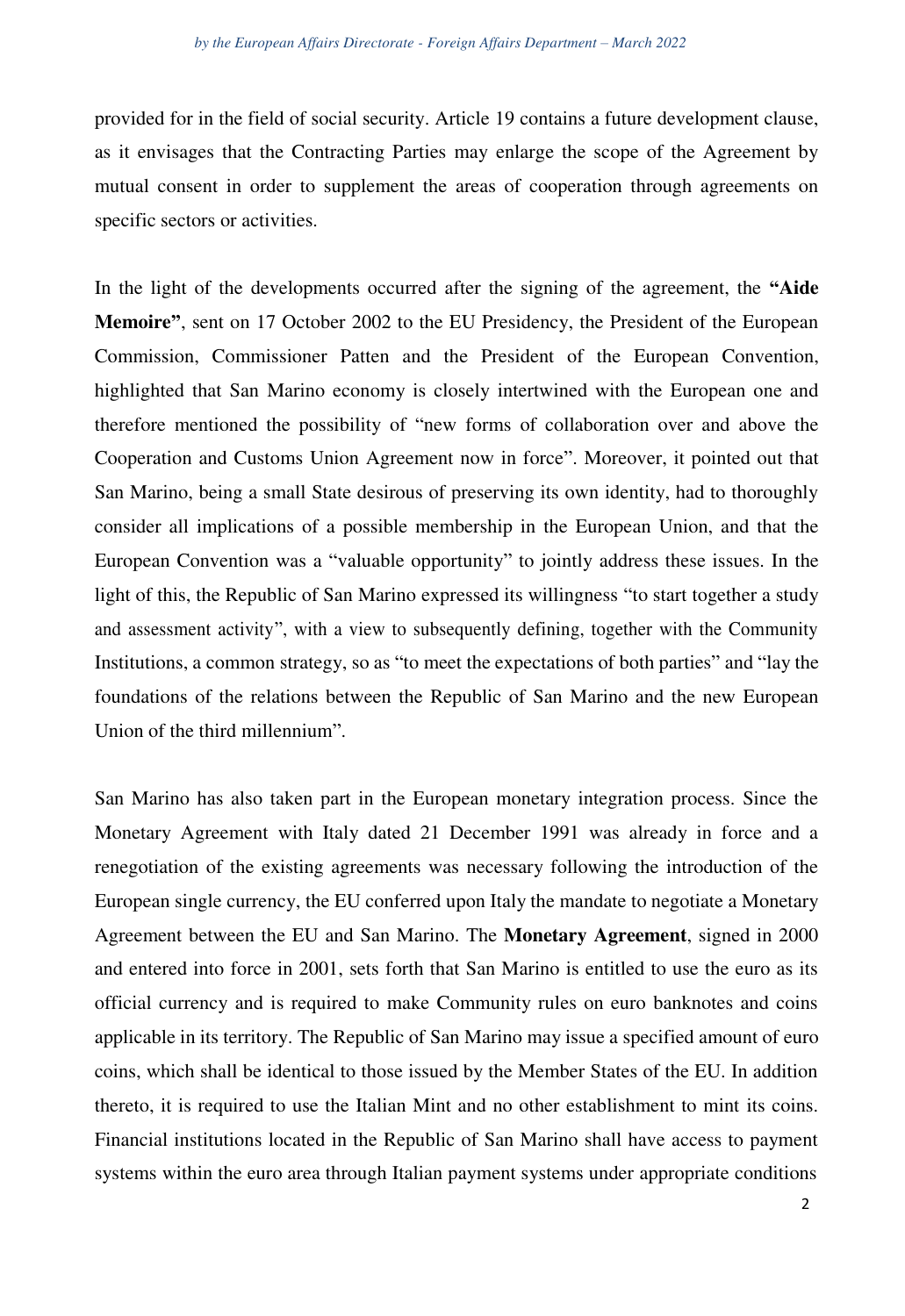determined by the Banca d'Italia with the agreement of the European Central Bank. The renegotiation of the Monetary Agreement concluded in Brussels on 29 March 2012 with the signing of the **Monetary Agreement** between the European Union and the Republic of San Marino. This Agreement replaces the Monetary Agreement signed on 29 November 2000. The new text transposes Community regulations on the protection of the euro against counterfeiting and on the prevention of money laundering. Moreover, it brings banking and financial legislation in line with that of the Member States of the euro area. It also provides for the establishment of a **joint Committee** – aimed at favouring the implementation of said text and addressing any amendment to the list of Community provisions to be applied by San Marino – as well as for the introduction of a new method to establish the ceiling for the issuance of euro coins, with a view to treating all countries having signed monetary agreements with the EU equally.

Always at the Community level, in October 2004 - with Presidency Note to the Council's Strategic Committee on Immigration, Frontiers and Asylum (no. 13020/04 REV 1) - the request submitted by San Marino and concerning the crossing of EU external borders was substantially accepted. This decision enables San Marino citizens **to use the so-called "EU corridors"** at the check posts on the external frontiers of Member States that apply the provisions of the Schengen Agreement, without undermining the control regime.

Moreover, on 7 December 2004, San Marino concluded with the European Union an **Agreement on taxation of savings income** based on the same elements already provided for in the agreements with Switzerland and the other European small States (Andorra, Monaco and Liechtenstein). A **Memorandum of Understanding** between Member States and San Marino is attached to this Agreement. Point 4 of the Memorandum of Understanding establishes that, in the context of the strengthening of relations between San Marino and the EU, "the conclusion of tax agreements with Member States of the European Union" "and San Marino's commitment to provide, within this framework, for information exchange in accordance with OECD standards, would enhance wider economic and tax cooperation". In this case, "recognising the efforts made by San Marino, consultations could take place between San Marino and the Member States with the objective of eliminating or reducing, on a bilateral basis, double taxation in relation to different forms of income".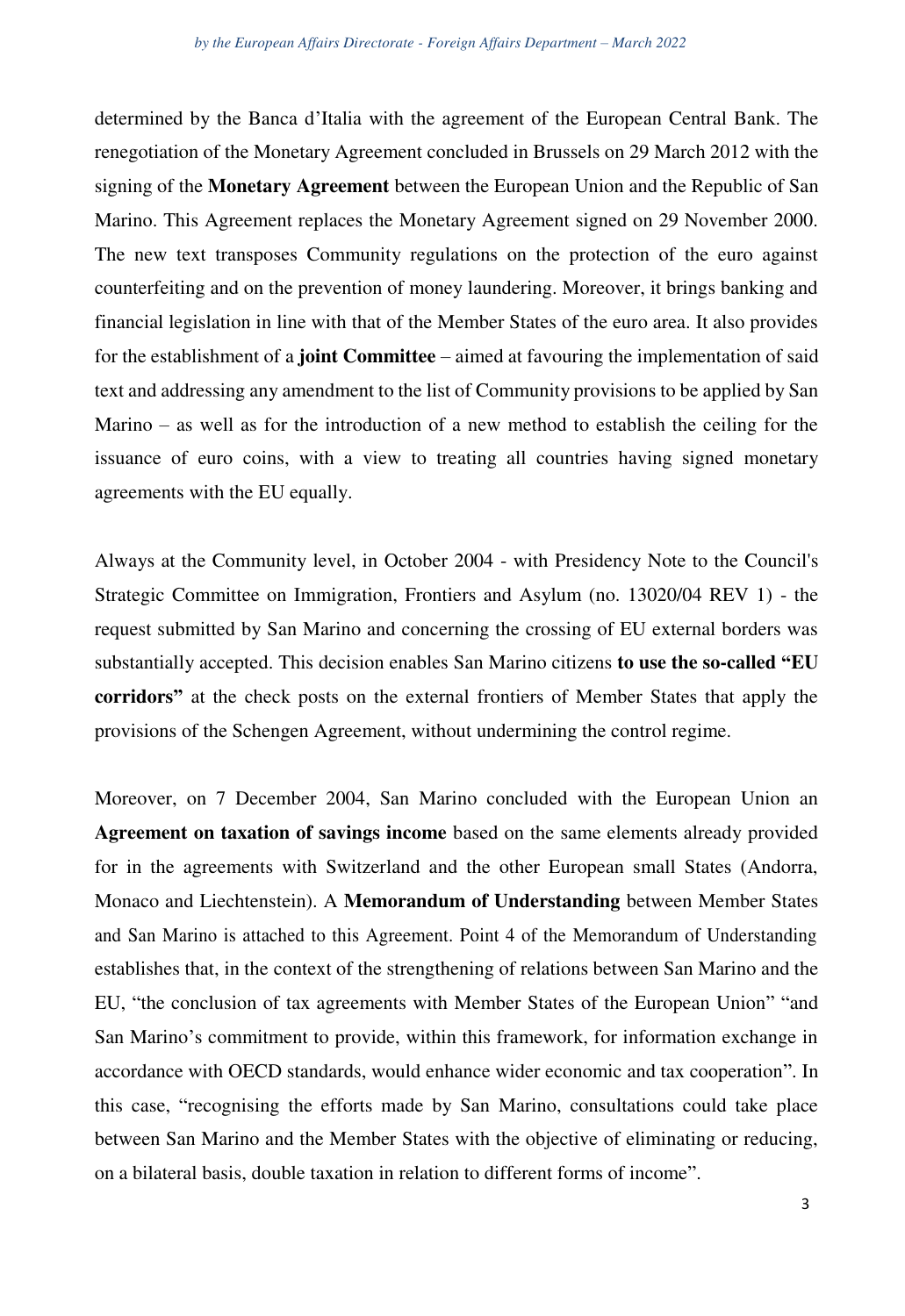In April 2010, San Marino adopted the **"Omnibus" Decision no. 1/2010 of the EU-San Marino Cooperation Committee in the area of customs union**. Such Decision includes all decisions previously made by San Marino in order to comply with the provisions of the Interim Agreement on Trade and Customs Union and it reiterates the full effectiveness thereof in the framework of the current Agreement on Cooperation and Customs Union. In the text of the Decision new aspects are introduced, including the enforcement of the legislation protecting endangered species of wild fauna and flora (CITES), by virtue of which the territory of the Republic of San Marino shall be now considered a Community territory, thus leading to a simplification of the administrative procedures applying to imports and exports between San Marino and the EU. The Decision also defines the procedure for the transposition of the customs union rules in the following areas: common commercial policy, market surveillance, health, safety and protection of consumers, agriculture, food safety, veterinary and phytosanitary matters. Finally, the **list of customs offices authorised** to carry out customs clearance of goods coming from third countries and destined for the Republic of San Marino has been extended, as wished by San Marino economic categories.

Since the beginning of the XXVII legislature, the Ministry of Foreign Affairs has promoted a process of analysis and study of the various modalities of a possible European integration, also by establishing, from the very beginning, political and diplomatic contacts. In July 2009, **a first meeting was held with the European Commissioner for External Relations and European Neighbourhood Policy, Benita Ferrero-Waldner**, who acknowledged the excellent relations existing between San Marino and the European Union and welcomed the intention to possibly strengthen such relations in the forms and ways most suitable to the characteristics and typical aspects of our State. To this end, in January 2010, a **Technical Group** was established (coordinated by the Foreign Affairs Department) **to assess new policies for the integration with the European Union**. Such Technical Group has carried out an analysis on the problems of the country with a view to proposing technical solutions through different forms of integration.

In September 2010, San Marino attended a **seminar on the European Economic Area for**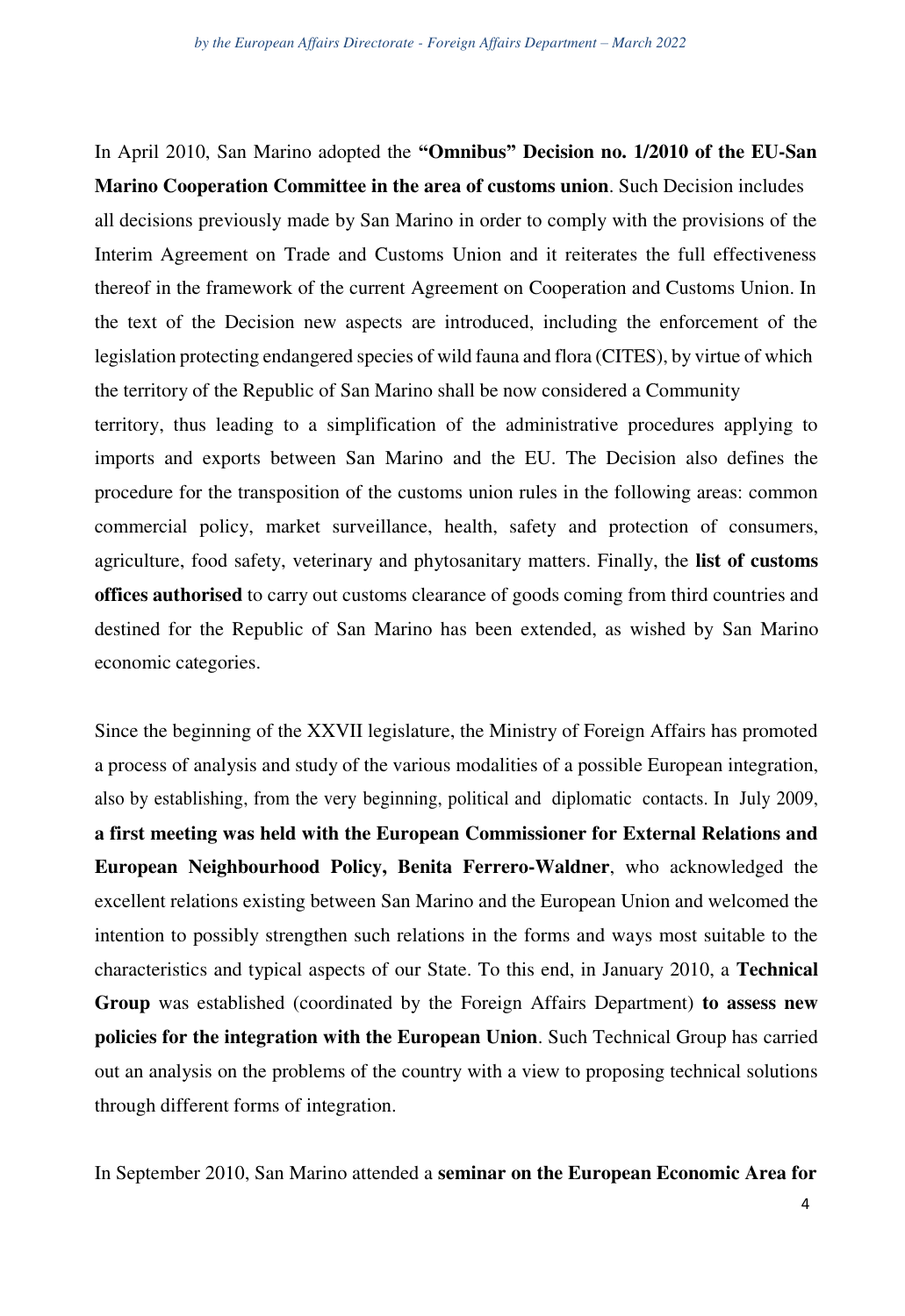**the small States of Europe**, organised by the European Commission: it was an opportunity to effectively and directly exchange views on the possible scenarios for integration in the single market.

The **Final Report of the Technical Group** was submitted to the Great and General Council in its sitting of 15 December 2010. At the end of the sitting a **Decision** was approved which gives to the Government the mandate to start negotiations aimed at achieving a greater and better integration of the Republic of San Marino at a European level, to obtain all useful elements and assess the existence of political and international conditions necessary to start negotiations for the accession of the Republic to the European Union.

San Marino's position vis-à-vis the European Union is still subject to political debate in the country. The current Government is taking action to adopt a strategy for closer relations with the EU, also with a view to overcoming the rigidity of some dynamics concerning bilateral relations.

In January 2011, the Minister of Foreign Affairs sent, on behalf of San Marino Government, a **letter to the President of the European Commission and the President of the European Council** to inform them of the activities and initiatives carried out to analyse European issues thoroughly, and to request to undertake consultations aimed at verifying forms of greater integration of San Marino with the European Union.

During 2010 and 2011, several political and diplomatic meetings were held. In October 2010, **the Minister of Foreign Affairs met in Brussels with the Vice Prime Minister and Minister of Foreign Affairs of Belgium, Steven Vanackere, at that time President of the European Union**, who expressed the intention of the EU to favour San Marino's greater integration, in the forms to be considered together as the most satisfying for both parties. Moreover, with a view to finding the best possible solution in terms of increased integration with the European Union, the relations with the services of the European Commission have been strengthened, with particular reference to the External Action Service.

On 13 December 2010, **the European Council adopted a document on relations between the European Union and the EFTA countries**. In the conclusions of this document,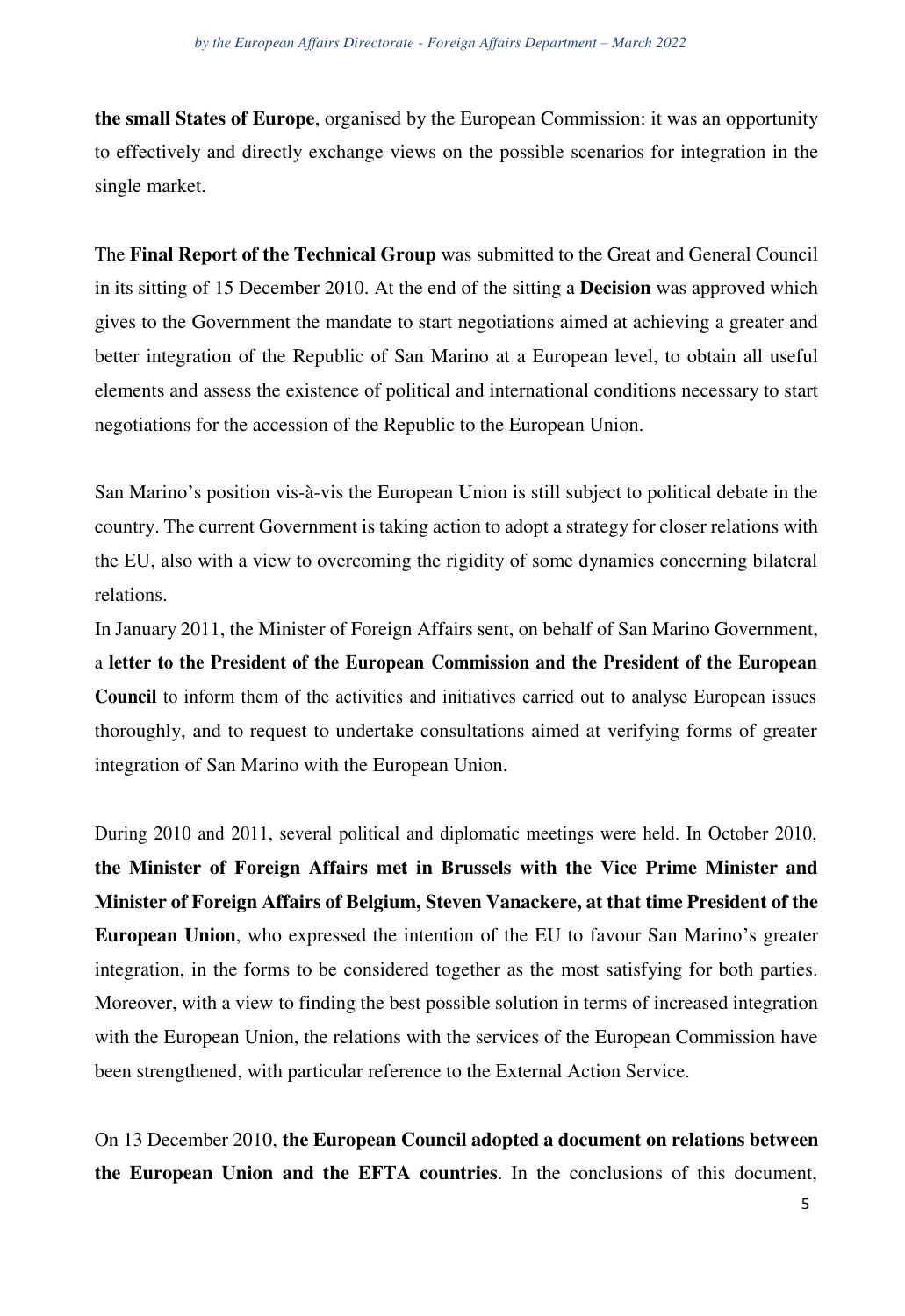reference is made to the possibility of assessing the relations with the small States of Europe, in particular the Republic of San Marino, the Principality of Monaco and the Principality of Andorra, by starting to carry out an analysis on the possibilities and modalities of their progressive integration in the internal market, taking into account their particular situation, during the following six months of 2011.

Following the starting of this process, on 14 June 2011 the European Council acknowledged, under the aegis of the Hungarian Presidency, a **Report prepared by the EFTA Group**  concerning the integration of the three-States (San Marino, Andorra and Monaco). This Report provides for a reference legal basis, which is the same for all three-States, but which takes into account their specific national features during negotiations. Finally, it invites to carry on consultations, considering that, to start negotiations, the Commission will need to receive the relevant mandate by the Council. In this regard, the Report is an important turning point since, for the first time, the European Union commits to dealing with the three-States with quite a precise timing: the competent services of the Commission will have to provide recommendations on the integration of the three-States with the internal market by June 2012, after having carried out an in-depth analysis of the new possible institutional framework.

In June 2011, the San Marino Parliament approved **a second Decision** submitted by majority Parliamentary Groups and Representations, according to which the Institutions commit themselves to guaranteeing full implementation of the Cooperation and Customs Union Agreement with the EU and to starting negotiations for the Republic's European integration. These indications were then discussed in a meeting of the Parliamentary Commission for Foreign Affairs of 13 July 2011, during which **another Decision** was approved by unanimity. Such Decision substantially reiterated the contents of the Decision approved by large majority by the Great and General Council on 7 June 2011.

On 14 July 2011, the competent services of the European Commission received an official letter convening the EU - San Marino Cooperation Committee, envisaged by the Cooperation and Customs Union Agreement in force, relative to a series of issues that have risen over the last years, with a view to improving the application and functioning of the Agreement and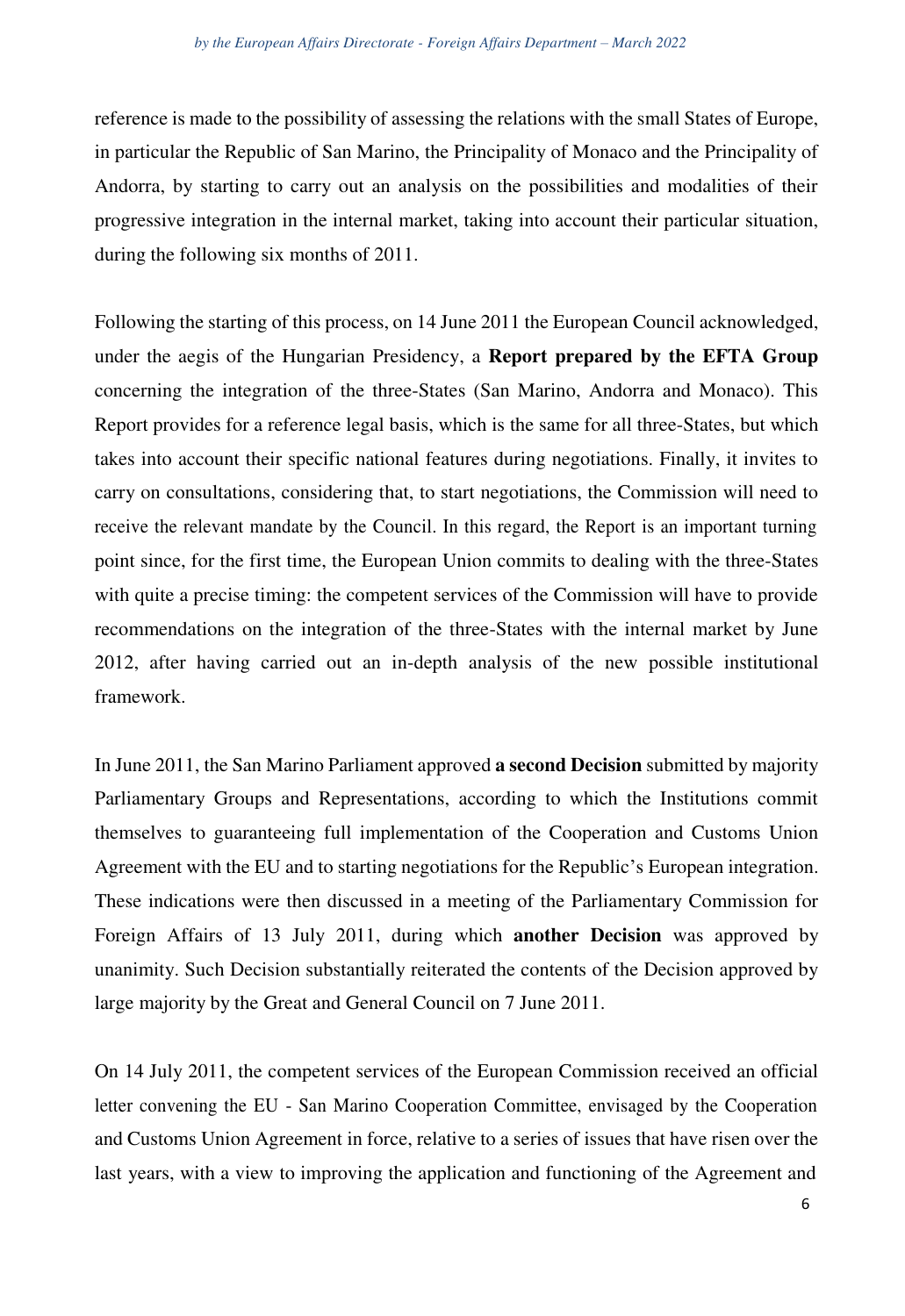to considering new fields of collaboration.

In September 2011, **the Minister of Foreign Affairs, Antonella Mularoni, met in Brussels with the President of the European Council, Herman Van Rompuy**, who expressed his satisfaction with San Marino's desire to strengthen relations with the EU, by underlining that greater integration with small States is for the European Council a priority and commitment to identifying the best legal framework, so that the needs of all parties involved can be met.

The **EU-San Marino Cooperation Committee met** on 20 October 2011 and discussed some issues, including the possible establishment of a San Marino customs office, the improvement of free circulation of some goods, the strengthening of cooperation in the infrastructure and tourism field, as well as in the health sector. Moreover, some particularly sensible issues related to the financial sector were underlined.

In November 2011, the Minister of Foreign Affairs and the President of the Permanent Parliamentary Commission for Foreign Affairs went to Berlin to participate in an initiative organised by the German Government and Parliament and aimed at carrying out an in-depth analysis of the strengthening of relations between the European Union and the three-States (Andorra, Monaco and San Marino).

On 1 January 2012, the **"Directorate of European Affairs" was established within the Foreign Affairs Department**, as envisaged by the reform of the Public Administration, with the precise task of following the process of greater integration with the European Union, which will have an increasing importance.

On 23 March 2012, **a meeting on European integration among technical delegations of the Principality of Andorra, the Principality of Monaco and the Republic of San Marino was held in San Marino**. This meeting was organised in response to the invitation contained in the Report of the Hungarian Presidency to the Council of Europe dated 14 June 2011, which encouraged to adopt "current and future measures of the three-States to strengthen the convergence of their respective legislations with the EU *acquis* on the internal market". The three-States involved have indeed shared the need to carry out together an in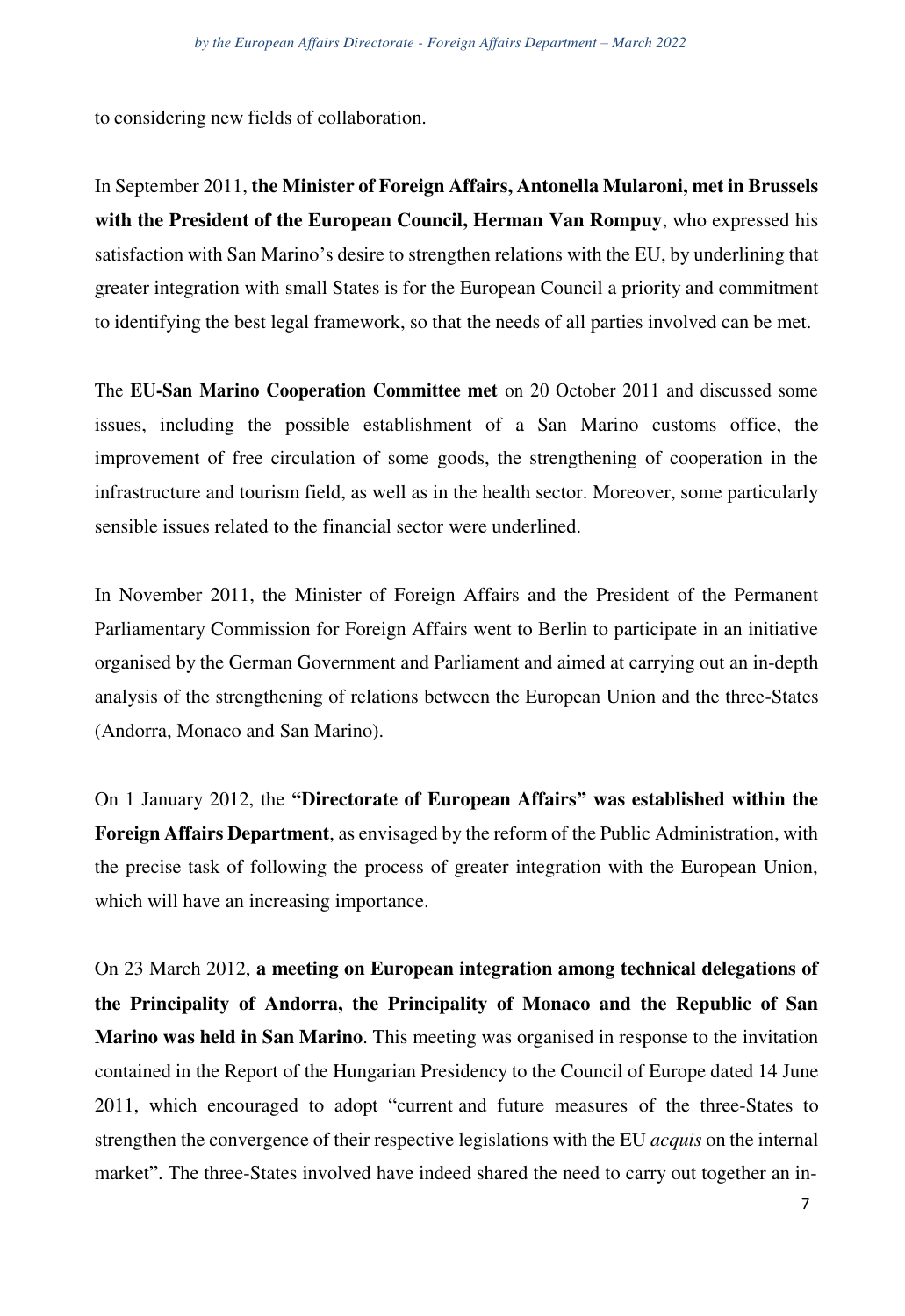depth analysis of the European integration process through a series of specific meetings on issues concerning the fundamental freedoms characterising the European internal market. This first meeting focused on freedom of movement of people and dependent workers, with a view to increasing the knowledge of the respective regulations and also of the most topical problems encountered, considering the relations that each of the three-States has had with the European Union until today.

With a view to promoting European studies and to developing new professional skills to be used within the Public Administration, thus contributing to the achievement of greater and better European integration, in 2012 a **call for submission of applications for the award of two scholarships at the College of Europe in Bruges** (Kingdom of Belgium) was published. On the basis of the final list of successful candidates, drawn up by the officials of the Admission Office of the College of Europe after interviewing the candidates, a San Marino female citizen was chosen, who, starting from September 2012, will be admitted to the Master of Arts in European Economic Studies. At the end of the academic year, she will continue her training at the Foreign Affairs Department – Directorate of European Affairs for two years.

On 19 June 2012, a **meeting of the EFTA Group of the European Council** was held in Brussels. During this meeting, the activity carried out over the last year by the External Action Service, with the collaboration of the three-States and of the European Commission, was acknowledged. Moreover, the continuation of the consultation process was approved, with a view to ultimately formulating specific recommendations on the integration of the three-States in the internal market.

On 11 July 2012, **the Minister of Foreign Affairs, Antonella Mularoni, met in Brussels with the President of the European Commission, Josè Manuel Barroso**. Minister Mularoni and President Barroso shared the importance of carrying on the process of European integration, already started by San Marino, Andorra and Monaco. President Barroso encouraged the Republic of San Marino to continue with the consultations in view of the conclusion of a Framework Agreement providing for access to the European internal market. The European Union will be in a position to submit, by the end of 2012, a document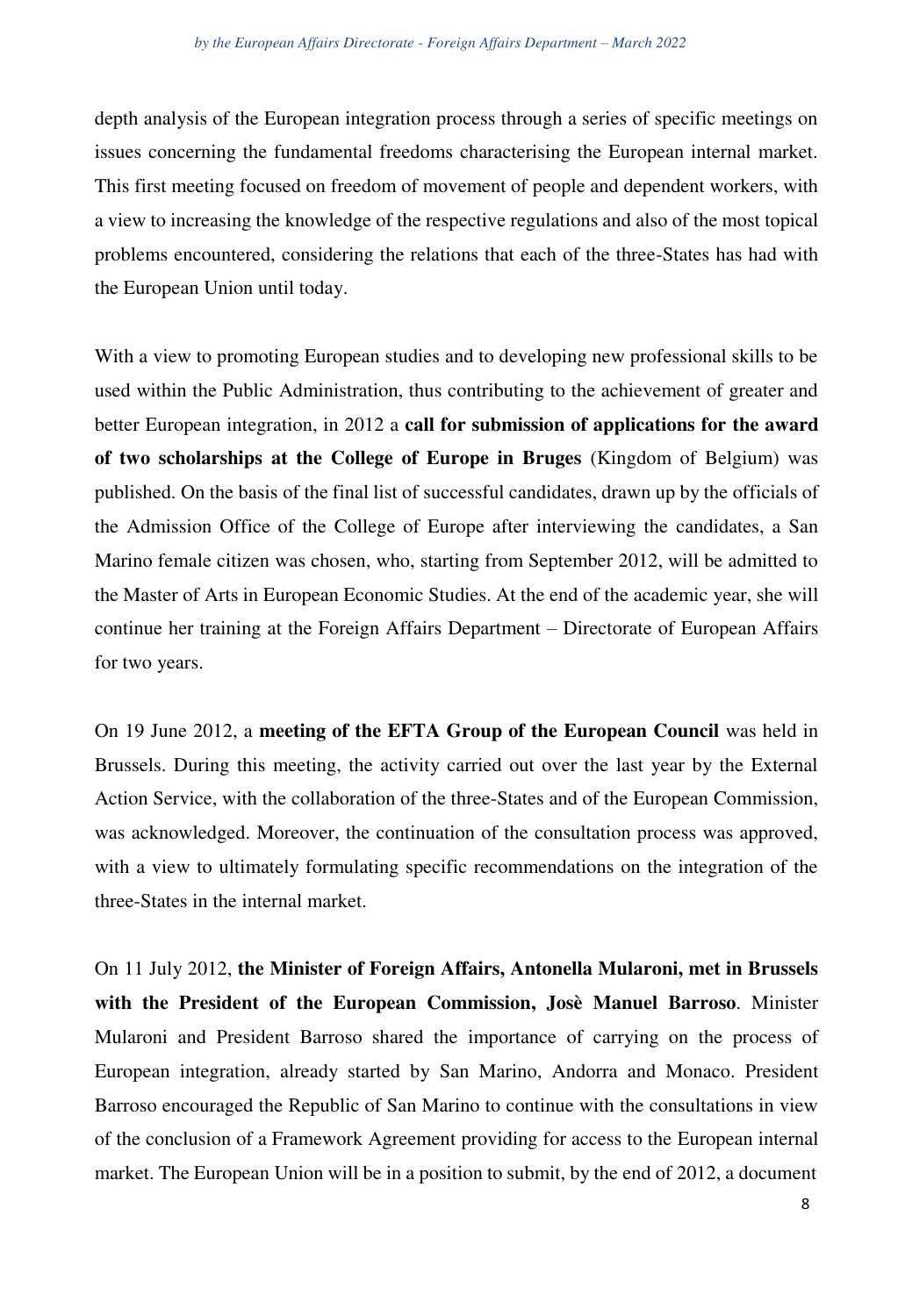containing some proposals for integration, which will be thoroughly examined by the Governments of the above-mentioned countries. President Barroso finally expressed his appreciation for the work done so far by San Marino and the hope that the three-States will reach a common position, with a view to facilitating their integration in the European single market.

On 24 September 2012, **a meeting between the technical delegations of the Principality of Andorra, the Principality of Monaco and the Republic of San Marino on European integration took place in Andorra** with a view to continuing to improve the knowledge of the respective legislations and of the most topical problems concerning the relation that each of the three States has had with the European Union till now. After the meeting of March 2012 in San Marino on free movement of people and dependent workers, this second meeting considered the in-depth studies conducted over the last months within the three countries, through the contributions of the relevant technical sectors, on the indications contained in the documents prepared by the European Union Services in relation to free movement of capital, goods and services and more in general on their cooperation with the EU.

Upon conclusion of the technical consultations on the major issues concerning the Internal Market, held between the Community services and the three small States in the preceding months, on 20 November 2012 **the Commission submitted** to the European Parliament, the Council, the European Economic and Social Committee and the Committee of the Regions **a Communication on the relations of the European Union with the Principality of Andorra, the Principality of Monaco and the Republic of San Marino**. Such document lists a series of options for a closer integration of the three countries with the European Union. Attached to the Communication is **a working paper** drafted by the Commission services **on the obstacles to the access to the EU Internal Market and on the collaboration in other sectors** other than the four fundamental freedoms.

In the framework of the existing collaboration between San Marino and the European Union for a better and closer integration with Europe, **a visit of the EFTA Group of the Council of the European Union was organised in San Marino** from 18 to 20 December 2012. On that occasion, the diplomatic Representatives of the EU Member States were given many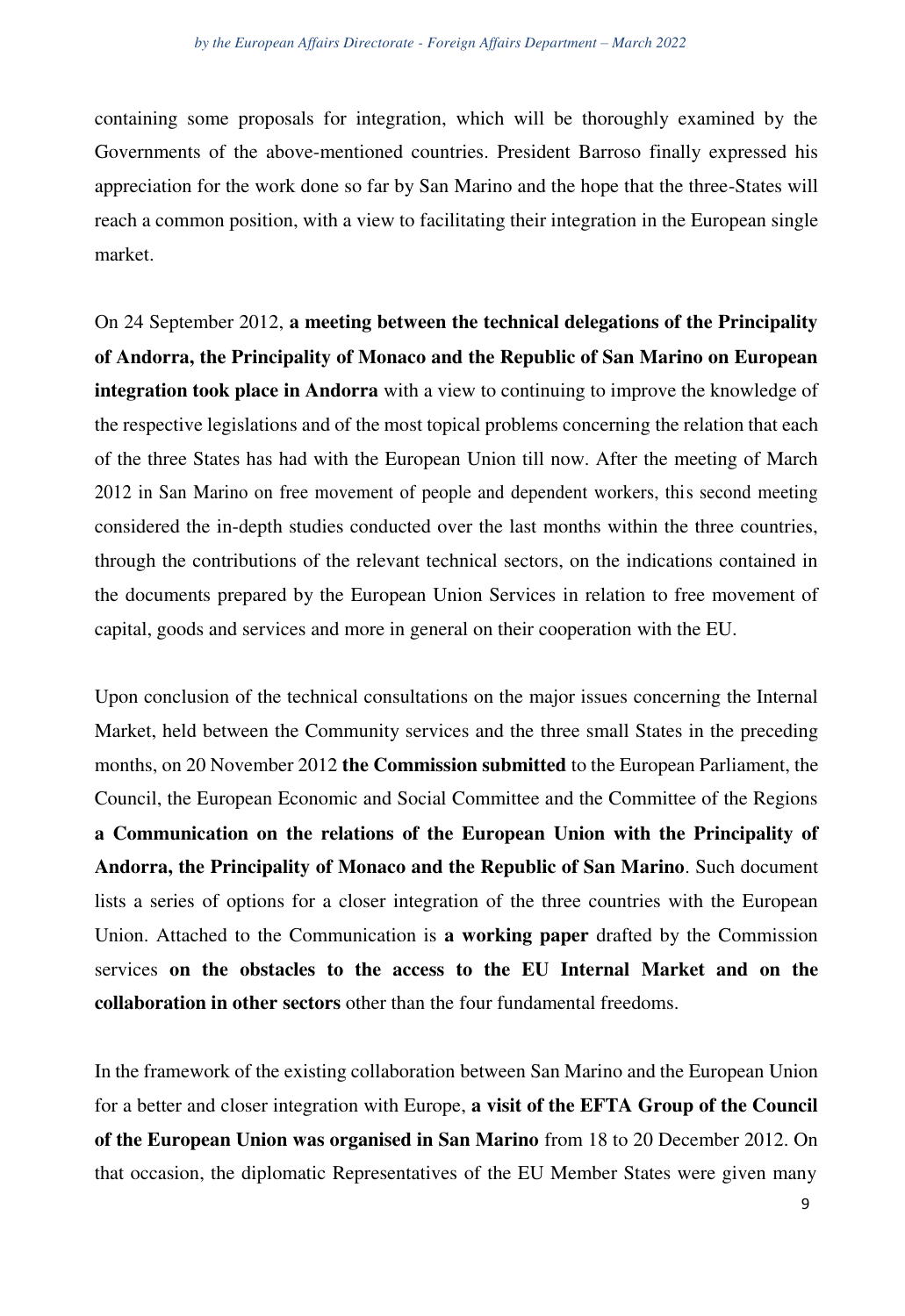## *by the European Affairs Directorate - Foreign Affairs Department - March 2022*

information on San Marino and could gain a more precise picture the problems existing in the relations of San Marino with the European Union. The EFTA Group, which was accompanied by some officials of the European External Action Service, of the Secretariat of the Council of the European Council and of the European Commission, held numerous meetings with the representatives of the economic, financial, productive, political and social sectors of the Republic of San Marino. During the works, the participants could witness the lively and democratic approach characterising the meetings and the interest shown by the different actors in an attempt to identifying a process for better and closer European integration of San Marino.

On 20 December 2012, **the Council of the European Union adopted its Conclusions** on the EU relations with the Principality of Andorra, the Principality of Monaco and the Republic of San Marino. The Council took good note of the efforts made for closer integration and encouraged to continue this work and hold consultations with a view to identifying the feasibility and the degree of support for the options deemed to better meet the integration needs of the three small States.

At the end of an ad-hoc debate on the development of relations between the Republic of San Marino and the European Union, in its sitting of 28 February 2013, the Parliament approved a **petition** which, having ascertained the common willingness of political forces to implement the integration process of the Republic of San Marino with the European Union, mandates the Government to assess the administrative requirements necessary to the implementation of the relevant *acquis communautaire* in the studies and exchange of views envisaged for 2013 by the Conclusions of the European Union of 20 December 2012. It also assigns the Government the task of identifying the instruments necessary to adequately support the Administration in this process.

On 6 and 7 March 2013 the **Minister of Foreign Affairs, Pasquale Valentini, was in Monaco**, together with Minister of Foreign Affairs of the Principality of Andorra, Gilbert Saboya, upon the invitation of José Badia, Minister of Foreign Affairs of the Principality of Monaco, to participate in some meetings focusing, in particular, on the relations of the their respective States with the European Union. The meetings gave the Ministers the opportunity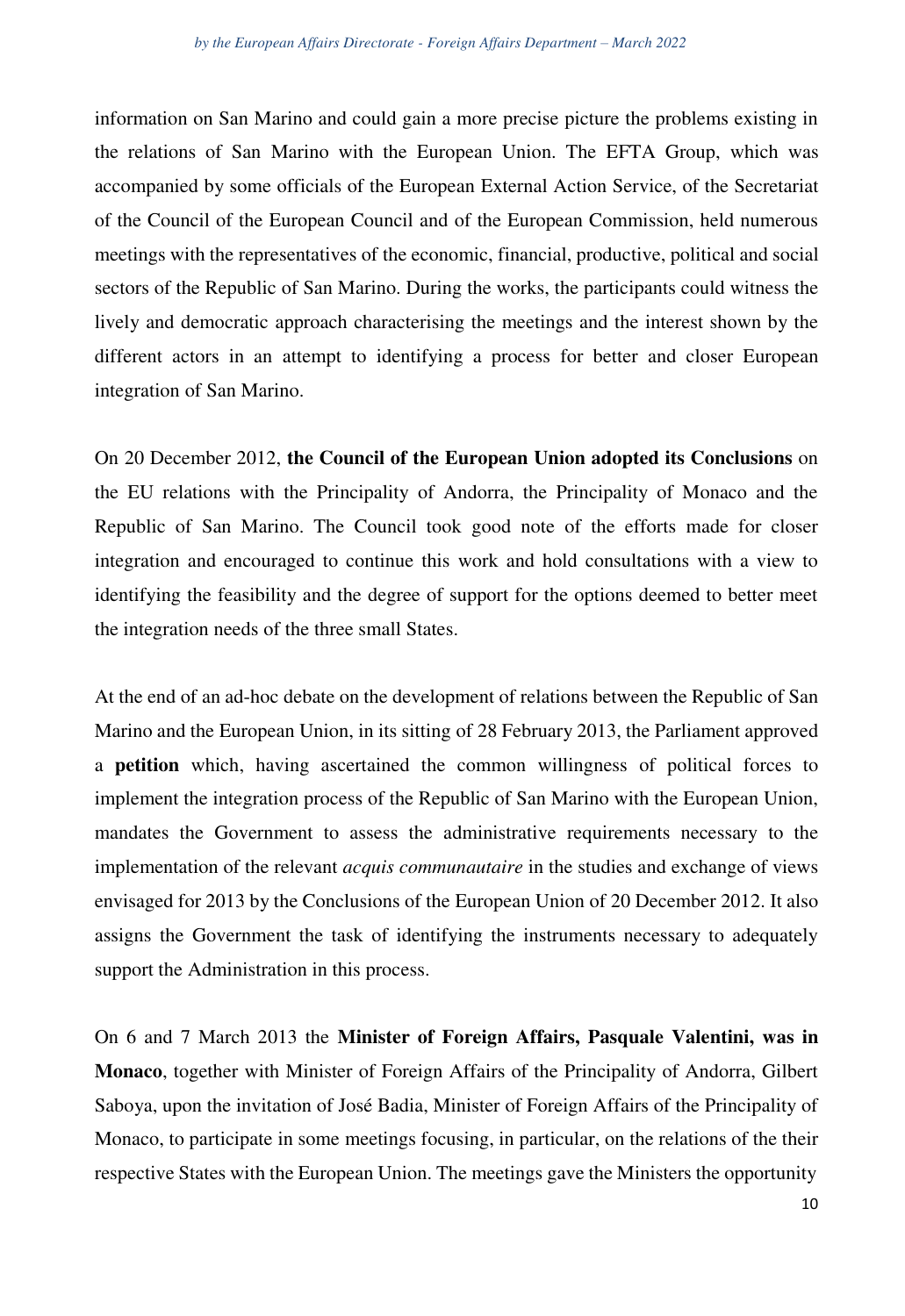to **exchange their views also on possible future developments in the relations of the three small countries with the EU**, in the light of the indications contained in the Conclusions of the Council of the European Union on the relations with the Principality of Andorra, the Principality of Monaco and the Republic of San Marino, adopted on 20 December 2012. The Delegations of San Marino and Andorra were also received by the Minister of State of the Principality, Michel Roger.

On 11 and 12 March 2013, **a delegation of the Community Services visited San Marino**. The visit was part of the process mentioned in the document "Conclusions on the the Relations between the EU and the Principality of Andorra, the Republic of San Marino and the Principality of Monaco", adopted by the Council of the European Union last 20 December, which, with a view to a greater European integration of the three small States, encourages further analysis and reflections, starting in the first semester 2013, trough the organisation of ad-hoc consultations between the competent Community Services and the three States involved. The visit of the delegation of the Community Services **started a process aimed at better understanding and analysing, at a technical level, the country's administrative capacity**. To this end, various meetings were organised with the Directors of all Public Administration Departments and, in particular, with the officials already involved in the transposition and implementation of EU provisions into San Marino legislation, with regard to their field of competence. In this context, a few visits to some offices were also made. The visit started with a meeting with the Minister of Foreign Affairs, Pasquale Valentini, and a Government delegation, during which EU officials illustrated the indications contained in the document of 20 December 2012 and, in particular, the options for a closer European integration, with a view to guaranteeing access to EU internal market, as San Marino hopes for.

Following this meeting, the **European Commission services sent to the San Marino Administration an ad-hoc and detailed questionnaire**. Such document, which was properly filled in with the answers from all Public Administration Departments to the questions concerning relevant and different offices and sectors, was sent to the EU services in June 2013. The document, which is the result of a detailed administrative survey with respect to the EU legislation mentioned therein, should give to the Community services a better knowledge of San Marino Public Administration and of the country itself. This is a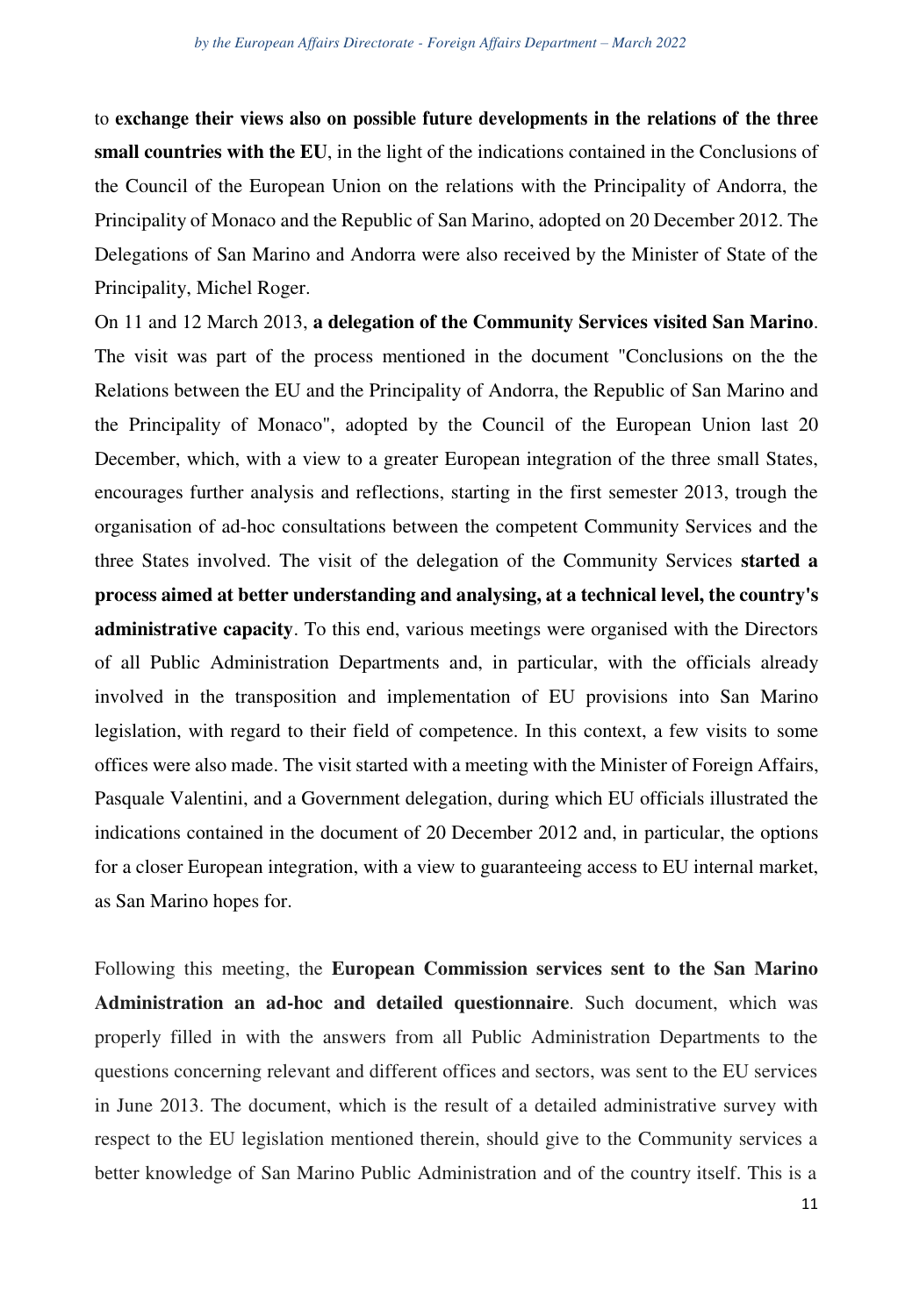sine qua non condition for the subsequent verification of the "administrative capacity" of the country with regard to the transposition and monitoring of the implementation of the EU *acquis*, in line with the process of greater European integration undertaken by San Marino, in accordance with the Conclusions, adopted by the Council of the European Union on 20 December 2012, on EU relations with the Principality of Andorra, the Republic of San Marino and the Principality of Monaco.

In San Marino, on 13 June 2013, **a meeting was held among the Minister of Finance, Claudio Felici, the Minister of Foreign Affairs, Pasquale Valentini, and the European Commissioner responsible for taxation and customs union, Algirdas Semeta**. Indeed, Commissioner Semeta was in San Marino - in the context of similar meetings also with representatives of the Administrations of Monaco, Andorra, Switzerland and Liechtenstein - to define with the two Government Representatives, as a first step, the framework for the **renegotiation of the agreement on savings taxation** signed by San Marino in 2004. This is a consequence of the recent decision made by the Council of Ministers, authorising the European Commission to agree protocols amending the agreements signed in 2004 with certain third countries having special links with the EU.

Upon invitation by the Minister of Foreign Affairs, Pasquale Valentini, the **Ministers of Foreign Affairs of the Principality of Andorra and of the Principality of Monaco, Gilbert Saboya and José Badia respectively, accompanied by their Delegations, were in San Marino** to take part in a meeting held on 15 July 2013. This meeting enabled to take stock of the relations of the respective countries with the European Union and to resume the discussions - after the meeting among the three Ministers of Foreign Affairs held last March in the Principality of Monaco - on the steps taken so far along the path indicated in the document "Conclusions on the Relations between the EU and the Principality of Andorra, the Republic of San Marino and the Principality of Monaco", adopted on 20 December 2012. This meeting was an occasion also to discuss future strategies concerning several topical issues at a European level, which are presently being considered by the three small States.

On 20 August 2013, in the context of their common participation in the meeting "Europe of Peoples, Europe of States", during the 34th edition of the "Meeting for Friendship among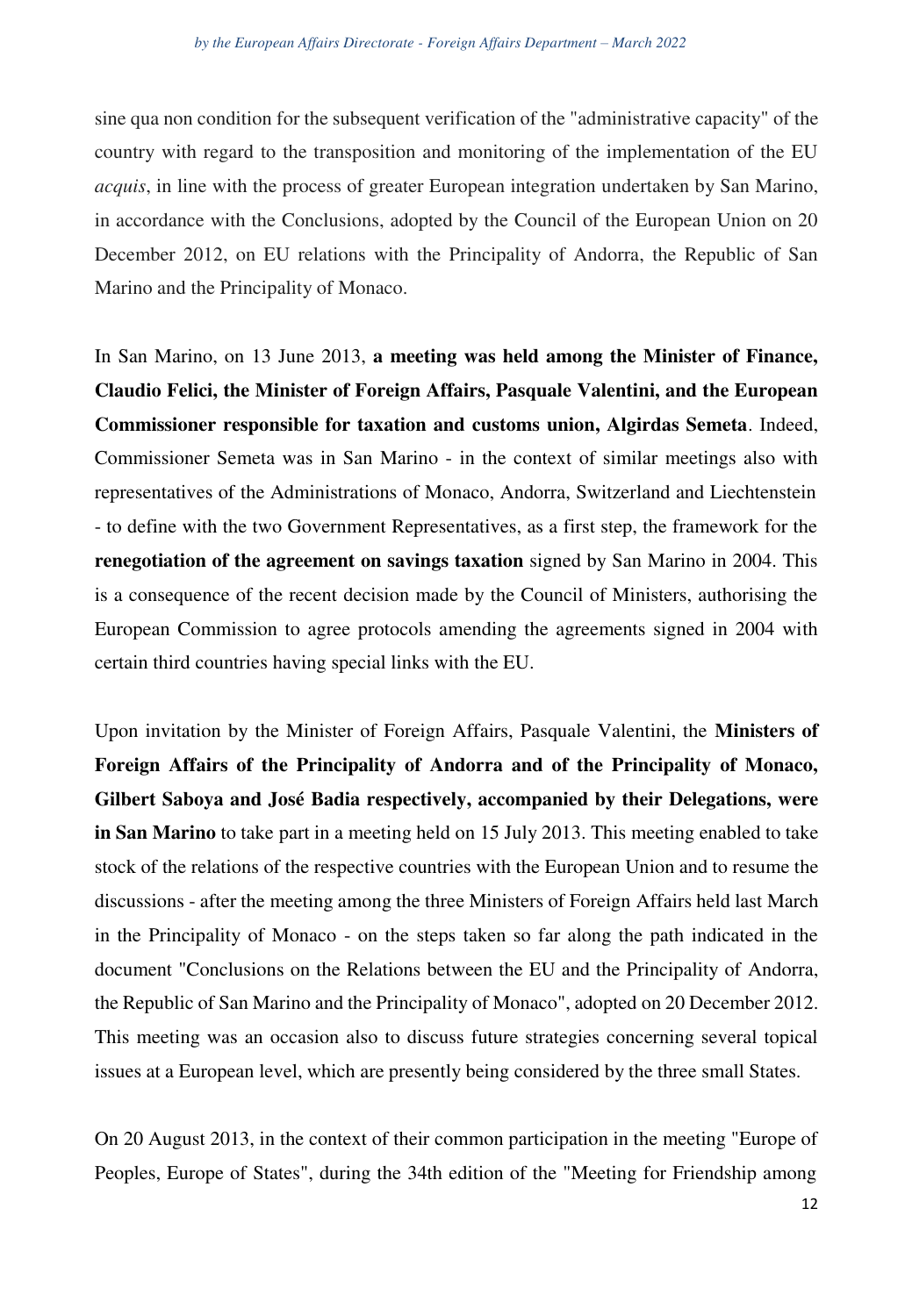Peoples", the **Minister of Foreign Affairs, Pasquale Valentini, met with the President of the European Parliament, Martin Schulz**, who confirmed his interest in the process undertaken by San Marino towards a greater European integration. Moreover, President Schulz expressed his readiness to pay an official visit to San Marino in the months to come.

On 18 November 2013, **the European Commission approved the text of the "Report** to the European Parliament, the Council, the European Economic and Social Committee and the Committee of the Regions **relating to EU relations with the Principality of Andorra, the Principality of Monaco and the Republic of San Marino: options for their closer integration with the internal market"**. The document was adopted by the European Commission following a year of particularly intense work at a political, diplomatic and technical level between San Marino and the European Union. This document was drafted on the basis of the consultations between the EU and the countries of small territorial dimensions and EFTA/EEA countries (European Free Trade Association/European Economic Area) and it was integrated with information gathered during on-site visits, in March 2013, by specific Delegations of the European External Action Service (EEAS) and the European Commission Services to the three countries involved. This information was then supplemented with the answers provided by the three countries to a Questionnaire on their legislation and administrative capacity.

On 16 December 2013, **the Council of the European Union issued the Conclusions** in which it welcomes the Report from the Commission on "EU Relations with the Principality of Andorra, the Principality of Monaco and the Republic of San Marino: Options for their participation in the Internal Market", and, on the basis of the indications contained therein, it invites the Commission and the High Representative, as appropriate, **to submit to the Council, by the end of April 2014, a Recommendation to open negotiations** with the Principality of Andorra, the Principality of Monaco and the Republic of San Marino **on one (or several) Association Agreement(s)**.

On 30 January 2014, **the Minister of Foreign Affairs, Pasquale Valentini, and the Minister of Finance, Claudio Felici, met the President of the European Commission, José Manuel Barroso**, in Brussels. President Barroso confirmed the EU interest in further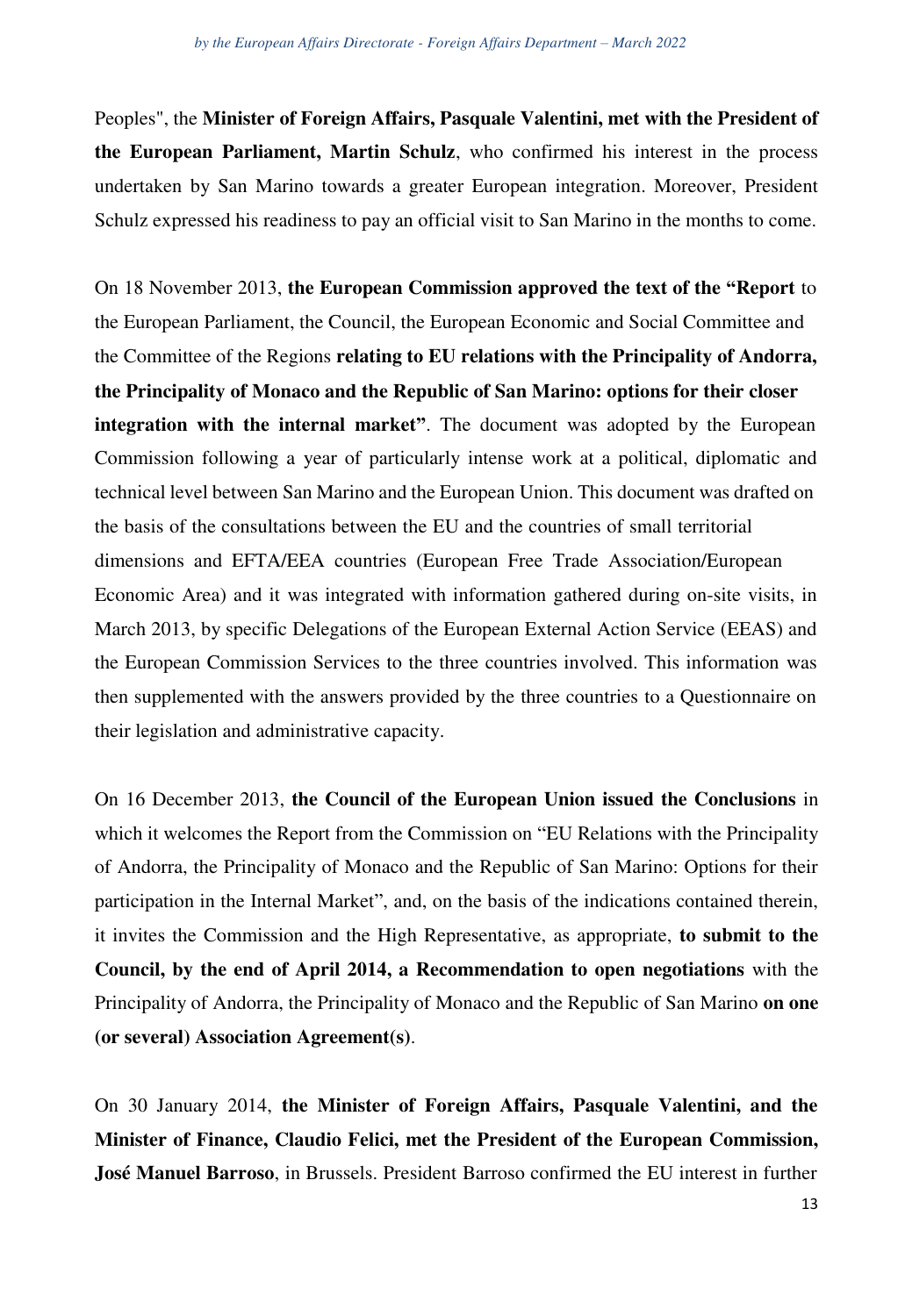strengthening its relations with small States through the process outlined in the documents recently issued by the European Commission and the EU Council, which San Marino is undertaking with attention. President Barroso also expressed **satisfaction with the implementation of the Monetary Agreement** between the European Union and the Republic of San Marino, **as well as with San Marino's access to the Single Euro Payments Area** - SEPA as from 1 February 2014.

On the occasion, the Representatives of the San Marino Government described the present economic situation of the country, in relation to which closer integration with the European Internal Market might help overcome some challenges and make a positive contribution. Furthermore, they also talked with President Barroso about **the exchange of views currently taking place between San Marino and the EU for the revision of the Savings Taxation Agreement**.

On 7 March 2014, a delegation of the Services of the European Union, composed of officials from the External Action Service (EEAS) and the European Commission, was in San Marino for a useful exchange of information and opinions in view of the forthcoming decision by the Council of the European Union. Indeed, on the basis of the report submitted by the European Commission, the Council shall approve with a recommendation the opening of adhoc European negotiations with the Republic of San Marino, the Principality of Andorra and the Principality of Monaco, for the definition of one or more Association Agreements with the EU.

The visit started with a **meeting of the delegation of the European Union with the representatives of the Government of San Marino** composed of the Minister of Foreign Affairs, Pasquale Valentini, the Minister of Finance, Claudio Felici, the Minister of Industry, Marco Arzilli, and the Minister of Territory, Matteo Fiorini. Besides several aspects concerning the preparation and conduct of negotiations and the related commitments, the meeting focused, in particular, on the institutional issues to be included in the Agreement.

Subsequently, **the delegation met with the Directors of the Departments of the Public Administration**, who will be directly involved in the following stages of the negotiations.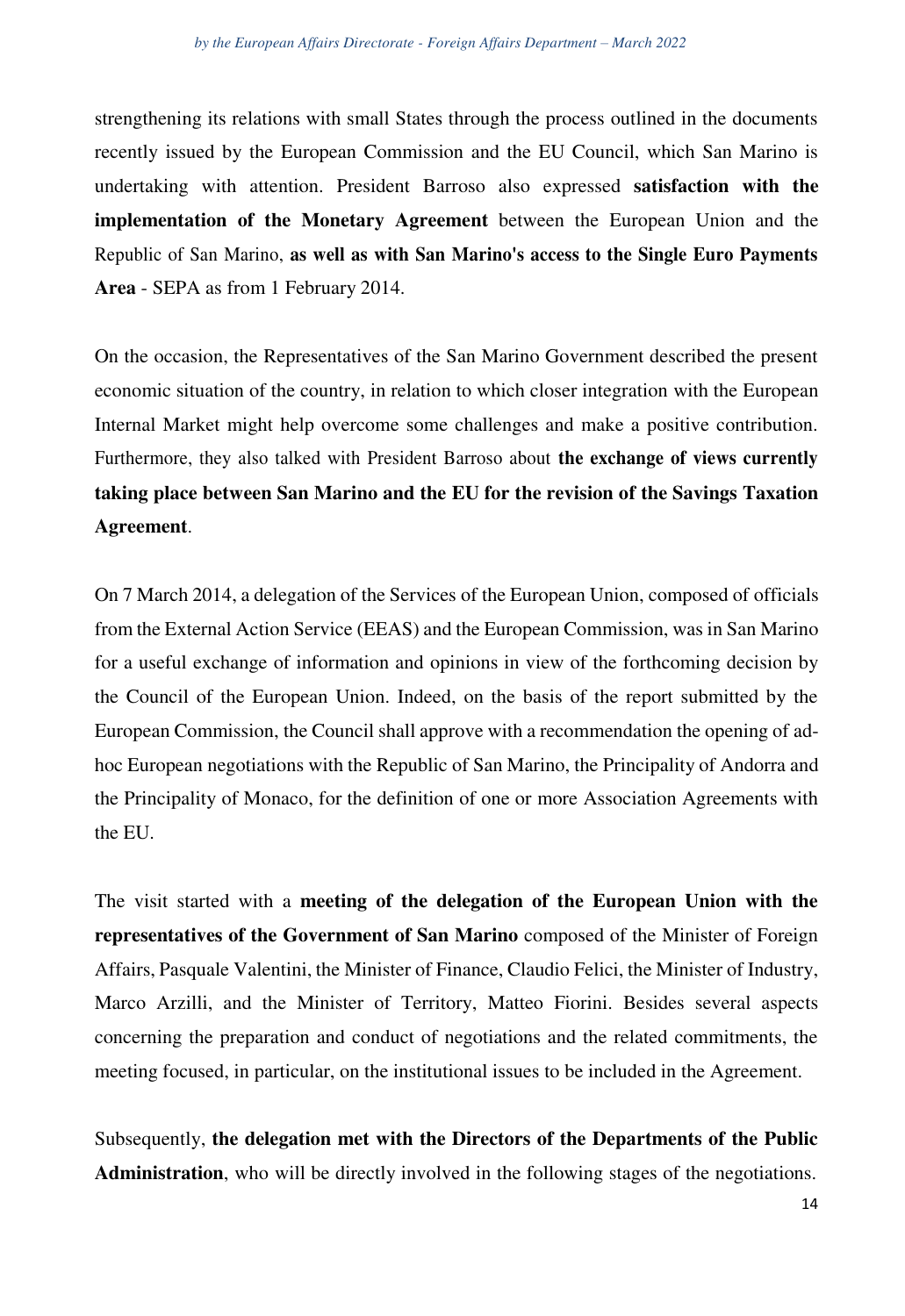Also this meeting enabled to exchange a large number of information and was a useful opportunity for dialogue and mutual knowledge at a preliminary stage, which will be followed in the next few month by an operational one, as anticipated by the Recommendation of the Council of the EU.

In order to deal with the successive rounds of negotiations, **a specific Technical Group was established** with Congress of State Decision of 29 April 2014, **with the task of analysing and comparing San Marino legislation with the relevant EU** *acquis* concerning the four fundamental freedoms of the internal market, as well as of discussing in detail any other specific aspects. In addition, always through the above-mentioned Decision, **the Chief Negotiator** for future negotiations with the competent Community Services **was designated**, namely the Head of the Mission of the Republic of San Marino to the European Union.

The Technical Group is coordinated by the Directorate of European Affairs of the Department of Foreign Affairs and is composed of representatives of the various sectors of the Public Administration, who are responsible for monitoring, as a priority and for the entire duration of the relation and of the possible implementation of the Agreement, the critical issues concerning the activity of the areas of the respective Departments in the context of the EU legislation, as well as for representing them in relation to the development of the negotiations.

Taking advantage of the valuable support of a legal advisor, since April 2014 the Technical Group has met on several occasions and has terminated its analysis when, **in August 2014, a summary document was developed** containing the potential critical issues for San Marino, the most appropriate internal adjustments needed to fill the gaps identified during the assessment stage and other useful information for guiding the choices of the future negotiation, which shall nevertheless take into account the specificities most relevant to the country.

In order to interconnect the working groups currently operating in various sectors, **two meetings were held among the consultants who, in various capacities, are collaborating with the Government and are working on matters relevant to European integration**.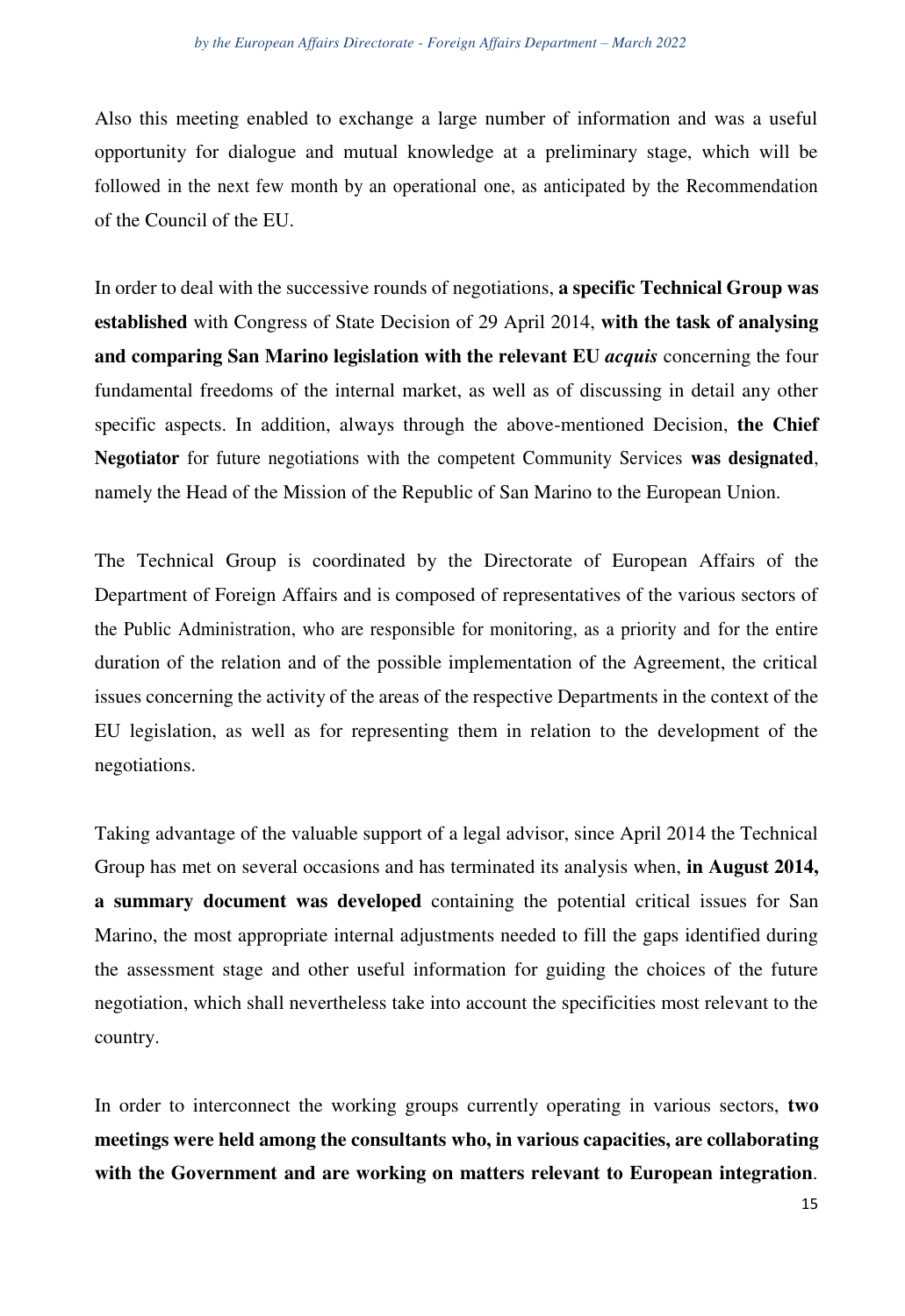These meetings provided an opportunity for discussion and exchange of proposals and considerations and were also useful to illustrate the work so far carried out in each area of competence. In this regard, a reference was also made to the presentation of the guidelines of the reform concerning the possible introduction in San Marino of the General Consumption Tax, which could have a significant impact on the reduction of barriers to the country's competitiveness, also in relation to the free movement of goods.

On 16 July 2014, **a training seminar on the European Union and the Association Agreements, conducted by the legal advisor to the Government, was organised**. This seminar was attended by the members of the Technical Group, officials of the Public Administration designated by their respective Directors, as well as representatives of economic and social categories of the Republic of San Marino and all those involved in the Development Committee.

In September 2014, the Head of Mission of the Republic of San Marino to the EU participated in a meeting of the EFTA Group of the Council of the European Union. On this occasion, the activities hitherto carried out by the country in the process of integration were illustrated. Moreover, the need was expressed for the new Agreement to constitute the most appropriate basis for the promotion of the interests of the parties involved, as well as the definition of a legal framework capable of ensuring a sustainable development of relations.

After the examination and approval by Coreper (Committee of the Permanent Representatives of the Governments of the Member States to the European Union) on 10 December 2014, **the Council of the European Union officially conferred upon the Commission, on 16 December 2014, the mandate** for the negotiation of one or more association agreements between San Marino, Andorra, Monaco and the EU. According to the press release of the Council of the European Union, the agreement(s) will provide for the participation of these countries in the EU's single market and cooperation in other policy areas. Their rapprochement with the single market legal framework should favour both sides, which will benefit through the substantial reduction or elimination of obstacles to trade and the free movement of goods and persons. Moreover, the level of market access by the three small States should be comparable to that enjoyed by the non-EU European Economic Area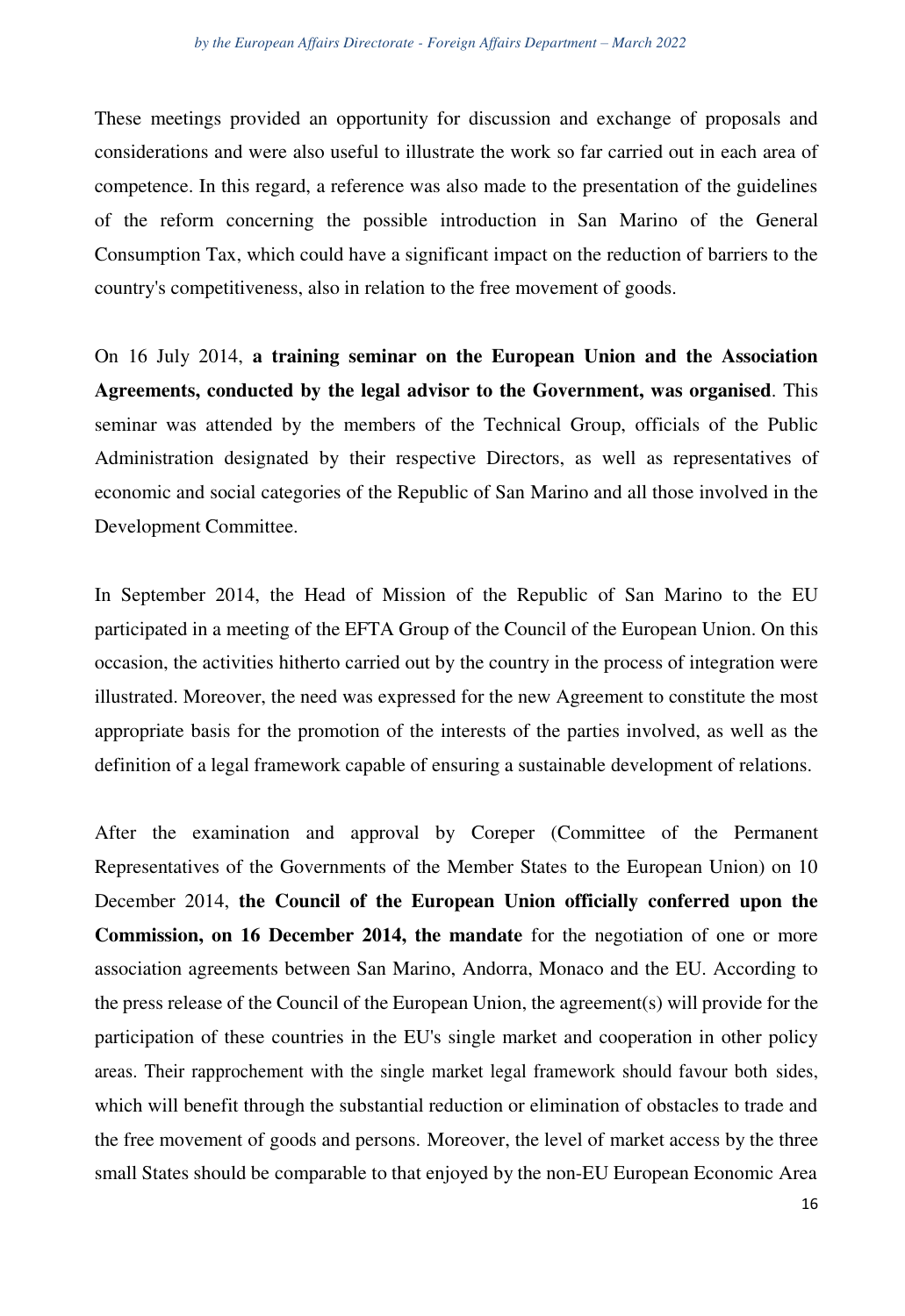member States.

At the conclusion of the relevant Parliamentary debate on the mandate for the conclusion of one or more association agreements with the EU, **on 23 January 2015 San Marino Parliament approved a Decision,** submitted by majority political forces and voted almost unanimously. Such Decision commits the Government to ensure that negotiations are aimed at finding the most fruitful balance between the interests of the parties involved, by adapting the specific needs of the EU and of San Marino, starting from the definition of the most appropriate institutional framework common to three countries. This objective will be achieved through an extremely flexible agreement guaranteeing homogeneity and a smooth functioning of the internal market. However, this agreement will also have to take into account the particular situation of each of the three countries, in the light of Declaration no. 3 on Article 8 of the Treaty on the European Union, according to which "the Union will take into account the particular situation of small-sized countries which maintain specific relations of proximity with it".

This Decision also identifies the areas of particular national interest. In addition, it highlights the efforts to be undertaken to strengthen the negotiating Group, as well as to increase the level of professional skills of managerial staff in the competent sectors of the public administration, by hiring more qualified human resources. It also expresses the hope that negotiations duly consider the efforts made by the country to transpose financial transparency and international collaboration standards, as well as the good level of cooperation in the field of foreign policy that San Marino has granted to Europe over the years. Finally, it recommends the creation of a Permanent Research Centre to study the Community acquis and the problems arising from it, also in relation to the implementation of the Agreement.

**On 13 February 2015 the Foreign Ministers of the three small States gathered in Brussels** to discuss the work in progress at the level of individual administrations and civil society, as well as the most sensitive areas to be considered during negotiations. This was also an opportunity to meet with the competent officials of the European External Action Service, in order to draw up a timetable and start to outline the possible organisation of future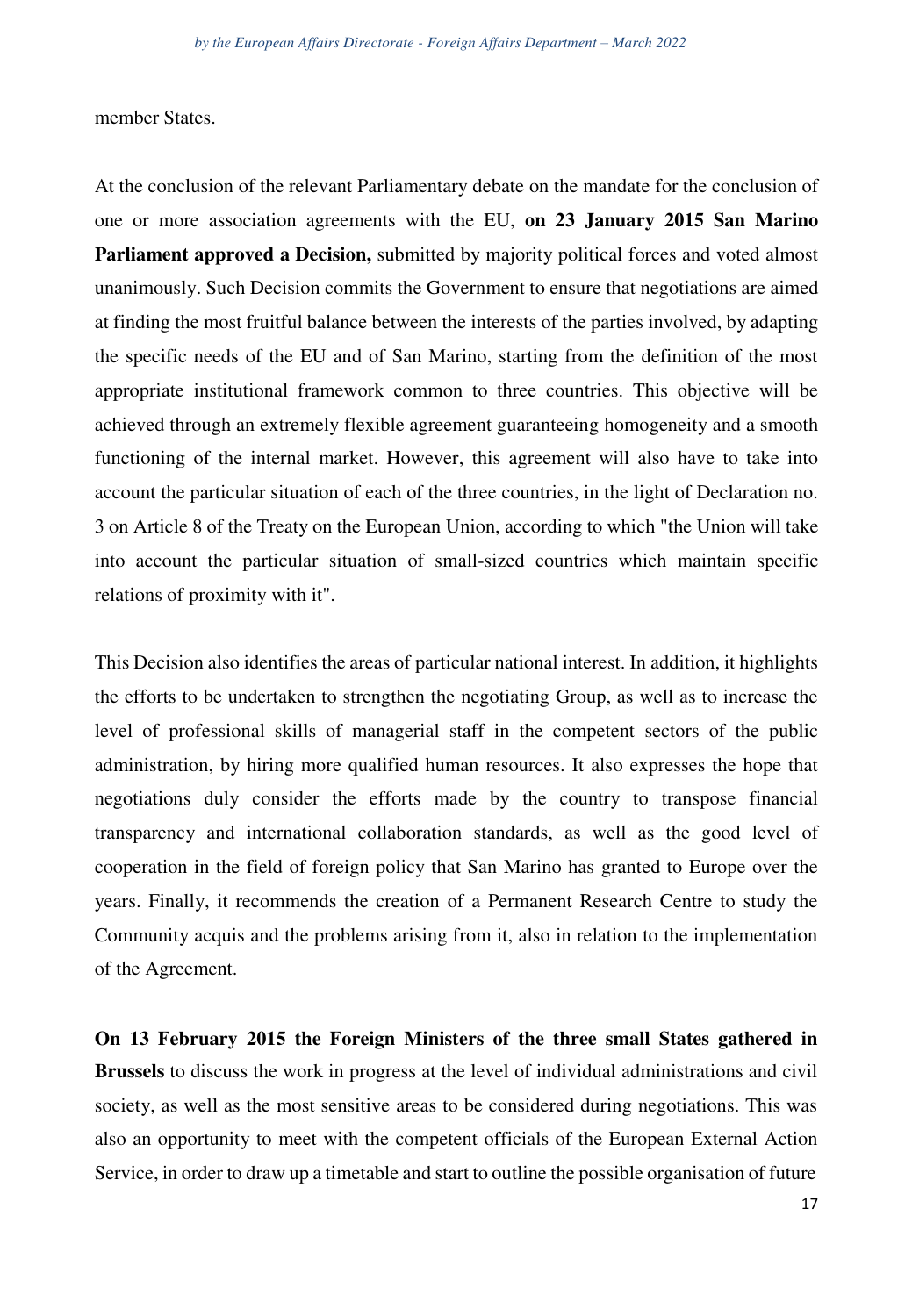negotiations.

**On 18 March 2015, in Brussels, the negotiations** for the conclusion of one or more association agreements with the European Union **have officially been started,** in the presence of Federica Mogherini, High Representative of the European Union for Foreign Affairs and Security Policy and Vice-President of the European Commission, the Minister of Foreign Affairs Pasquale Valentini and his counterparts of Andorra and Monaco.

Some bilateral meetings between Italy and San Marino have also been arranged in order to carry out an audit of existing bilateral agreements, as requested, inter alia, by the European Commission itself. The aim is to define a single corpus and then proceed to the analysis of the impact of the association process on these agreements, in order to better match them to the transposition of the Community acquis, and specifically by referring to the topics to be included in the legal basis of the future Agreement.

Following the ceremony for the official launch of negotiations on one or more association agreements with the European Union, which took place in Brussels on 18 March 2015, the first negotiation meetings were held between the European External Action Service and the delegations from Andorra, Monaco and San Marino.

**A San Marino delegation visited the Grand Duchy of Luxembourg on 19 and 20 March**  for a series of meetings with competent Government Authorities, also in consideration of Grand Duchy's Presidency of the Council of the European Union at the end of Latvia's sixmonth Presidency.

In the **first technical meeting** held in **Brussels** on **5 May 2015**, the Commission presented, in accordance with the mandate received from the Council, the main **institutional issues concerning the future Association Agreement**(s) (objectives, structure, basic principles, institutions and procedures).

On the occasion of the **second technical meeting** held in **Brussels** on **22 June 2015**, the delegations of the three countries were able to present their **comments/observations on the Commission's proposals** relating to the institutional framework of the future Association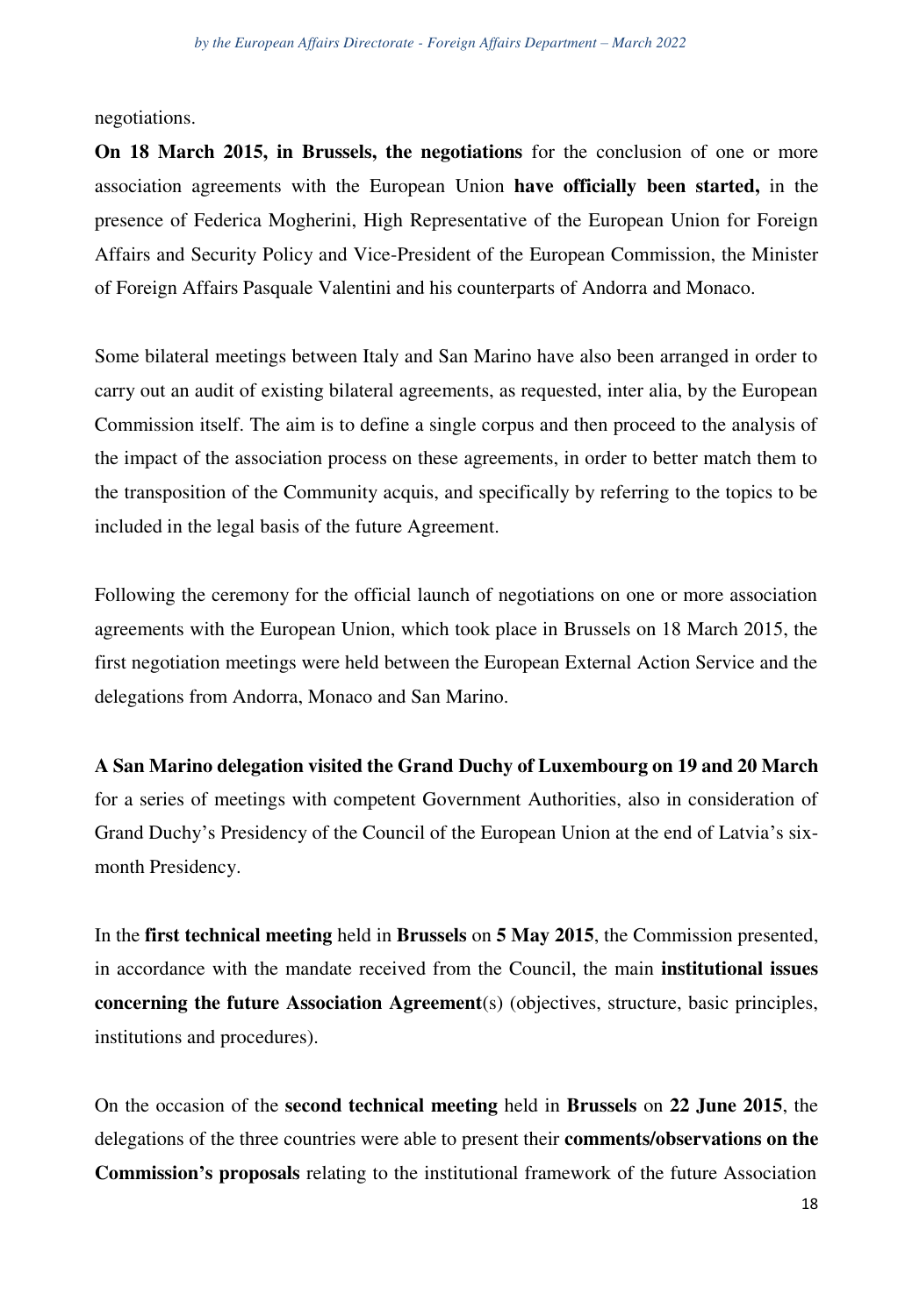Agreement(s).

The Commission took note of the proposals received from the three delegations and undertook to transmit as soon as possible a draft document to be discussed in more detail during subsequent meetings; in **July 2015**, the competent **offices of the EEAS sent to the three small States a working proposal for the definition of the institutional part** of the future Association Agreement.

Since that time, also by virtue of what was discussed in the second meeting of 22 June on the institutional framework - in which the parties also agreed to present the specific areas concerning the four freedoms and complementary policies defining the scope of the integration of the three countries in the EU internal market, in addition to the analysis of the institutional part - the **negotiation rounds were carried out on a double track**: on the one hand, the meetings on the institutional framework continued and, on the other, the discussions on the free movement of goods were started.

In the meantime, with **Decision no. 3 of 27 July 2015**, the **Government confirmed and supplemented the composition of the Technical Group** supporting the process of further European integration, already established by Decision of 29 April 2014, in view of adjusting the legislation on the subjects to be covered by the future Association Agreement.

A **first meeting for the analysis of the European legislation on the free movement of goods** was held on **22 and 23 September 2015** in **Brussels**; on this occasion, the representatives of the competent EU Services illustrated the principles, objectives and scope of the provisions governing the free movement of goods in the EU and the most relevant legislation (Directives and Regulations) of the specific EU acquis in this field, which will appear in the legal basis for the application of the future Agreement/s.

Two days of intense discussions and interventions were not enough to cover all subjects and it was therefore necessary to arrange a new meeting to finish the presentation works. The **delegations of Andorra, San Marino and Monaco went again to Brussels on 2 and 3 December 2015** to continue examining the subjects and main EU acts included in the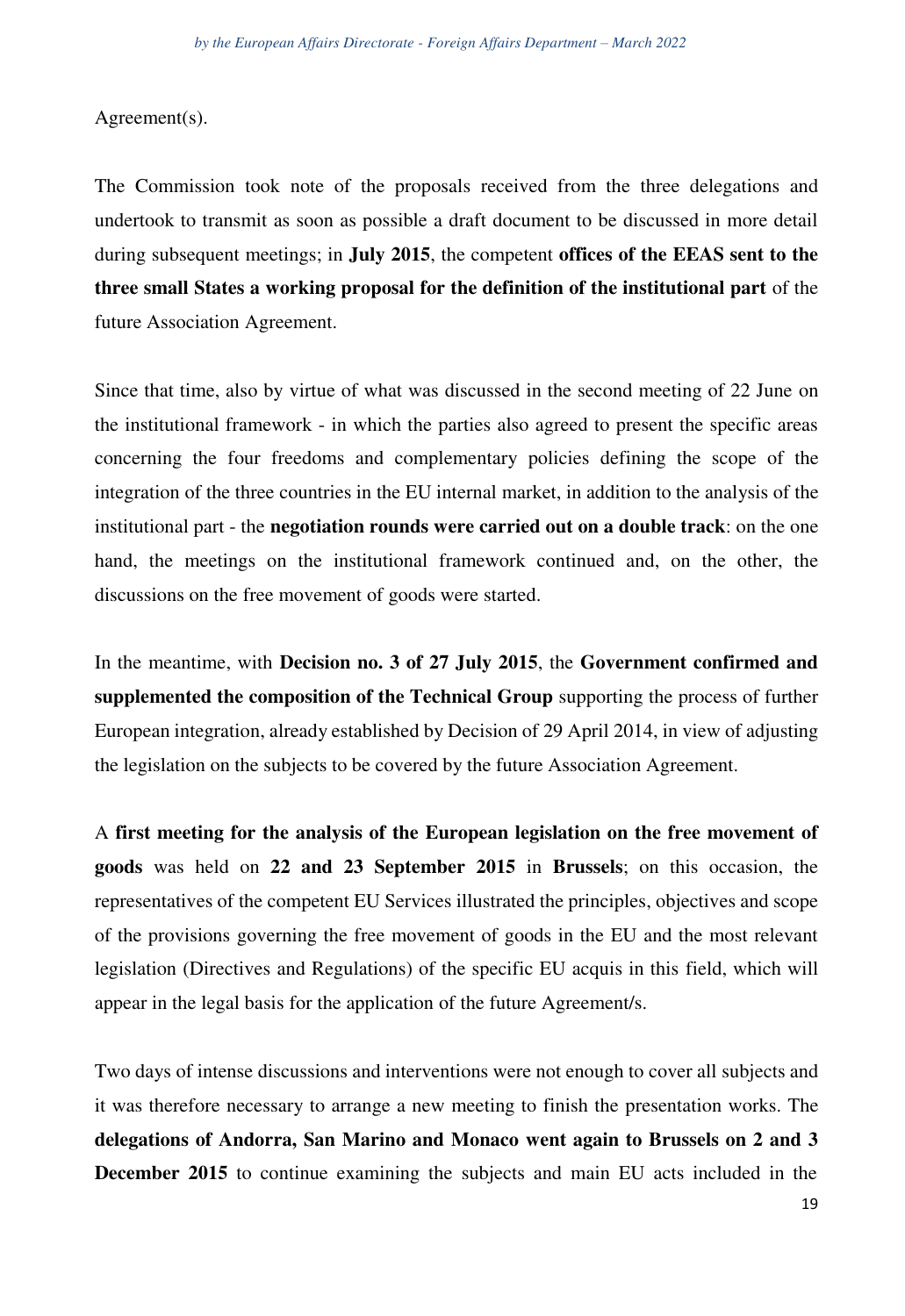relevant acquis on the free movement of goods.

On **23 October 2015**, the European External Action Service discussed with the delegations of the three countries participating in the meeting the working document on the **institutional framework** of the future Agreement/s transmitted in the preceding month of July, in order to examine it in more detail and discuss its aspects considered less clear. On this occasion, the delegation of San Marino submitted its observations, on the basis of a text agreed beforehand with the Government and with the majority forces; the delegation properly motivated and explained such observations, especially with regard to aspects particularly relevant to a small State and its specific institutional, social and economic features. The Commission, whose relevant internal departments will soon be required to

report thereon, committed to considering such observations and, where possible, to including them into a future working document.

At **the end of October 2015**, the **negotiations with the European Union on the Amending Protocol to the 2004 Agreement on the taxation of savings income were finalised**. Said Protocol incorporates the Global Standard for Automatic Exchange of Financial Account Information adopted by the OECD and its title, pursuant to Article 1, is "Agreement between the European Union and the Republic of San Marino on the automatic exchange of financial account information to improve international tax compliance". The Agreement was **signed in Brussels on 8 December 2015** and, in accordance with the relevant provisions of the Agreement, **it entered into force provisionally on 1 January 2016**, pending the completion of relevant procedures by the EU, as San Marino already ratified the Agreement on 22 January 2016. On this basis, the withholding tax is no longer applied.

The Agreement **contains a Joint Declaration between the EU and San Marino**, stating that "the European Union recognises the active role played by the Republic of San Marino in the international process for transparency and tax cooperation among countries" and the commitment to full convergence with international OECD, Moneyval and IMF standards.

In order to support this process, the European Union takes note of San Marino's intention to achieve "an effective integration of its financial and banking system within the EU market,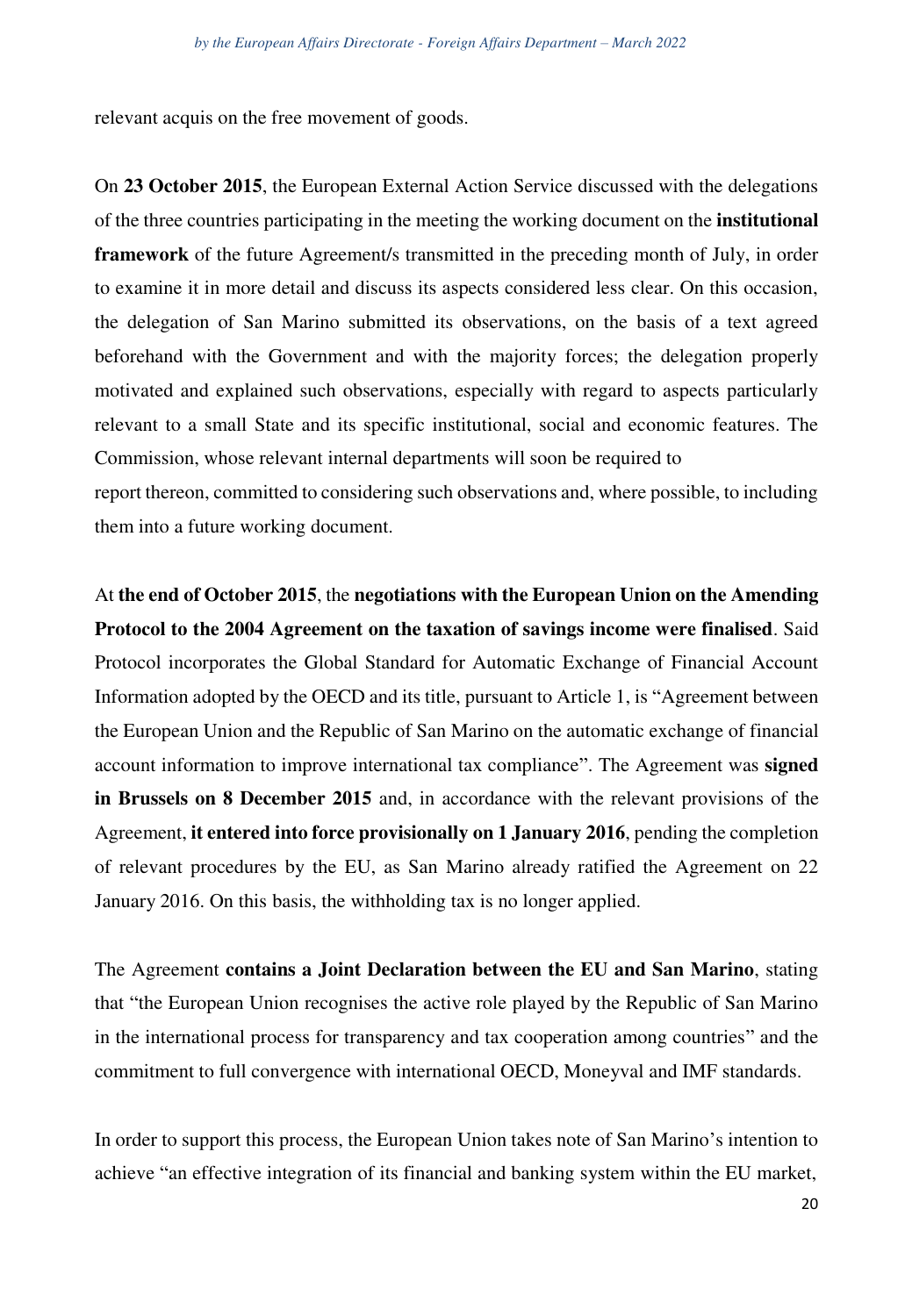in compliance with the obligations deriving from the 2012 Monetary Agreement" and the Contracting Parties establish that, in the context of greater integration of San Marino with the European Union, "Integration-related issues will be further addressed in the context of the Association Agreement with the European Union, the negotiation of which was officially opened on 18 March 2015".

As specified by **Minister Pasquale Valentini** in his **speech in Parliament on 18 January 2016**, the Commission has not yet defined the precise scheduling for 2016 negotiation meetings; however, he anticipated that the examination concerning the free movement of goods could be concluded by the Summer of 2016, but it is not yet known exactly which fundamental freedom will be addressed next.

Meanwhile, to further optimise the examination of the dossiers so far addressed, the Commission proposed to the three countries to concentrate the meetings in a single week. Next **negotiation round will be held in Brussels from 1 to 5 February 2016**.

As regards the **free movement of goods**, the Commission intends, at a multilateral level, to continue the examination of goods in the areas not addressed in the first two meetings (held in September and December), taking into account the observations previously submitted by the delegations of the three countries, together with a first examination of other relevant EU provisions considered necessary to the proper functioning of the single market for goods.

On this occasion, the Commission also intends to organise specific bilateral meetings with each delegation (Monaco, Andorra and San Marino) present in Brussels in those days, also in order to receive a first feedback on the subjects and EU acts included in the examination carried during the meeting in September 2015.

Asregards the **institutional framework**, in order to develop a single text for the three States, the Commission undertook to submit an updated working document, which will be discussed again with the delegations of the three countries.

Another point to be addressed in the negotiations concerns the verification of all **bilateral**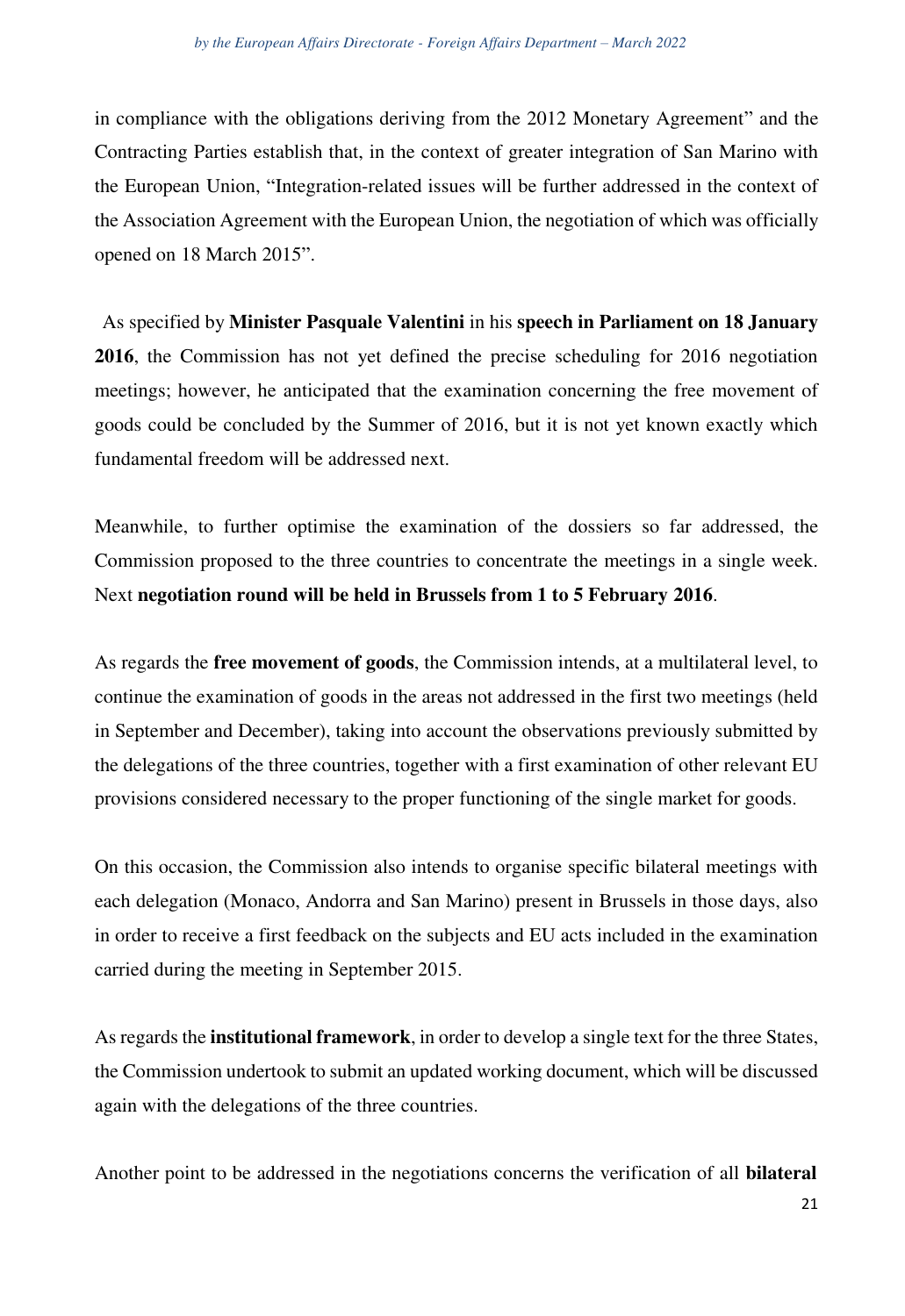**agreements** in force between San Marino and the countries of the European Union, first and foremost Italy, in terms of importance and number of agreements, considering that the future Association Agreement/s will supersede bilateral agreements with respect to the subjects included in the relevant legal basis of the Agreement.

In his speech in Parliament on 18 January 2016 the Minister for Foreign Affairs, Mr. Pasquale Valentini, stated that, at the beginning of the year, the European Commission had not yet defined the precise scheduling for **2016 negotiations**, although the examination of the principle of free movement of goods had been envisaged by Summer 2016. Another issue to be addressed in negotiations is to examine all bilateral agreements in force between San Marino and the EU countries, especially Italy, given the importance and the number of agreements concluded with it, because the future Association Agreement/s will prevail over any other bilateral agreement on the same issues regulated by the relevant legal basis of the Association Agreement. To further optimise the examination of the dossiers so far addressed, the Commission proposed to the three countries to concentrate their efforts in a single week of negotiations in Brussels, **from 1 to 5 February 2016**.

As regards the free movement of goods, on that occasion the Commission continued multilaterally the examination of the sectors of goods not discussed in the first two meetings (held in September and December 2015), taking into account the observations previously submitted by the delegations of the three countries. Moreover the Commission conducted an initial examination of other relevant EU provisions, which are considered as necessary to the proper functioning of the single market for goods (including competition policy, intellectual property, veterinary policy etc.).

Bilateral meetings were also held with each delegation (Monaco, Andorra and San Marino) present in Brussels in those days, also in order to receive a first feedback on the matters and EU acts examined during the meeting held in September 2015.

As for the institutional framework, the Commission, after sending to the three delegations a single text on the institutional framework bringing together the proposals made by three delegations, suggested to discuss the new proposal article by article. The three delegations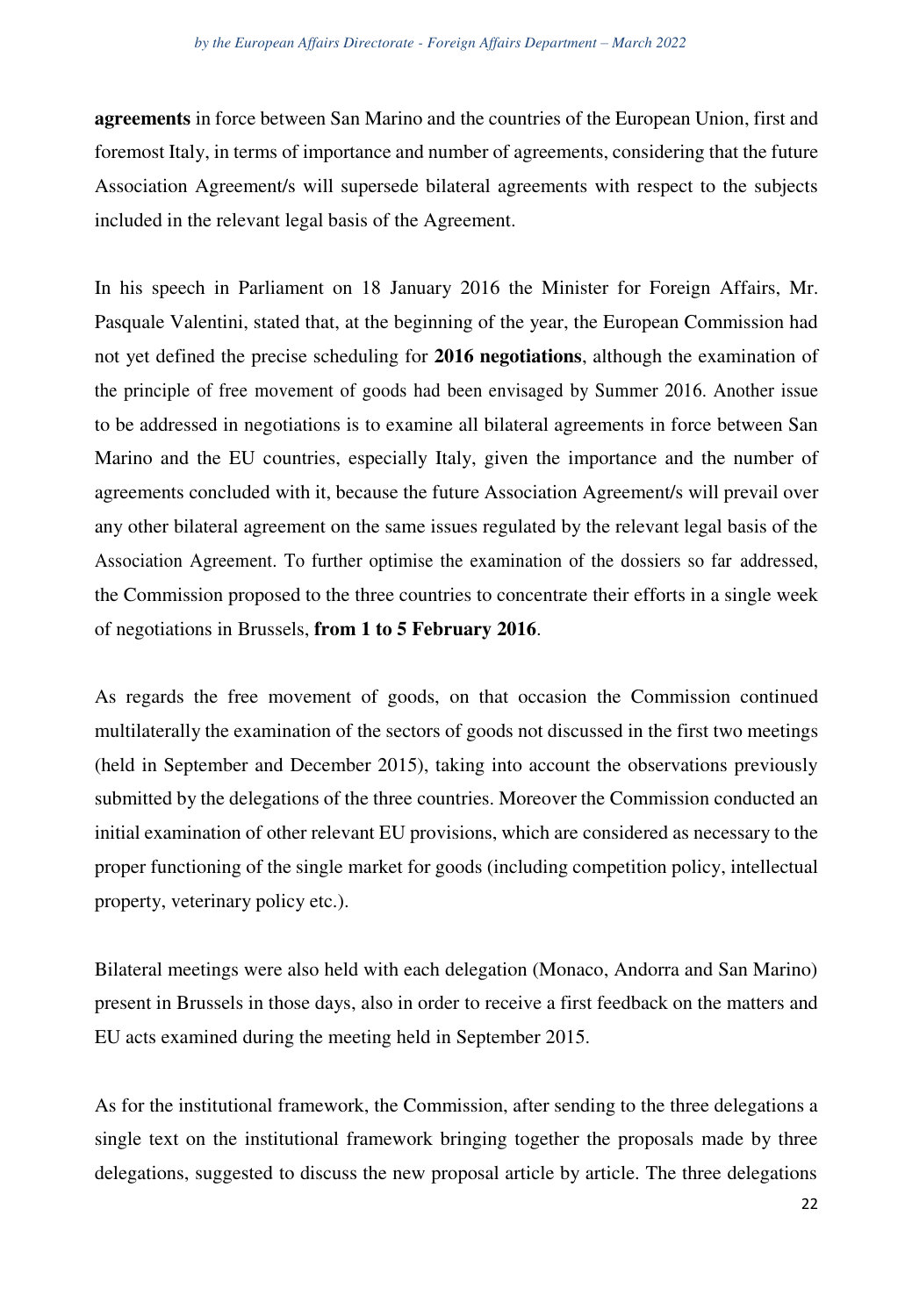made their comments, which were then analysed by the EEAS and the legal service, in order to be discussed in the subsequent meetings.

At the **end of February 2016**, **Mr**. **Thomas Mayr-Harting, Managing Director for Europe and Central Asia in the EEAS**, and **Mr. Claude Maerten**, **Head of Division**  responsible for organising and chairing the negotiations with San Marino, Andorra and Monaco - visited **San Marino** for a full-day meeting. During the political talks, it was confirmed that the next principle to be dealt with, at the end of the examination of goods, shall be the free movement of services.

A delegation from San Marino, led by the Minister for Foreign Affairs, paid an **official visit to Andorra from 24 to 27 February 2016**. The Foreign Minister was received by the Head of Government, Mr. Antoni Martì, and by the Minister for Foreign Affairs, Mr. Gilbert Saboya Sunyé. The visit was an occasion to reaffirm the excellent relations and underline the intense collaboration between the two countries in their process of closer integration with the EU. The technical delegation accompanying the Minister addressed some aspects of common interest relating to the negotiations in progress.

The delegations of Andorra, San Marino and Monaco met again **in Brussels from 15 to 17 March 2016,** to discuss about the institutional framework and to further debate the free movement of goods.

As for the institutional framework, the examination of the new text was not concluded, due to some issues raised in the debate, and was postponed to the next meeting. With regard to the in-depth analysis of goods, bilateral meetings between each delegation and the competent EU services were held, in order to examine the issues relating to the implementation of the customs section of their respective agreements in force with the European Union, in order to identify the main overlaps with the Association Agreement.

On **18 March 2016**, exactly one year after the negotiation with the competent EU services were started, **TG Europe** was launched, a weekly information programme produced by San Marino RTV, State broadcaster, containing in-depth news on the ongoing negotiations with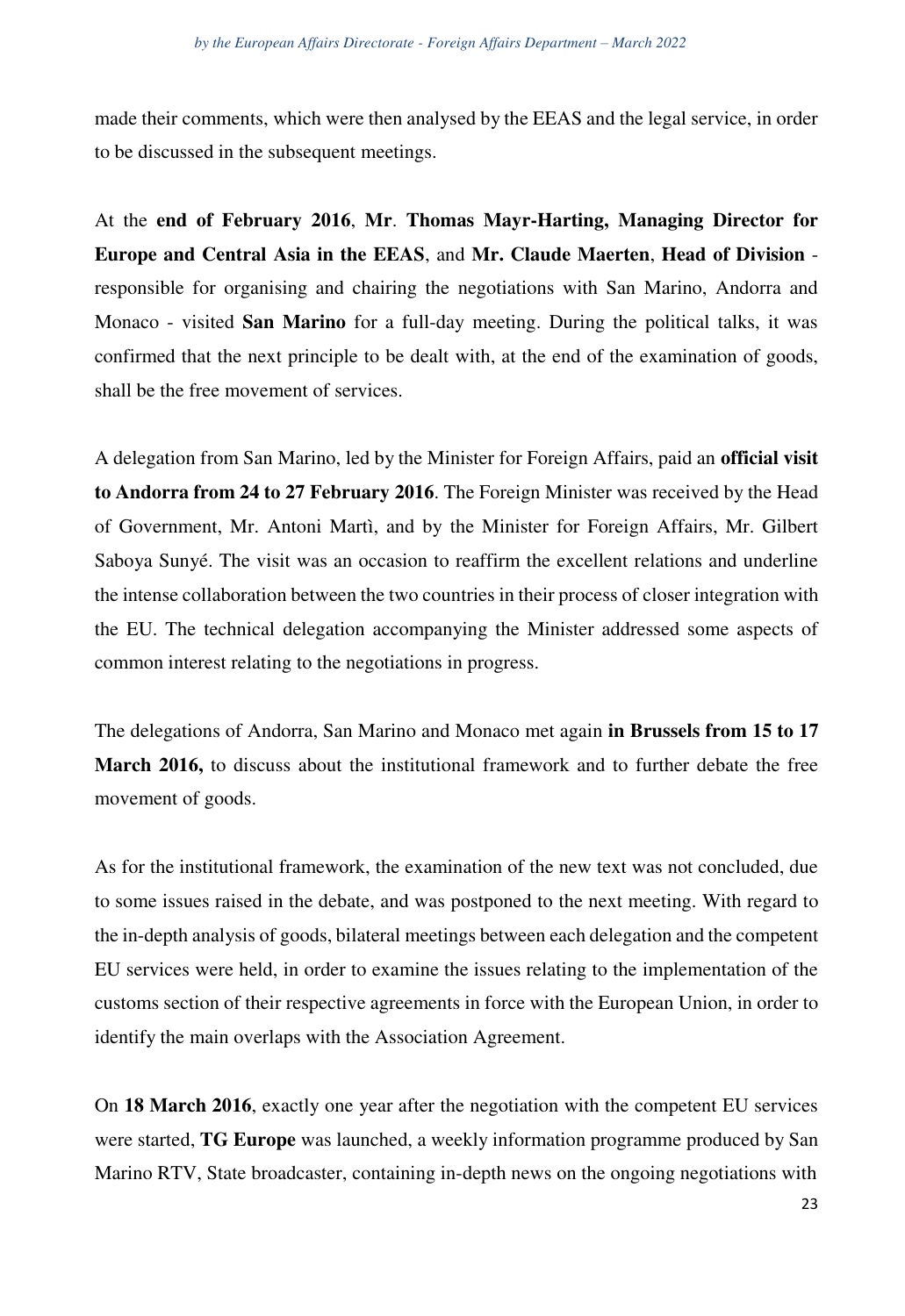the European Union and interviews with San Marino and international political and institutional representatives. The new weekly information programme of the State broadcaster is transmitted every Friday late-evening. Episodes can be downloaded at the following address [\(http://www.smtvsanmarino.sm/programmi/intrattenimento/tg-europa\).](http://www.smtvsanmarino.sm/programmi/intrattenimento/tg-europa))

On **4 April** 2016, the **Minister for Foreign Affairs met** the **High Representative of the Union for Foreign Affairs and Security Policy**, **Mrs. Federica Mogherini**, for an update on the integration process with the European Union undertaken by the Republic of San Marino and to highlight the strategic points needing special approaches and an effective implementation. The meeting also allowed to clarify the nature of the future Agreement, whose target is to grant each associated country the possibility to be deemed to be equivalent to Member States in matters covered by the Agreement. The European counterpart said it stands ready to evaluate possible economic, educational and technical support.

During the negotiating meeting held in **Brussels from 25 to 28 April 2016**, the European External Action Service of the European Union submitted to the three participating delegations a first substantial list containing most of the provisions related to the Community *acquis* on the free movement of goods, which shall be transposed into the legal system of the three States.

The list shall first be evaluated by the three countries, in order to prepare a national assessment about the relevant EU acts already adopted by the States and those yet to be transposed into their national legal system. The outcome of this assessment shall be submitted to the EEAS, within a time line still to be defined.

With regard to the institutional framework of the Association Agreement, a comprehensive analysis of the text initially proposed by the EEAS and supplemented by the observations submitted in the last months by the three countries was carried out, in the presence of the competent services of the European Commission (EC). The debate gave rise to a number of issues, on which the positions of the parties still remain far apart; with regard to this, a common approach will be sought. With regard to other widely shared themes, the delegations of the three countries had an informal meeting between them to find an agreement for the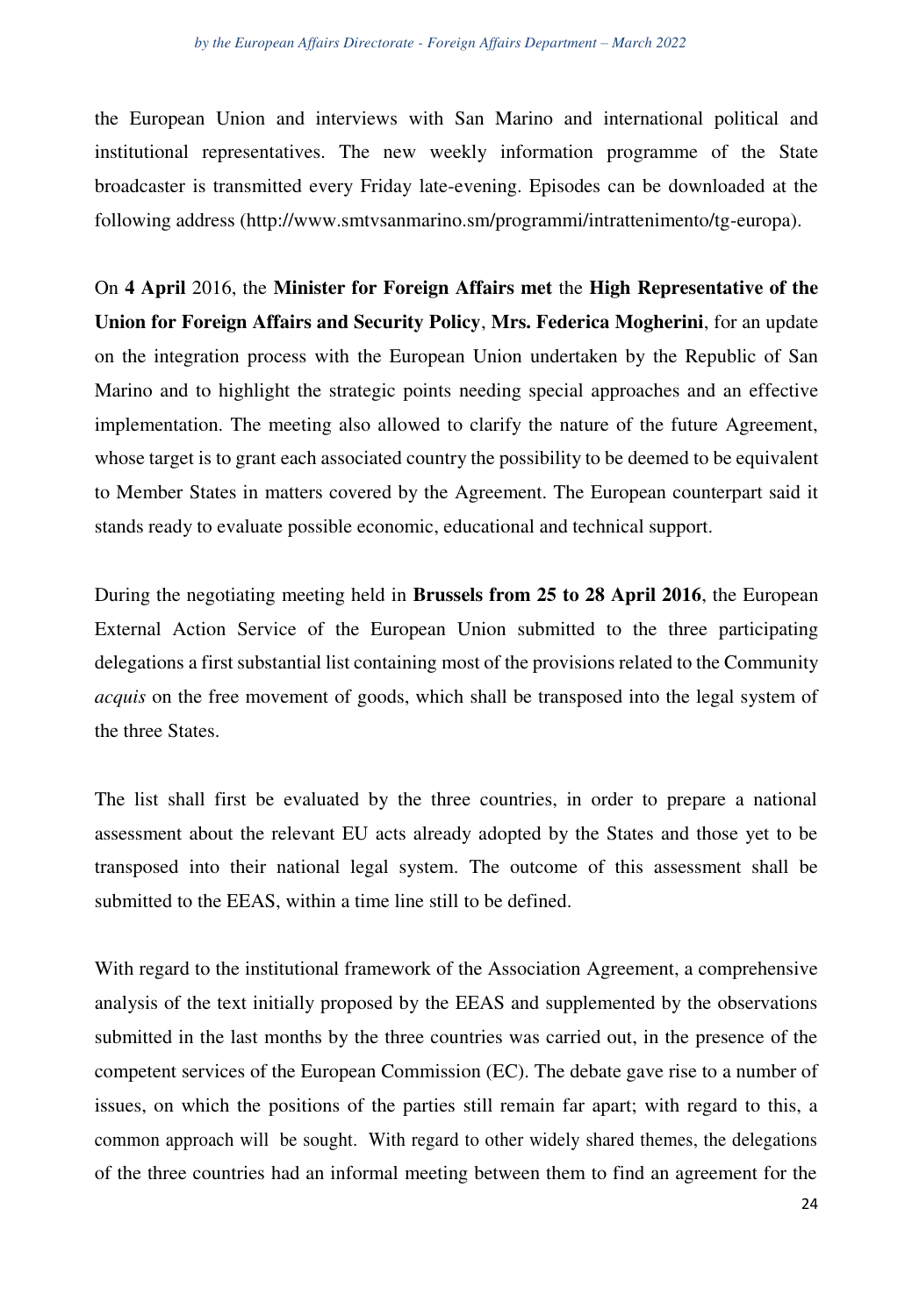protection of mutual interests, in particular relating to the inclusion in the Agreement of any national safeguard clauses.

On 31 May 2016, the Embassy of the European Union in Rome requested, by means of a Verbal Note, the agreement of the Republic of San Marino for the accreditation of Mr. **Ian Tombiński** as **Ambassador Extraordinary and Plenipotentiary of the European Union to the Republic of San Marino**; such agreement was then granted by the Congress of State on 14 June 2016. The **presentation of the Credential Letters** took place on **11 November 2016**.

Subsequently, during another **negotiating meeting** held **in Brussels from 6 to 8 June 2016**, more in-depth discussions were held both multilaterally and bilaterally.

At a multilateral level, during the meetings the delegations discussed EU trade policy and its impact as part of the association process of the three small States, the procedures for incorporating EU internal market law in EEA-EFTA countries, as well as some implications related to the free movement of goods. The discussions concerning the institutional aspects of the Association Agreement were also carried on.

The meetings subsequently continued at a bilateral level in order to discuss the most appropriate method and procedures for the transposition of the relevant EU *acquis*, ensuring its legal certainty and considering the list of specific EU legislation on the free movement of goods and the particular needs of the three countries in this regard.

During **the following negotiating meeting**, held **in Brussels from 20 to 23 September**, the discussions continued with regard to:

- a) the institutional framework of the agreement);
- b) the free movement of goods;

c) the methodology for the correct transposition of the EU *acquis*, starting from the methodological note received by the three small States.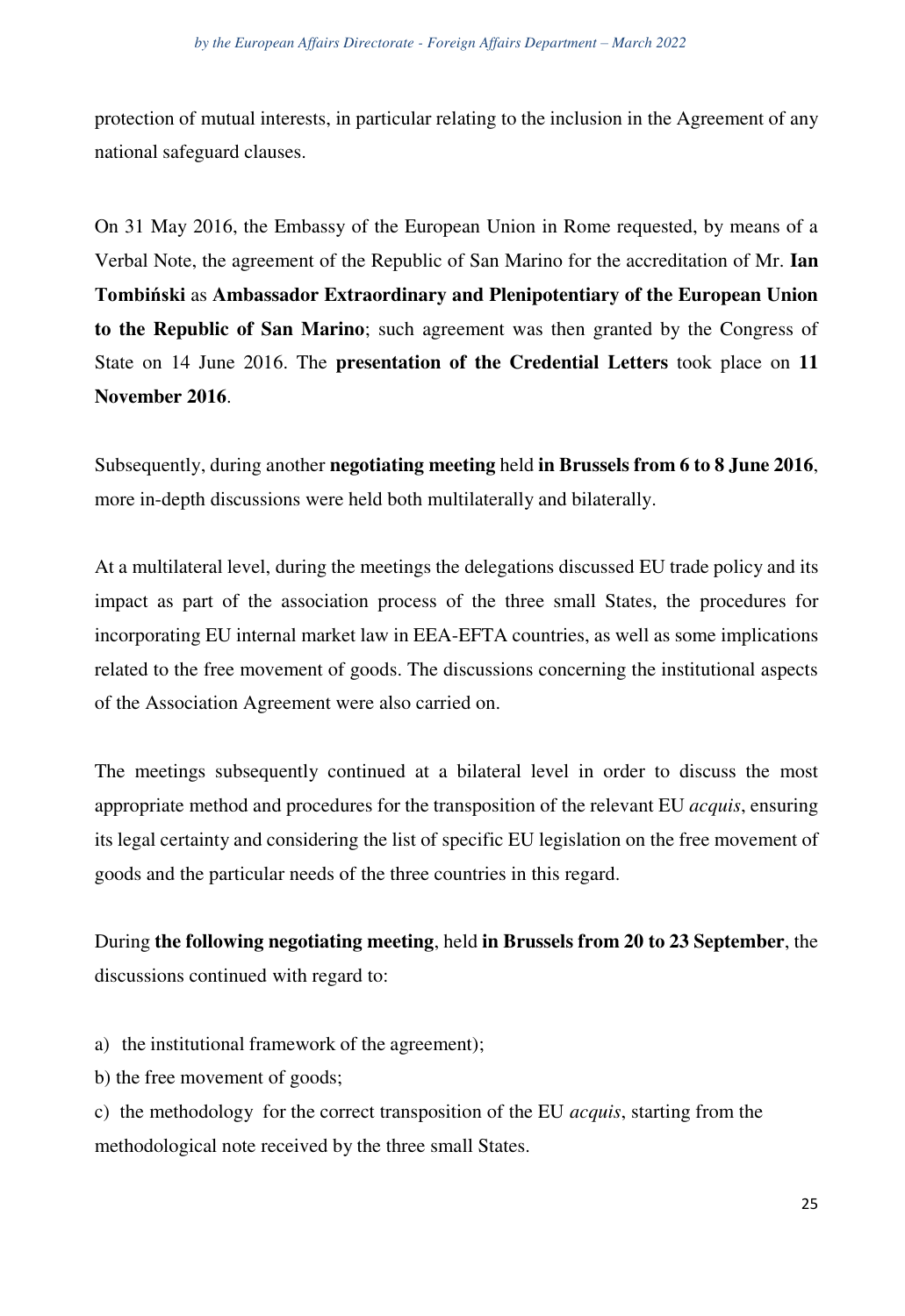Except for the first topic, in which all delegations were involved, discussions on the other two themes were held both multilaterally and bilaterally.

Regarding the first issue, the debate enabled a further consolidation of the text, in the context of which the preamble was included and discussed, although some aspects have not yet been duly considered by all parties involved.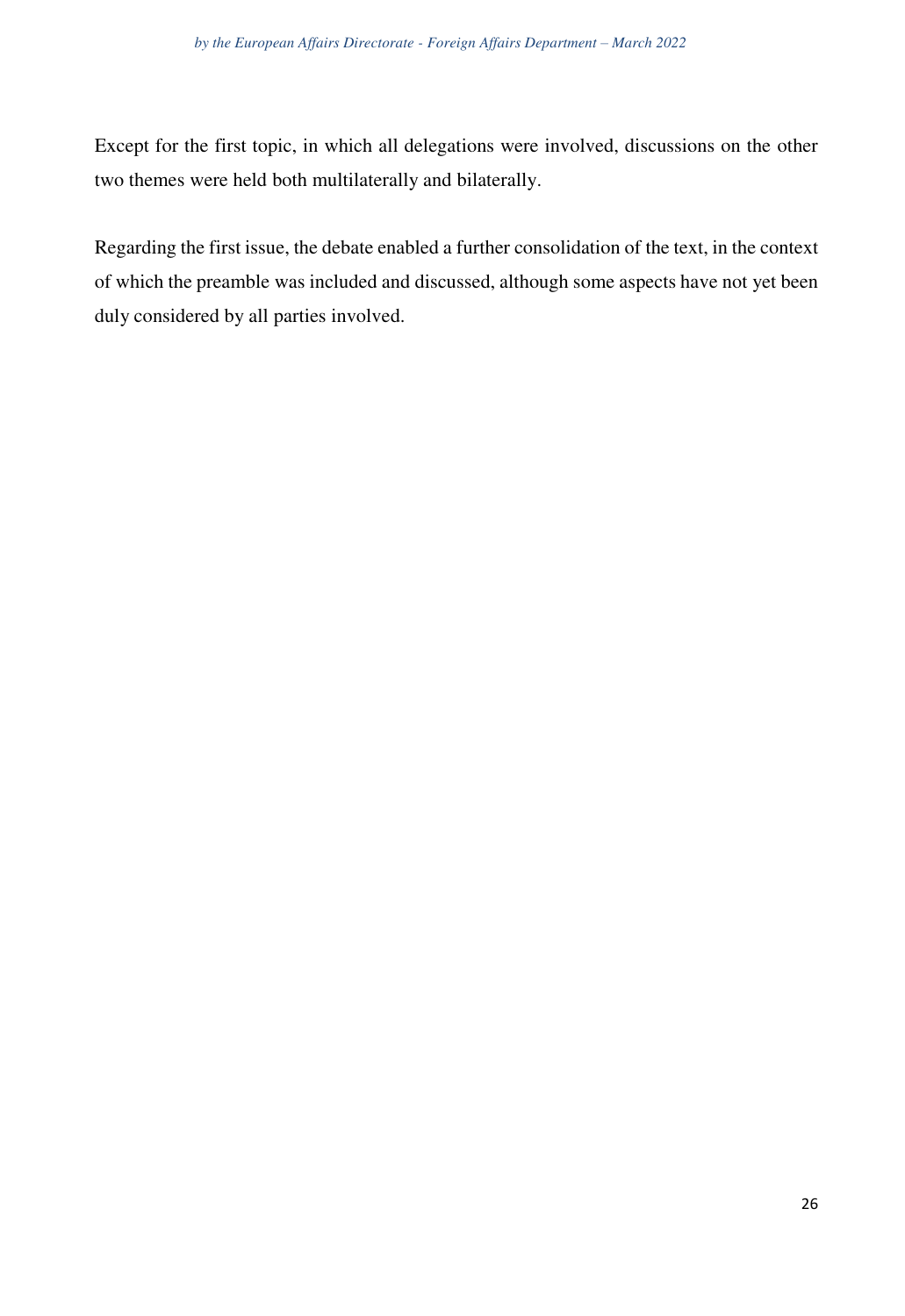With respect to the second issue, the EEAS submitted arguments in support of the proposal, which also includes, besides a part common to the three small countries, their respective customs union agreements. The three delegations submitted comments and requests for clarification in this regard.

Finally, in order to homogenise the interventions for an adequate adoption of the relevant EU *acquis*, the EEAS specified its methodological proposal, with respect to which the three countries raised concerns and expressed their opinions, also considering the work done within their administrations, with the aim of adopting an effective alignment tool.

On the occasion of the **investiture ceremony of the newly elected Captains Regent on 1 October 2016**, **Antoni Martí Petit**, Head of Government of the Principality of Andorra, delivered, as **Official Speaker**, a speech before Their Excellencies the Captains Regent of the State of San Marino. Also **Gilbert Saboya Sunyé,** Minister of Foreign Affairs of the Principality of Andorra, participated in the ceremony.

In his speech, Martí highlighted the way in which the tradition of peace, neutrality and institutional stability of San Marino and Andorra can become a political factor of strategic importance to tackle the challenge posed by the process of greater European integration. Indeed, in his opinion, it is not just a matter of evolving and adapting to safeguard what we are [...] but also of defending what we can become, in the conviction that Europe is not a project of assimilation of diversities, but is instead a political space where the small States of Europe can offer their effective contribution, starting from the progress made in the negotiations with the competent EU Services for the conclusion of one or more association agreements. The speeches delivered by the distinguished speakers at the ceremony on 1 October 2016, including the full Official Speech by Antoni Martí Petit, are available at the following address:

[http://www.esteri.sm/on-line/home/news/articolo1010476.html.](http://www.esteri.sm/on-line/home/news/articolo1010476.html)

After the Ceremony of Investiture, a meeting was held between the San Marino and the Andorran delegations in Palazzo Begni to discuss the common process undertaken within the European Union and to examine more in depth the respective negotiating positions.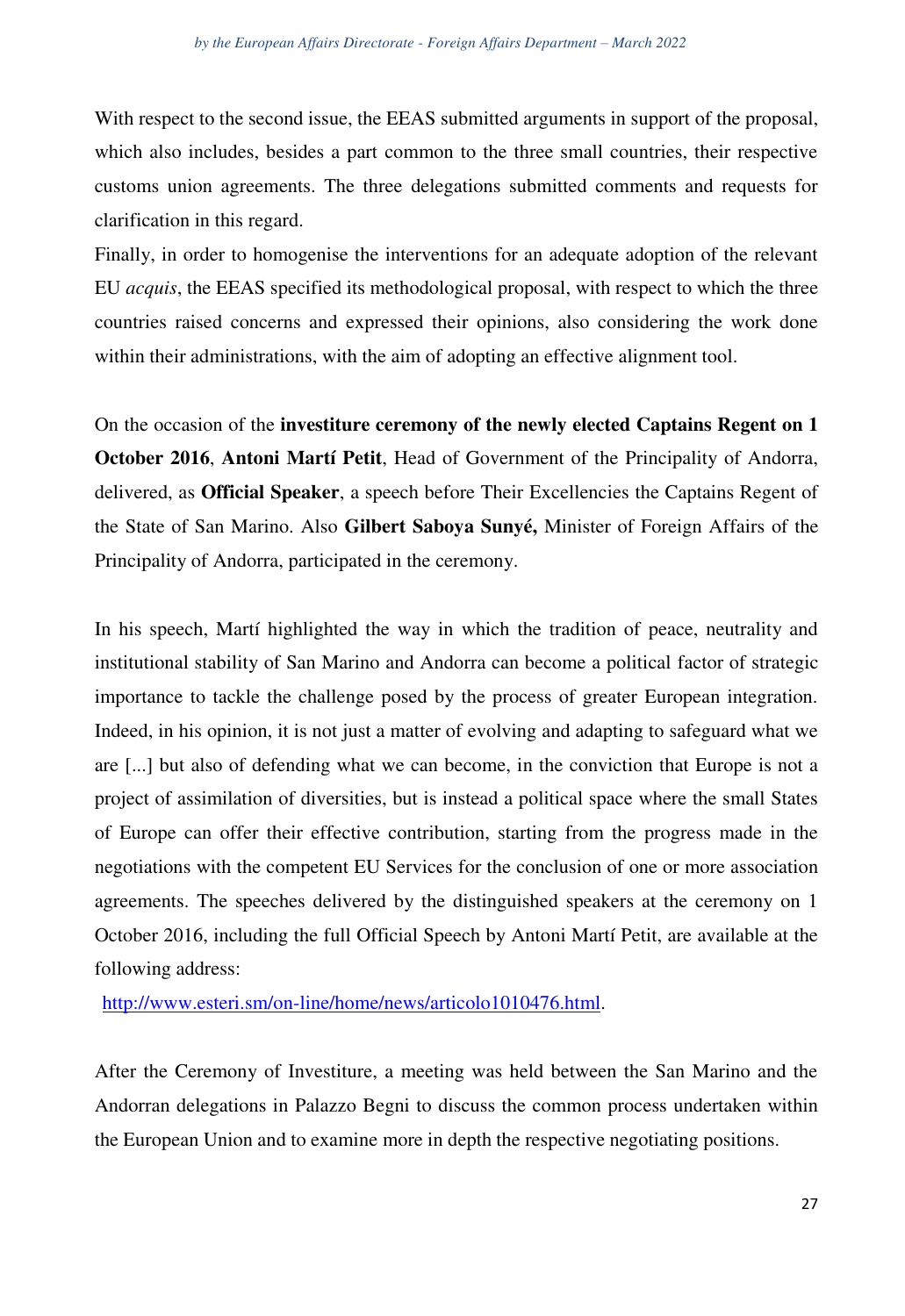**A new round of negotiations**, attended by the delegations of San Marino, Andorra and Monaco, **was held in Brussels from 8 to 10 November 2016**. First, the meetings focused on the presentation by the relevant EU Services of the acquis on freedom to provide services and freedom of establishment, during which several reference thematic areas (from general services to retail, postal services, telecommunications and transport) were examined, followed by a series of questions by the delegations concerning the many issues addressed. Secondly, the works continued with the negotiations on free movement of goods. At a multilateral level, the debate focused on general aspects common to the three small countries, while the subsequent bilateral meetings were an opportunity to discuss more in detail some specific aspects pertaining to their respective situations.

Thanks to **Congress of State Decision of 23 January 2017**, the new Government of the Republic of San Marino **set up a special Technical Group**, coordinated by the Directorate of European Affairs of the Department of Foreign Affairs, with the support of the Mission of the Republic of San Marino to the European Union. This Group is composed of contact persons representing all Departments and sectors of the Public Administration. The task of the Technical Group is to support the association process of San Marino with the European Union and **to assist the Permanent Advisory Group**. The latter was established to provide an effective contribution to the Government in the formulation of priorities during the negotiations and includes representatives of professional and trade associations and of trade unions.

**Another negotiation meeting was held on 31 January and 1 and 2 February 2017**, during which a **greeting message of the new Minister of Foreign Affairs, Nicola Renzi**, was extended to the officials of the European External Action Service and to the delegations of the two countries. The message underlined San Marino's willingness to continue the negotiation process and reiterated the crucial importance of the current negotiations and the objectives that the Republic of San Marino intends to achieve thanks to the future Association Agreement. More specifically, the negotiation round addressed the following agenda issues:

- institutional framework of the future Association Agreement(s);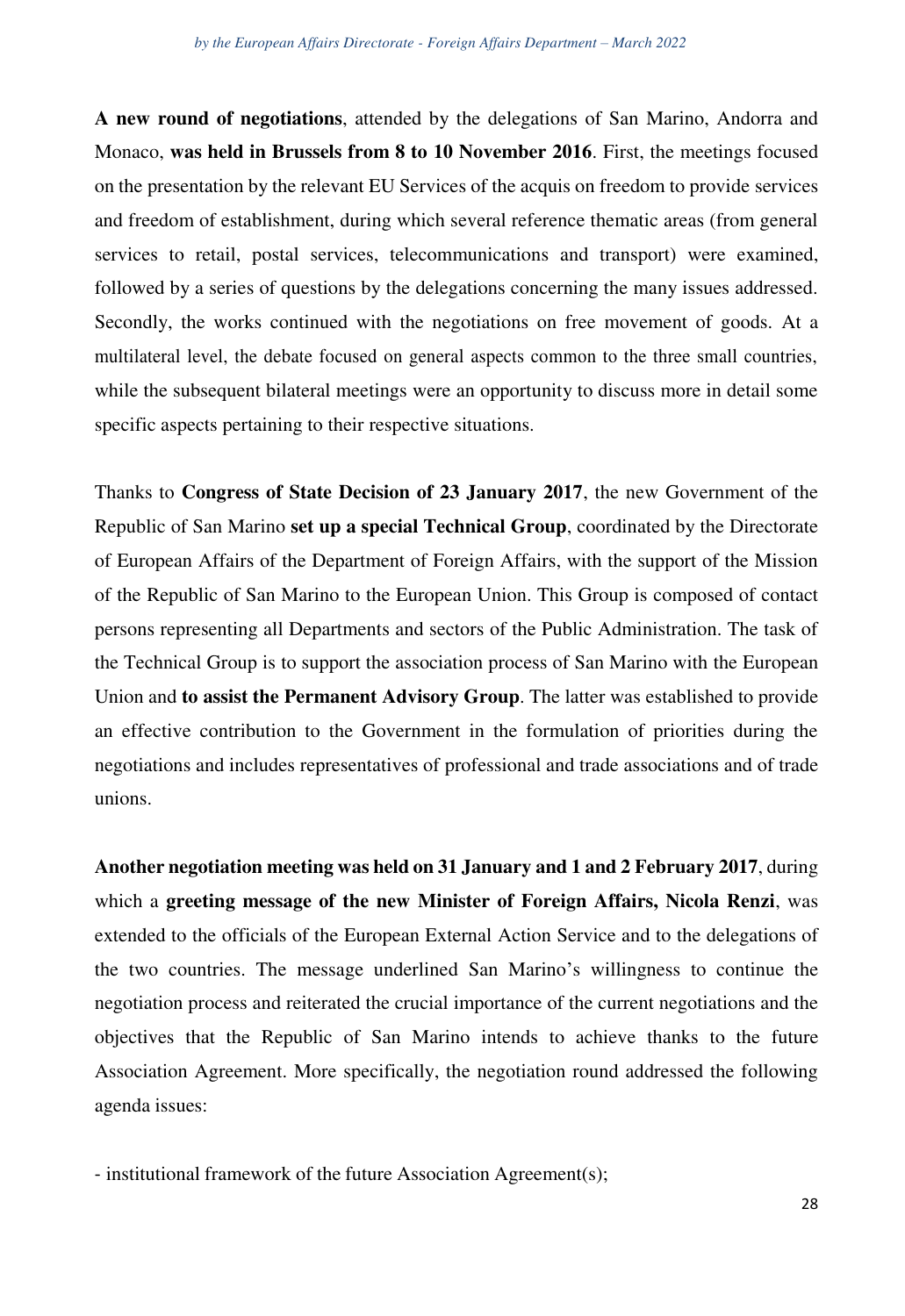- free movement of services and freedom of establishment;

- free movement of goods.

Regarding the first point, the debate focused on some major issues that show problems still to be solved (including general supervision and dispute settlement mechanism), without making an analysis article by article. Regarding the second topic, the relations between the future Association Agreement and the Monetary Agreement concluded by the three small States with the European Union were presented at a multilateral level and opinions were subsequently exchanged. In this connection, the relevant main implications were examined more in detail. Finally, the proposed text on the free movement of goods was discussed again and the most delicate aspects for the three small States were taken into consideration. At a bilateral level, the debate with the EU Services continued in order to examine the specific situations of each country.

On **15 February 2017, Minister Nicola Renzi met in Brussels with Federica Mogherini**, High Representative of the European Union for Foreign Affairs and Security Policy and Vice-President of the European Commission. This was an opportunity to reiterate the expectations of San Marino Government, Institutions and negotiating team in relation to the ongoing negotiations, in the hope that the EU supports San Marino and that possible solutions may be considered - in the light of negotiating times - to address in a pragmatic manner the problems faced by some productive sectors of the Republic. After the talks with Ms. Mogherini, Minister Renzi and his delegation met with the EU Chief Negotiator, Managing Director for Europe and Central Asia, **Thomas Mayr-Harting,** accompanied by the Head of the Division for Western Europe, **Claude Maerten**.

A **meeting** among the Heads of Government of Monaco, **Serge Telle**, Andorra, **Antoni Martí Petit** and Minister **Nicola Renzi was held on 18 March 2017 in Monaco,** at the invitation of the Minister of State (Head of Government) of the Principality. The meeting was an opportunity to take stock of the negotiating process and to outline, despite objective divergences and the specific situations, the next joint initiatives, so as to move forward, as united as possible, on general issues which are common to the three countries, in the light of the continuation of the process.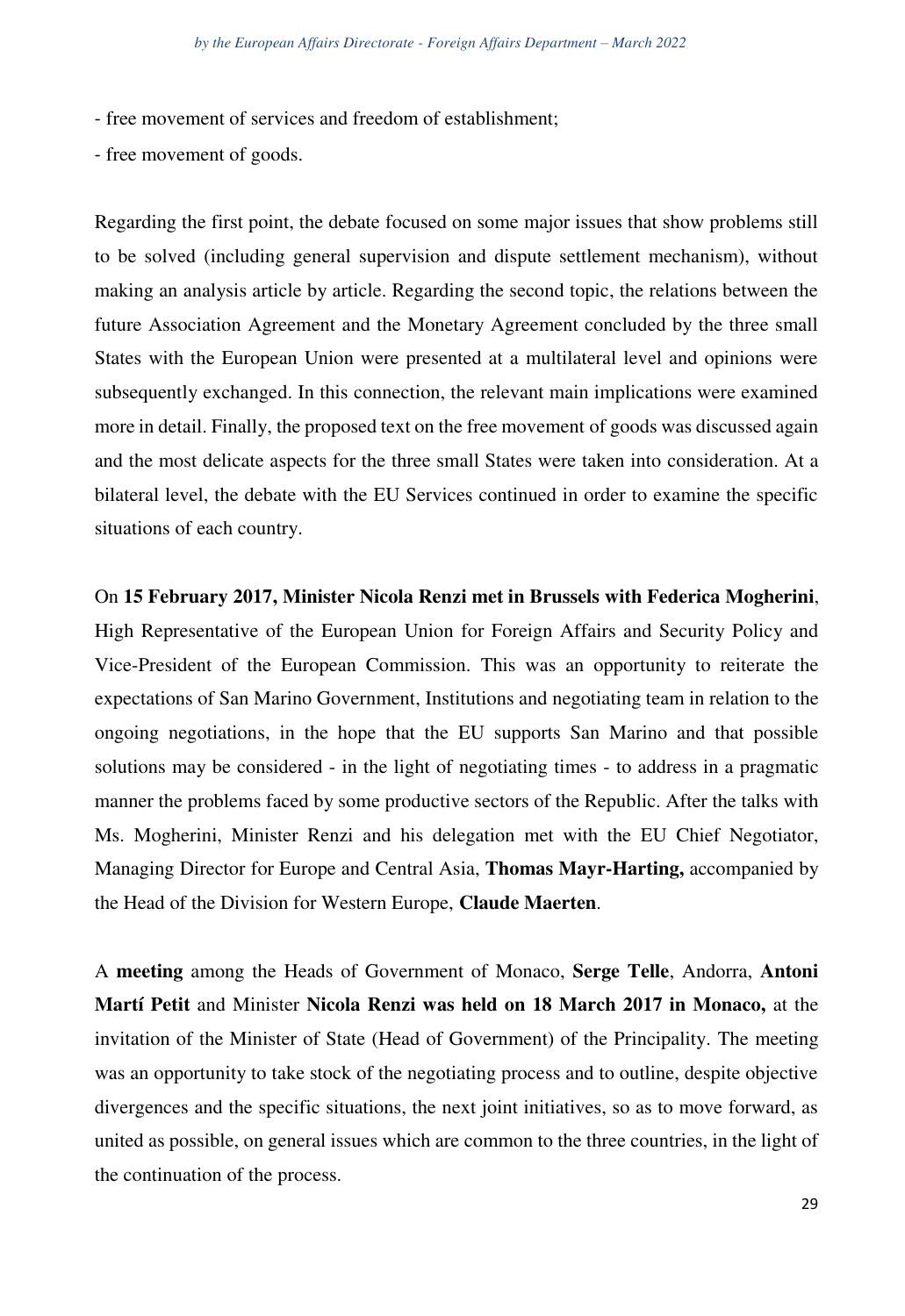**From 20 to 23 March 2017, another negotiation round was held in Brussels** to continue the discussion on the free movement of goods, both at a multilateral and bilateral level.

Andorra, Monaco and San Marino updated the European Commission on progress made with regard to the transposition of the acquis. San Marino informed the Commission of the first draft laws to transpose the EU *acquis* in particular strategic sectors of the free movement of goods, whose parliamentary process has already started.

The European Commission also illustrated to its counterparts the technical assistance tools that can be made available to the three countries to support them in the regulatory and administrative adjustment process.

Moreover, in this negotiating round, the free movement of services was further outlined. The Commission illustrated to Andorra, Monaco and San Marino part of the *acquis* related to freedom to provide financial services, including EU acts on accounting principles, managed savings and retail financial services and insurance.

On the occasion of **the presence in San Marino of the Minister of Foreign Affairs of Malta, George William Vella**, as Official Speaker at the investiture ceremony of Their Excellencies the Captains Regent (Malta is the current EU President of the European Union), a seminar entitled "The integration in the single market of European third countries: the small-sized States" was held in San Marino **on 31 March 2017**. The seminar was also attended by the accredited diplomatic corps, the Technical Group, the Advisory Group, as well as the San Marino diplomatic corps.

The subject of the seminar was the integration of a third country into the European Union's "single market" with regard to models and experiences, different from membership, for a greater integration of European States geographically closer to the Union. Moreover, San Marino views on the political, economic and legal aspects of this process and its specificity were presented, with a view to highlighting the prospects for development and their relevance in the EU agenda.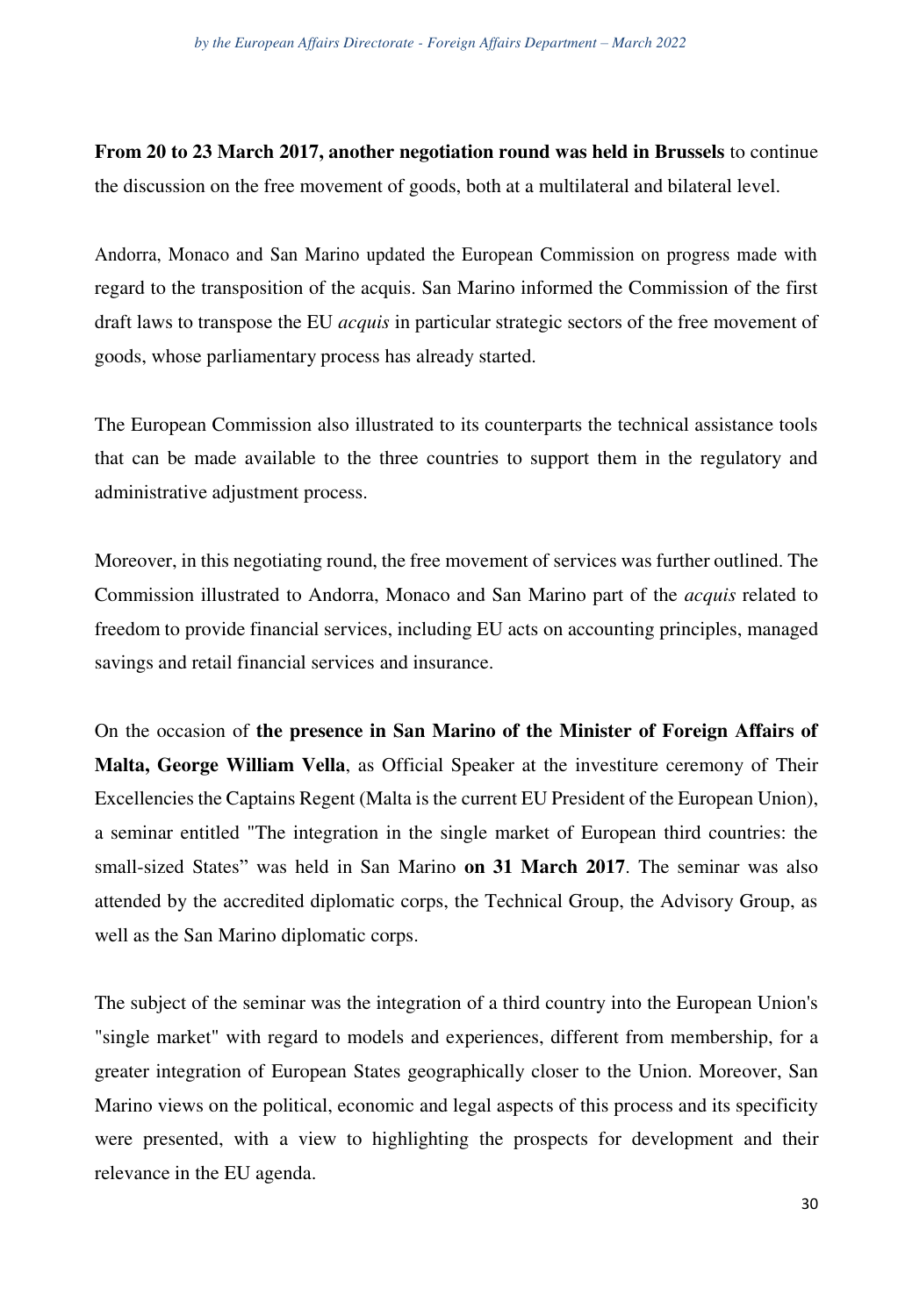**On 1 April 2017**, in his speech on the occasion of the **investiture ceremony of Their Excellencies the Captains Regent, Minister Vella** mentioned, alongside the results achieved so far by the Maltese presidency, the contribution offered by small-sized States in terms of vision and effectiveness of the efforts made to relaunch the European project, in line with the Declaration signed by the 27 EU Member States, which celebrated the 60th anniversary of the Treaties of Rome. The Minister also assured his country's support for the process of greater integration of San Marino, so that the relations with the EU, through ongoing negotiations, may continue to develop and consolidate, being convinced that "the values we uphold and respect are our most important asset".

In the presence of the Minister of Foreign Affairs, Nicola Renzi, **a new round of negotiations** between the delegations of San Marino, Monaco and Andorra and the competent EU Services was held in **Brussels** from **16 to 18 May 2017**. The meetings focused on progress made at a bilateral and multilateral level in relation to the free movement of goods. Particular attention was paid to updates on the transposition of the relevant EU acquis and to the necessary clarifications on the definition of compliance deadlines for the current year. There have also been updates and discussions on freedom to provide services and on the institutional framework. The works then continued on the definition of the most appropriate institutional framework of the future Agreement(s).

**The XVII edition of the Games of the Small States of Europe**, which took place in **San Marino** from 29 May to 3 June 2017, was a fruitful occasion on which Minister **Nicola Renzi** met with **Serge Telle**, Minister of State of Monaco, and **Antoni Martí Petit**, Head of Government of Andorra, accompanied by their respective institutional Delegations, **to discuss the negotiations with the European Union**. This meeting made it possible to take stock of the common objectives and to establish a shared agenda to favour more fruitful negotiating meetings and sessions, as well as to identify the largest possible number of agreed positions to submit to EU Authorities. The parties also committed to carrying on discussions on issues on which they have different views.

The planned negotiating meeting of July was preceded by a new **tripartite meeting** between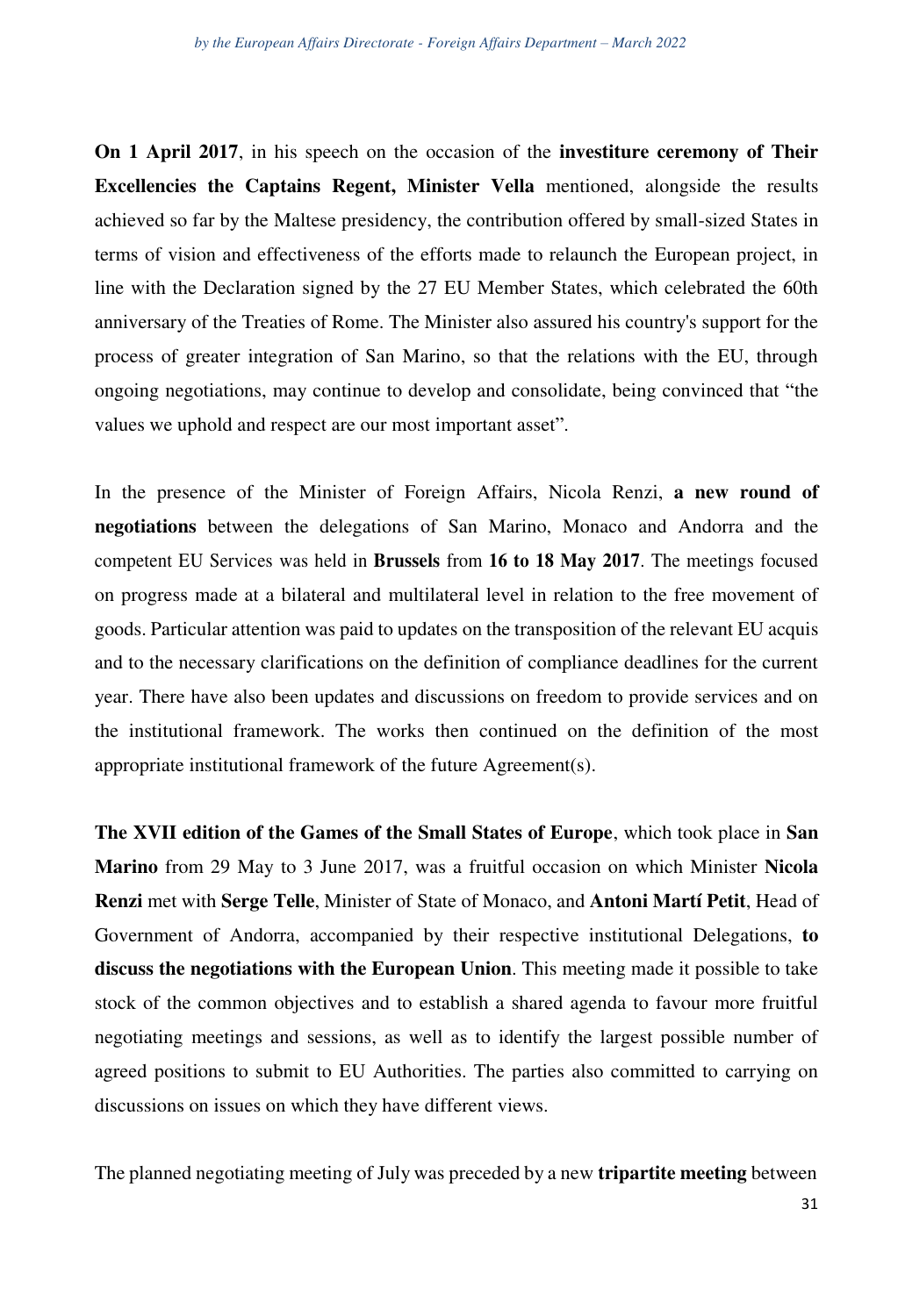Andorra, Monaco and San Marino, held at the Embassy of the Principality of Monaco in **Brussels on 4 July 2017.** The objective of this meeting was to implement what was agreed in previous meetings and to illustrate, during the negotiating meetings, the aspects of the institutional framework of the Agreement on which the three countries have expressed a general consensus.

During the **session** held in **Brussels** from **10 to 12 July 2017**, the parties examined, at a plurilateral level, the proposed text on the institutional framework of the Agreement, also in the light of the common positions meanwhile reached between Andorra, Monaco and San Marino. This made it possible to advance on some articles, while, for other articles, the proposals to be submitted later on by the parties are still awaited.

The negotiating session also included a first brief presentation of some EU acts on free movement of persons and provision of services, with particular reference to the posting of workers and to professional qualifications.

**On 18 July 2017**, the Minister of Foreign Affairs, **Nicola Renzi,** met in Brussels with the President of the European Commission, **Jean-Claude Juncker**, in the presence of the respective delegations. The meeting made it possible to discuss the issues relating to full and effective integration into the internal market, the recognition of the peculiarities of a smallsized State, negotiating deadlines, as well as the possibility of considering the Monetary Agreement currently in force in relation to the Association Agreement. For further details on the meeting, please click on the following address: [http://www.esteri.sm/on](http://www.esteri.sm/on-line/en/home/news/articolo1011657.html)[line/en/home/news/articolo1011657.html.](http://www.esteri.sm/on-line/en/home/news/articolo1011657.html)

In the presence of the Minister of Foreign Affairs, Nicola Renzi, a **new round of negotiations** between the delegations of San Marino, Monaco and Andorra and the competent EU Services was held in **Brussels from 9 to 12 October 2017**. In-depth discussions were held at multilateral level.

On the aspects related to the institutional framework of the Agreement, on the examination of the free movement of goods (in particular the draft text containing the principles of its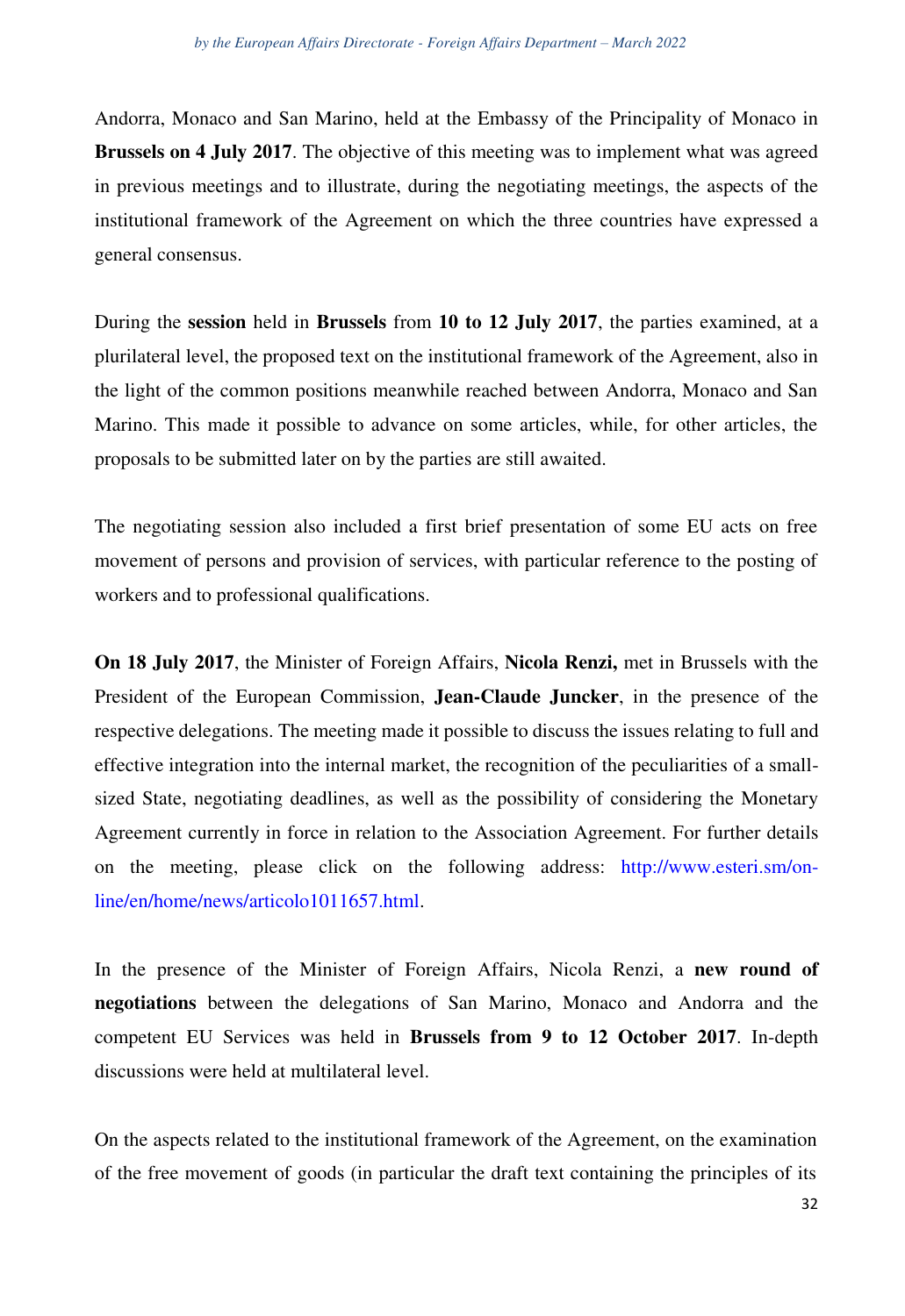functioning) and, at a preliminary stage, on the right of establishment. The EU *acquis* on transport was also illustrated. Moreover, the delegations discussed the main issues encountered in the transposition of the *acquis*.

Bilateral negotiations concerned instead the adoption of the *acquis* and the free movement of goods. With regard to the first issue, each country updated the EU on its legislative efforts to transpose European legislation. As for the second issue, the meetings with the competent EU Services focused on the problems related to the exchange of goods between San Marino and the European Union and on the possible solutions already put forward in the framework of the negotiations.

On **20 and 21 November 2017**, the Principality of Andorra hosted a **tripartite meeting attended by the heads of government of San Marino, Monaco and Andorra to discuss integration with the single European market**. The San Marino delegation, led by Minister Nicola Renzi, and the delegations of the two Principalities examined the state of play of the negotiations for the future Association Agreement, with special attention to the definition of the common requests to be submitted to the competent services of the Union.

On **30 November 2017**, the Parliament unanimously approved the **Decision** presented by all the parliamentary groups, which commits the Government, through the Minister of Foreign Affairs, to report **on the progress of the Association Agreement** to the Permanent Parliamentary Commission for Foreign Affairs, Emigration and Immigration, Security and Public Order, Information, at least on **a quarterly basis** and in secret session.

In the **new round of negotiations** held in **Brussels from 11 to 14 December 2017**, the indepth analysis continued both at bilateral and multilateral level.

At the multilateral level, discussions focused on the provisions of the Agreement governing transport, the right of establishment and the provision of services. The EU negotiators also explained the reasons for the inclusion of some anti-fraud provisions into the Agreement. With regard to the free movement of goods, the parties addressed the different positions in order to agree upon a common draft text to be included in the Agreement. At a bilateral level,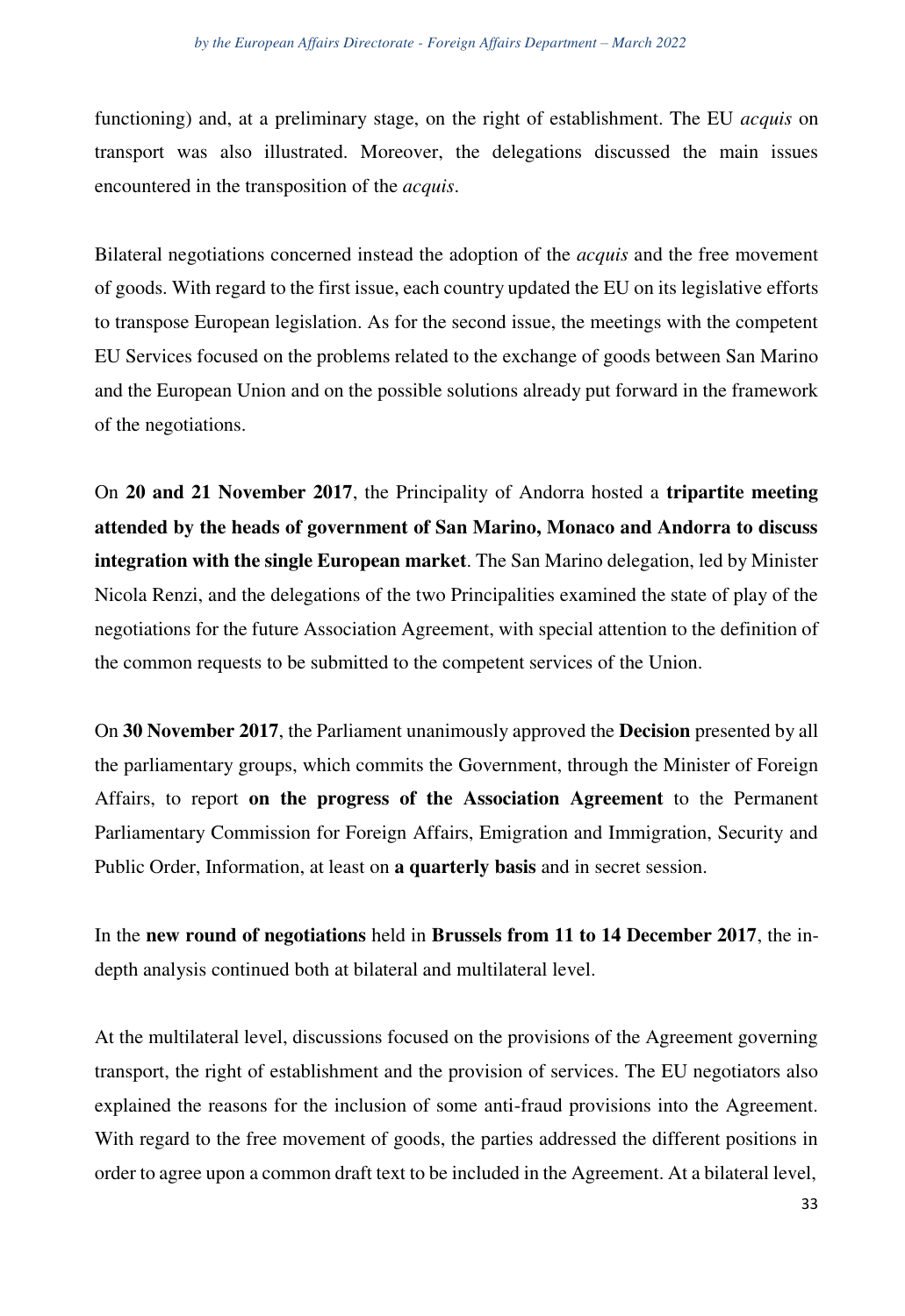in-depth discussions centred on the country protocol and the problems of EU-San Marino trade, with the objective of finding a solution acceptable to all parties involved. As regards the institutional part of the Agreement, great attention was paid to possible disputes and to the solutions proposed by the parties for a satisfactory solution.

On **23 January 2018**, Minister Nicola Renzi declared in an **interview with San Marino State TV**: *"Our foreign policy priority is the relationship with the European Union".* The interview can be viewed at the following web address:

[http://www.smtvsanmarino.sm/politica/2018/01/23/renzi-priorita-politica-estera-rapporto](http://www.smtvsanmarino.sm/politica/2018/01/23/renzi-priorita-politica-estera-rapporto-unione-europea)[unione-europea.](http://www.smtvsanmarino.sm/politica/2018/01/23/renzi-priorita-politica-estera-rapporto-unione-europea)

On **29 January 2018**, **Their Excellencies the Captains Regent**, accompanied by Minister Nicola Renzi, **met with the President of the European Council, Donald Tusk**, in **Brussels**. The Captains Regent confirmed San Marino's willingness to achieve effective integration with the European single market, so as to enable, *inter alia*, banking and financial operators to act as equivalent partners. At the same time, the Captains Regent informed President Tusk of San Marino interest to promote the free movement of people, through a process that should be gradual and adjusted to the specificities of the Republic. President Tusk expressed his support for reasonable negotiation deadlines and emphasized that the model agreement pursued by the Republic can serve as reference for the future of the EU. On that occasion, the Captains Regent expressed a concept which was much appreciated by President Tusk since, on the one hand, it testifies to the considerable commitment of San Marino and, on the other, its Europeanist vocation. This concept is summarised in the following statement made by their Excellencies: "San Marino better than other countries can understand what being in Europe means, because it knows what being out means".

**From 29 January to 1 February 2018** a **new round of negotiations** was held in **Brussels**. The San Marino delegation was headed by the Minister for Foreign Affairs, Nicola Renzi. Thanks also to the strong political impulse, the following negotiating meetings started to take place at a much faster pace than in previous years. Indeed, the frequency of negotiation rounds increased, reaching the number of seven in 2018. At the multilateral level, the delegations discussed common trade policy and preferential agreements (with regard to the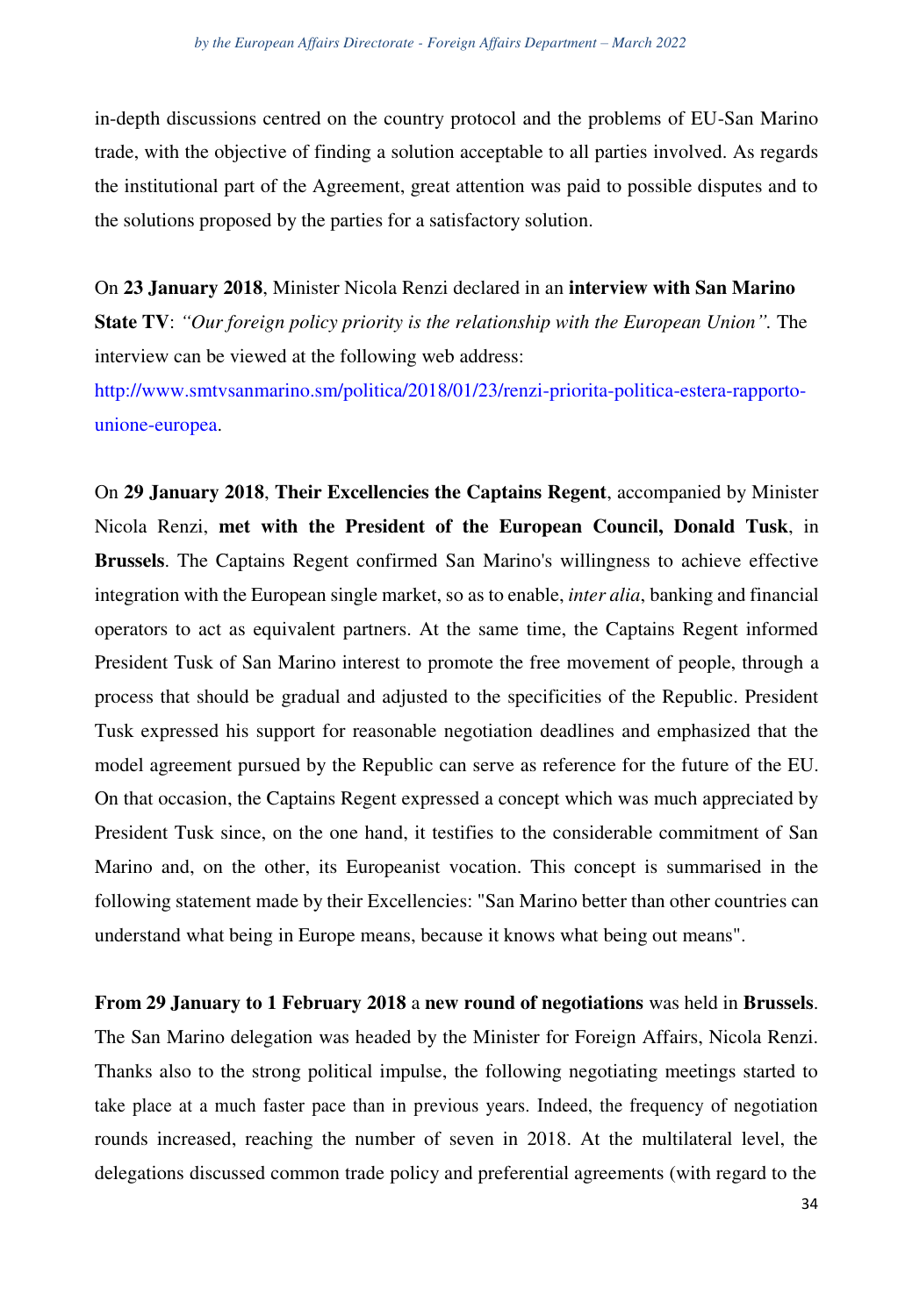free movement of goods), as well as some issues related to the institutional framework of the Agreement (with particular regard to the functioning of its governing bodies). Talks continued on transport (in order to relate the previous presentation with the contents of the specific EU *acquis*), cooperation in the fight against fraud and the right of establishment, with specific presentations of the EU *acquis* by the EU services on environment an free movement of capital.

EU legislation transposition was addressed both multilaterally and bilaterally. The EEAS raised the issue of the numerous acts which, in order to become integral part of the Agreement, will have to be adjusted to take into account particular aspects of the three small States. San Marino recalled the internal legislative initiatives already taken to transpose EU acts, which did not pose particular problems.

On **15 March 2018**, the **Parliamentary Commission for Foreign Affairs** held a **meeting dedicated to the quarterly report of the Foreign Minister** on the developments in the negotiations between the small countries and the EU. The presentation was followed by a broad and structured debate, which took place, as usual, in secret session.

In **April 2018**, the Ministry of Foreign Affairs, in order to promote studies on European issues and to recruit new professionals in the Public Administration, issued a **call for applications for the award of a scholarship at the College of Europe in Bruges** for the academic year 2018/2019 **("Dieter Salch" scholarship)**. The scholarship fully covers the costs of enrolment, attendance, board and lodging. A San Marino citizen was selected, who from Autumn 2018 will follow the master's degree in "EU International Relations and Diplomacy Studies".

**Minister Nicola Renzi**, accompanied by a delegation, went to **Brussels** from **19 to 22 March 2018** for a **new round of negotiations**. This was a further opportunity to deepen, at multilateral and bilateral level, the issues on the agenda.

Multilateral discussions addressed a new and ambitious agenda for the adoption of the EU *acquis*, which will be incorporated into the future Association Agreement, as well as the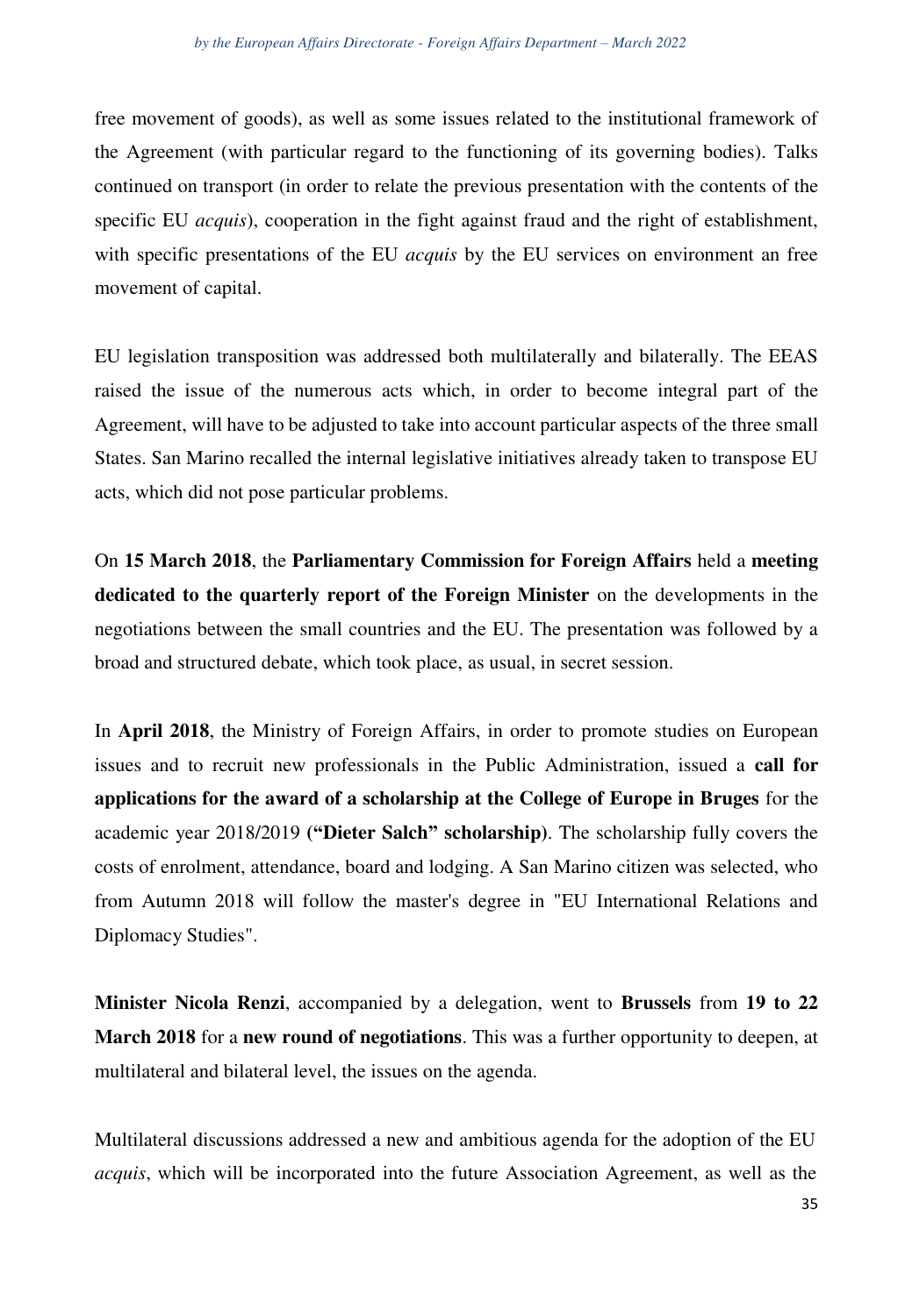EEAS request to the tree States for a renewed method of evaluation of the acts. No objection was raised by the delegations, which underlined the commitment already made and the willingness to proceed in order to obtain the best possible result. At the same time, they stressed the additional burden their States have to bear to abandon a method that had been adopted on the basis of agreed guidelines.

As regards transport, and following a specific debate on the provisions proposed by the EU, the three States presented the results of the evaluation of the EU legislation by their respective administrations. The *acquis* on intellectual property was also presented, while discussions continued on the institutional part (to extend the areas of the Agreement on which the parties agree), on the free movement of goods, capital, environmental protection, recognition of diplomas. Also cooperation in the fight against fraud was further discussed. On this occasion, the EU presented the text on intellectual property and consumer protection.

Specific bilateral meetings were held to discuss the EU *acquis* and the adaptations proposed by the small States on agriculture, veterinary and phytosanitary legislation and customs. A meeting was also held between the competent EU officials and the San Marino delegation on the free movement of goods and on EU-San Marino trade.

In the presence of the Minister of Foreign Affairs, Nicola Renzi, a **new round of negotiations** between the delegations of San Marino, Monaco and Andorra and the competent EU Services was held in **Brussels** from **23 to 26 April 2018**. Minister Nicola Renzi focused on the need to open up the EU market to San Marino banks. The specificities of the three small States and the consequent adjustments were addressed in specific meetings. The San Marino administration, for its part, has already set up working groups to make a comprehensive analysis of the entire *acquis*, since the central element of the negotiations is the principle of equivalence of San Marino economic and financial operators in respect of the single market.

Discussions continued on the EU provisions on the free movement of capital, free movement of goods, the provision of services and freedom of establishment, as well as on cooperation in the fight against fraud. At multilateral level, in addition to examining the main unresolved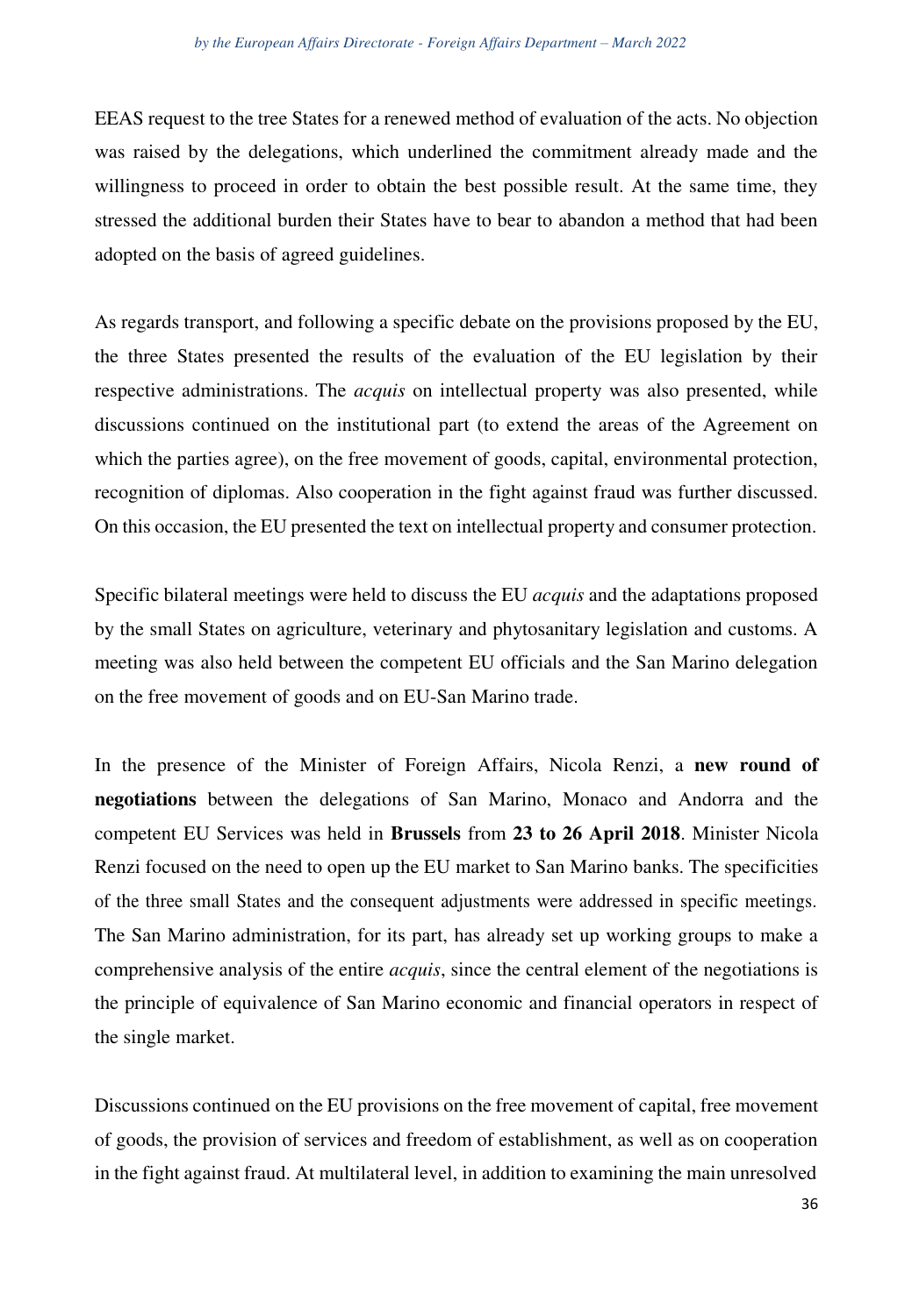issues, delegations presented the analyses carried out in their respective national contexts on the EU *acquis* in the fields of services, establishment, professional qualifications and energy.

A **new round of negotiations** took place from **4 to 7 June 2018** in **Brussels**. San Marino delegation, led by Minister Renzi, attended several meetings, in which the EU presented the provisions on state aid, competition and social policy. At the same time, multilateral discussions continued on the institutional content of the Agreement, the free movement of capital and cooperation on anti-fraud issues. Bilateral meetings made it possible to highlight the main adaptations to EU secondary legislation on land transport, freedom of establishment, freedom to provide services, product liability, technical regulations, standards, testing and certification.

On **13 and 14 June 2018**, a bilateral technical meeting was held in the **Republic of San Marino** between the **delegations of San Marino and Andorra on social security within the framework of the Association Agreement**. The meeting was promoted by the Directorate General of the Social Security Institute (SSI). The officials of the SSI and of the Department of Foreign Affairs and their counterparts from **Cass Andorra** discussed their respective systems and considered possible synergies that, while respecting their peculiarities, could result in joint negotiating actions.

On **20 June 2018**, **Minister Nicola Renzi** met with the Minister of Foreign Affairs Jean Asselborn and the Minister of Finance Pierre Gramegna, in the **Grand Duchy of Luxembourg**, to deepen several topics pertaining to bilateral relations. Also thanks to the experience gained by the Grand Duchy as founding Member State, the meeting offered the opportunity to exchange views on the possible developments in the relationship of the small Countries with the European Union.

On **25 June 2018**, the **Parliamentary Commission for Foreign Affairs** met for the usual **quarterly report** in secret session by Minister Nicola Renzi on the developments of the Association Agreement with the European Union. The Commission's members discussed key issues of the negotiations, such as the operation of the banking and financial system of San Marino in the single market, the elimination of T2 in shipments of goods and the free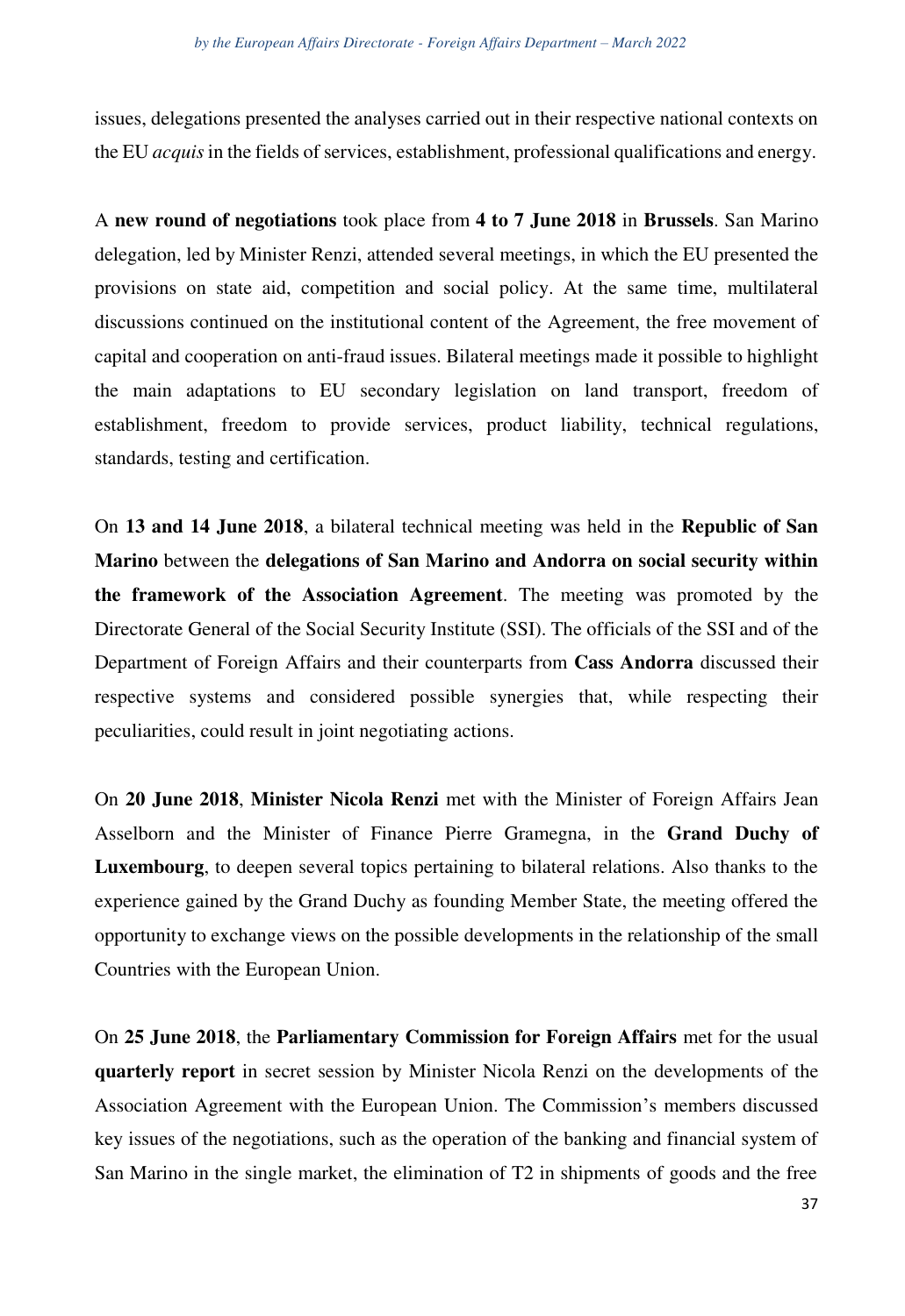movement of people.

A **new round of negotiations** was held in **Brussels** from **2 to 5 July 2018**. Once again, the delegation led by Minister Renzi discussed pending issues to find a common agreement, such the institutional framework, and cooperation in the fight against fraud and free movement of capital. With regard to competition, state aid and social policy, the respective draft texts containing the EU principles for the proper functioning of the internal market were negotiated. Within the framework of the bilateral meetings, the adjustments to the EU acts relating to the free movement of workers, the coordination of social security systems, as well as the adjustments relating to social policy were examined in the light of the peculiarities of each State.

On **13 July 2018**, **Minister Renzi** went to the **Principality of Monaco** for a **tripartite meeting** with the Heads of Government of Monaco, Serge Telle, and of Andorra, Antoni Martí Petit. This summit, which is held in rotation in the three States and gathers the Heads of Government of the three countries accompanied by their respective political-diplomatic delegations, was an opportunity to update the parties, in the light of the latest negotiating sessions in Brussels, to explore future joint and coordinated actions, and to share approaches and methods for the transposition of the Community legislation.

On **25 August 2018**, at the invitation of Minister Renzi, the **Minister of Foreign Affairs and International Cooperation of the Italian Republic, Enzo Moavero Milanesi**, paid an **official visit to the Republic of San Marino**. The two Ministers addressed issues of great importance not only at bilateral level but also at European level, such as the movement on the Italian territory of non-EU citizens residing in San Marino, customs cooperation, road, rail and air traffic and tourism. The two friendly States decided to proceed with appropriate working groups. Minister Moavero and Minister Renzi also confirmed their common interest in the future Association Agreement between San Marino and the EU and, to this end, Minister Moavero reiterated his support to San Marino in the negotiation process with Brussels.

After this visit, on 12 October 2018 technical meetings between the delegations of Italy and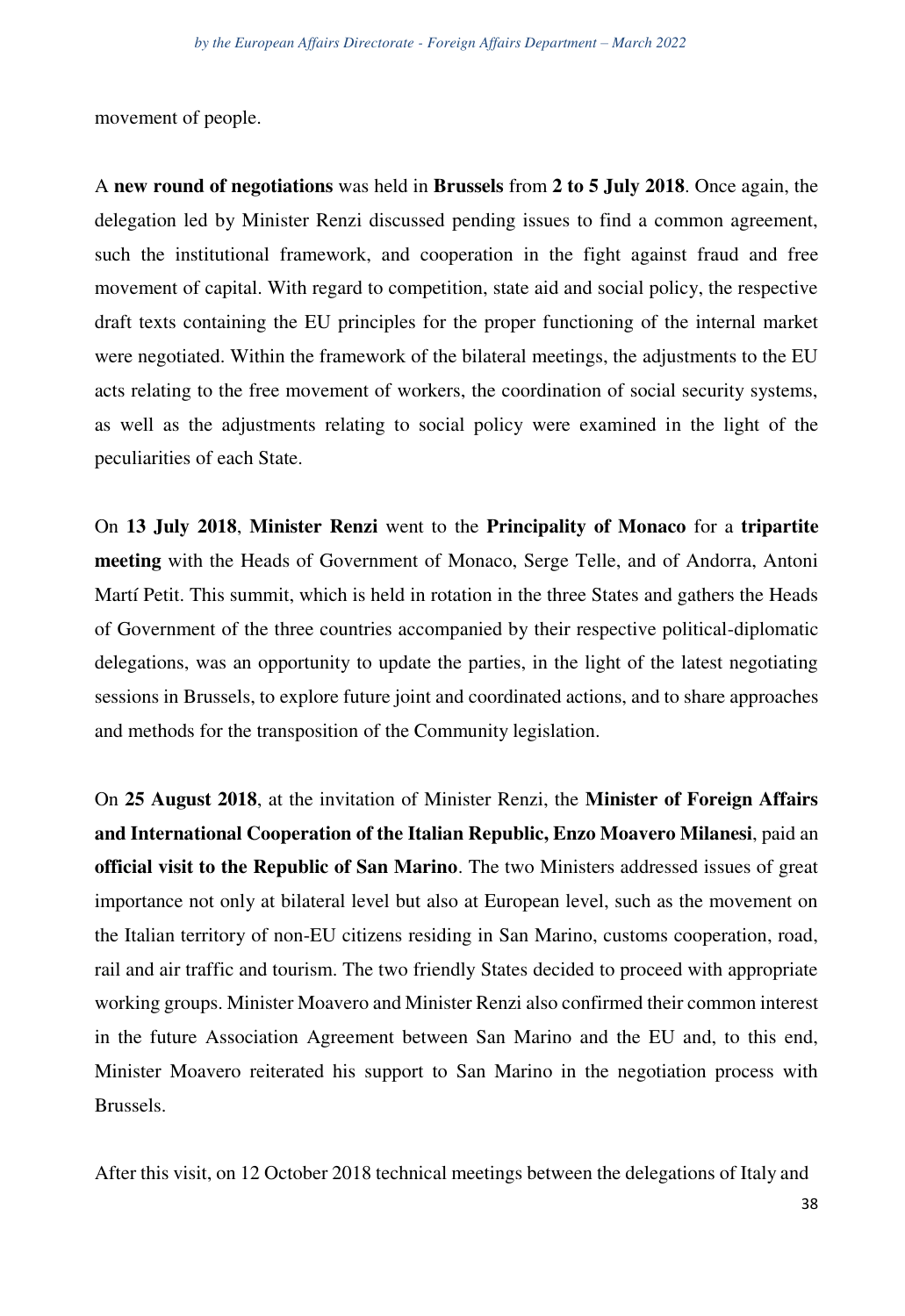San Marino started in Rome for the **revision of the Agreement on Friendly Relations.**  During the meetings with the Italian officials some common aspects between the current negotiations with Italy and those in Brussels were highlighted, also in order to better coordinate the two processes and the corresponding schedule.

**From 22 to 25 October 2018 negotiating meetings** took place in Brussels, both multilaterally and bilaterally. During negotiations at a bilateral level, San Marino could give insights about the EU secondary legislation concerning public procurement and electronic communications. Moreover bilateral discussions were held about San Marino adjustments to the EU *acquis* concerning health and safety at work, gender equality and labor law; free movement of workers and coordination of the social security systems. With regard to the issue of competition and state aid, meetings were held both at a multilateral and at a bilateral level.

Finally, at multilateral level, the themes of EU intellectual property rights, consumer protection, free movement of capital were discussed, with a view to presenting the provisions to be included in the text on cooperation and the four fundamental freedoms, and to continuing negotiations on the important issue of the institutional framework of the Agreement.

In **November 2018** a EEAS delegation, chaired by the Chief Negotiator **Mayr-Harting Thomas** and at the presence of the deputy negotiator **Claude Maerten**, came to San Marino to assess negotiations and to openly discuss the most sensitive issues for San Marino. On that occasion, a Government delegation composed by the Ministers Nicola Renzi and Andrea Zafferani, illustrated the most sensitive points for San Marino, with the objective of promoting a dialogue on how to address and solve the main issues for the country, on the basis of a working document sent to the EEAS a few weeks before.

**From 27 to 29 November 2019**, the Minister of Foreign Affairs Nicola Renzi went to Brussels for a new **round of negotiations**. On that occasion, the competent EU services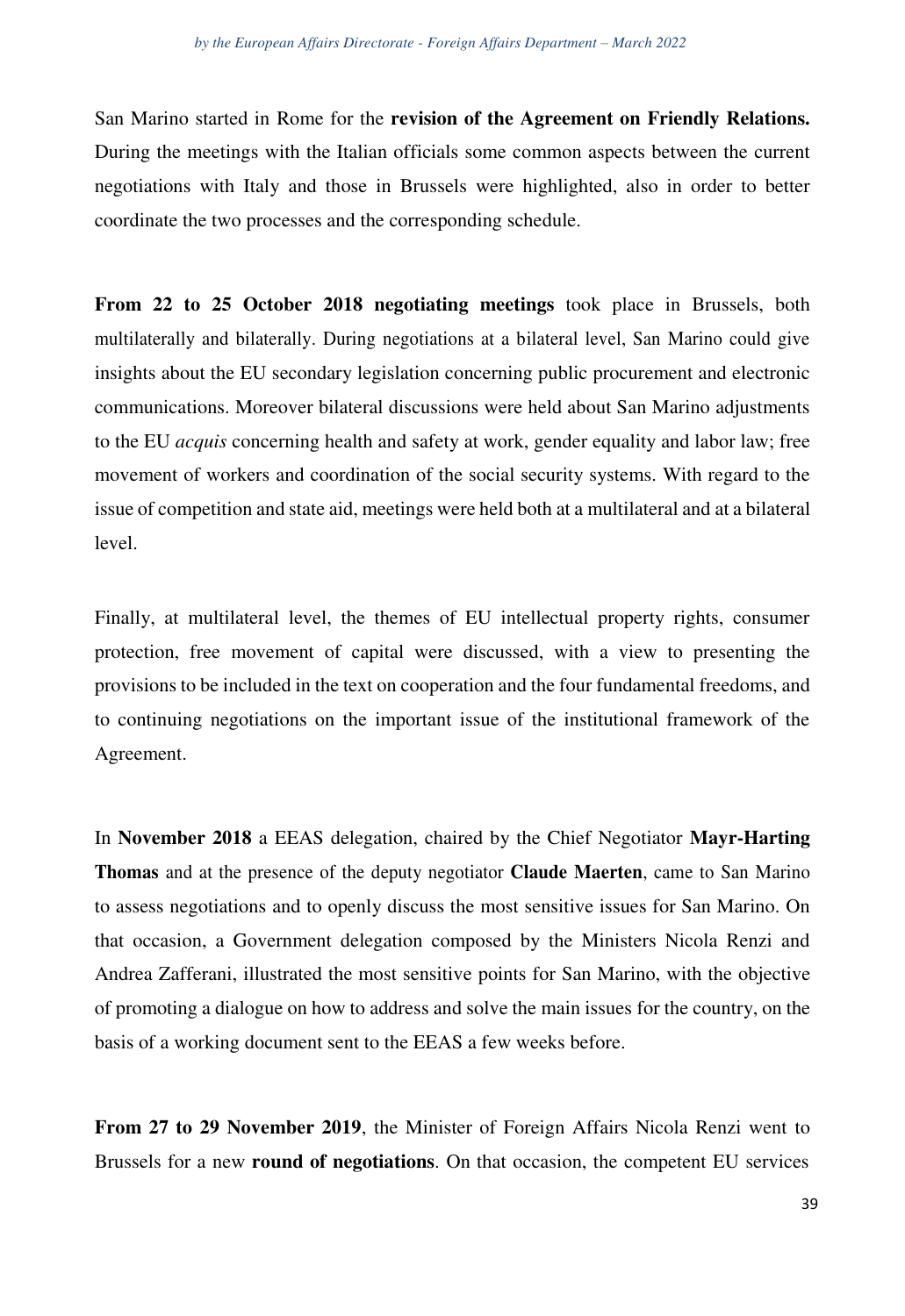were informed of the results of the analysis conducted by San Marino on the *EU acquis* on statistics, competition, State aid and free movement of capital; discussions continued on the EU's secondary legislation on free movement of workers, coordination of social security systems, health and safety at work, gender equality and labour law. Multilateral negotiations have attempted to solve some of the main issues within the institutional framework of the Agreement, which included also financial services, state aid and cooperation beyond the four fundamental freedoms of the European Union.

During the negotiating session from 22 to 24 January 2019, bilateral meetings mainly focused on issues related to the acquis such as health and safety at work, gender equality, competition and monopolies, as well as on EU policies, in particular on road transport. At multilateral level, negotiations continued on the institutional framework of the Agreement, State aid and cooperation beyond the four fundamental freedoms.

During the March negotiating session, held from 4 to 7 in Brussels, Minister Renzi met the Chief Negotiator, Thomas Mayr-Harting, who conveyed a very important message from the President of the European Commission, Jean-Claude Juncker, concerning the Commission's willingness to initial the institutional part of the text by the end of his term of office, and therefore before summer, in order to give a strong impetus to negotiations. Minister Renzi welcomed the proposal, provided that the document to be initialled also contains a precise position by the EU on some red lines presented by San Marino in autumn 2018 .

The agenda for the **negotiations from 4 to 7 March 2019** was thus modified as a consequence of the sudden change in the negotiating pace, in order to find shared ways to define, both at a multilateral level and with the individual associating states, the draft agreement, and plan the subsequent meetings and the most appropriate methodology to follow.

From **20 to 22 March 2019, the EFTA Group of the Council of the European Union** a group composed of diplomatic representatives of the EU Member States, led by the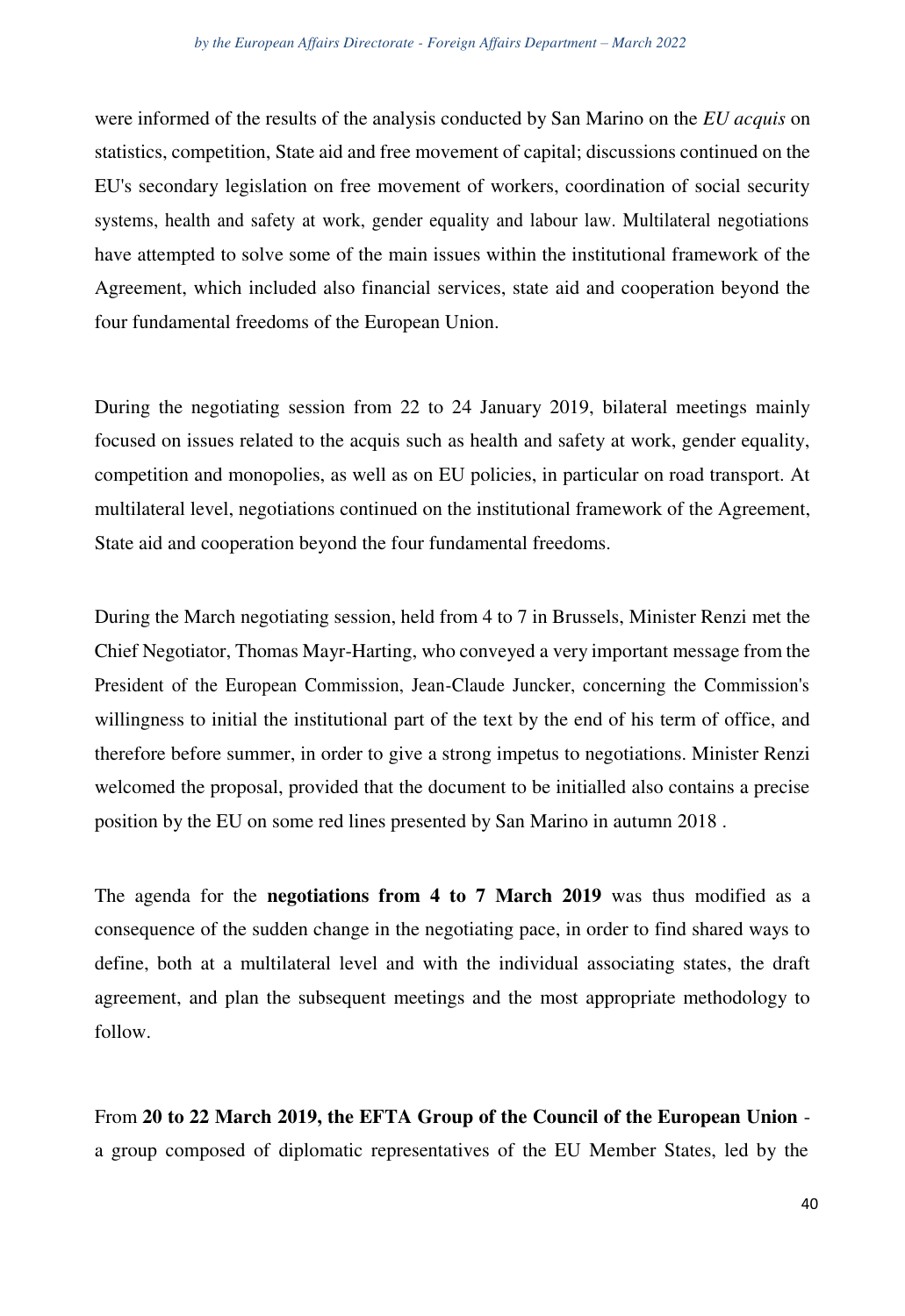rotating Romanian Presidency - visited the Republic of San Marino. During two intense days of work, the EFTA Group had the opportunity to better know San Marino and understand its concerns and specificities with respect to the European Union; the meeting with the representatives of San Marino political, institutional, economic, financial, manufacturing and social sectors favoured the integration process undertaken by San Marino. At the end of the visit, the Group was received in an official Audience by the Captains Regent.

On the **1st of April 2019**, at the end of the Ceremony of Investiture of Their Excellencies the Captains Regent, Nicola Selva and Michele Muratori, the third edition of the seminar on the EU association process of San Marino was held with the diplomats of the Member States accredited to San Marino. The meeting was chaired by the Minister of Foreign and Political Affairs, **Nicola Renzi**, and by the EU Ambassador in Rome, **Jan Tombinski,**  which was co-promoter of this seminar. At the seminar two diplomatic representatives from Andorra and Monaco were invited, to inform them on the latest developments and on the new pace of the negotiating process, to highlight some salient aspects of the process of European integration undertaken by the three small states of Europe and consider their respective peculiarities.

During the **negotiating session from 9 to 11 April 2019** in Brussels, discussions were held at a multilateral and bilateral level. Multilaterally, the themes of financial services, State aid and competition were discussed, and some critical aspects of the institutional framework of the Agreement were analysed.

Bilaterally, San Marino presented its position on some of the most sensitive themes to be discussed in subsequent meetings, with a view to identifying possible adaptations to the EU legislation and in an effort to find an agreement satisfactory to both parties. The competent EU services therefore requested further details on telecommunications, energy, State aid, pharmacies, free movement of workers and persons, while discussions continued on the T2 issue.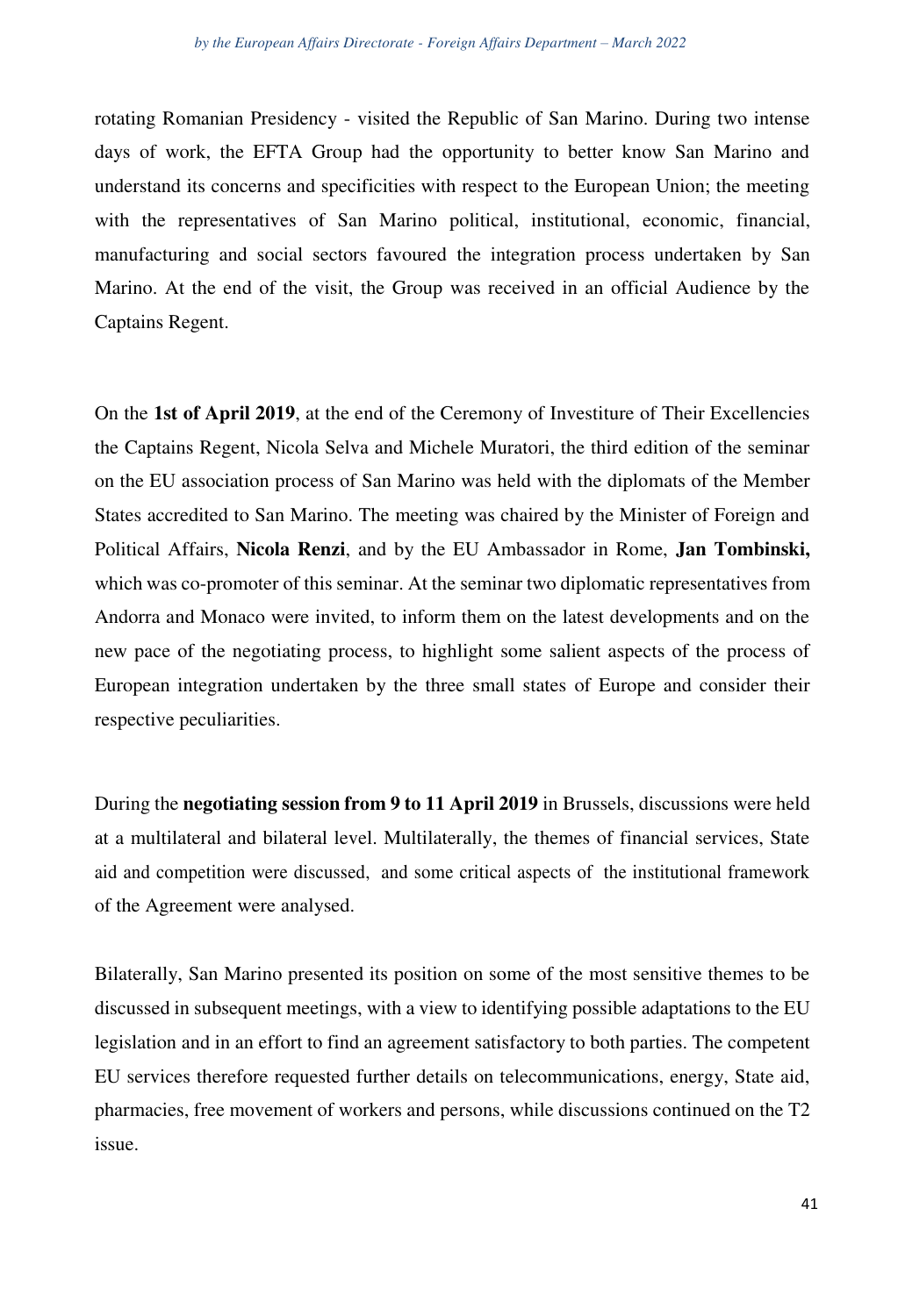At its meeting of **26 April 2019**, after hearing Minister Renzi's report on progress in negotiations with the competent services of the European Union, and at the conclusion of the following debate, the Grand and General Council unanimously approved by open vote a **decision**. The latter, while welcoming the work done by the Minister, invites the Government to conclude an Agreement, provided that it is satisfactory to both contracting parties, or to initial the agreement negotiated so far or to share a political declaration attesting to the work done so far and identifying the aspects on which future negotiations should focus on the basis of mutual common expectations.

In the past, in the sittings of 7 November 2017 and 22 February 2019 with the Parliamentary Commission for Foreign Affairs, Minister Renzi had reported about progress in negotiations with the European Union and about the analysis of the the EU legislation carried out by the Directorate of European Affairs and the Offices of the Public Administration; he had also presented some of the most delicate aspects for San Marino emerged from that analysis, which should have driven the negotiations in Brussels.

The decision approved by the Parliament on 26 April 2019 also welcomed the information initiative *"San Marino toward the European Union"*, scheduled by the Ministry of Foreign Affairs in the various Townships, in order to inform San Marino population on the association process with the European Union and to meet the requests of citizens and bodies that have independently organized minor events to inform the public on European issues. In this regard, the Ministry has undertaken to intensify its information work, also by involving national political forces and social and economic stakeholders.

**From 13 to 15 May 2019**, the EEAS hosted a delegation from San Marino for an **additional round** of bilateral negotiations on the EU Association Agreement. The meeting allowed to address different issues and to answer some questions that the European Commission addressed to the San Marino delegation on posted workers, air transport, energy and telecommunications policies, state aid, free movement of workers, freedom to provide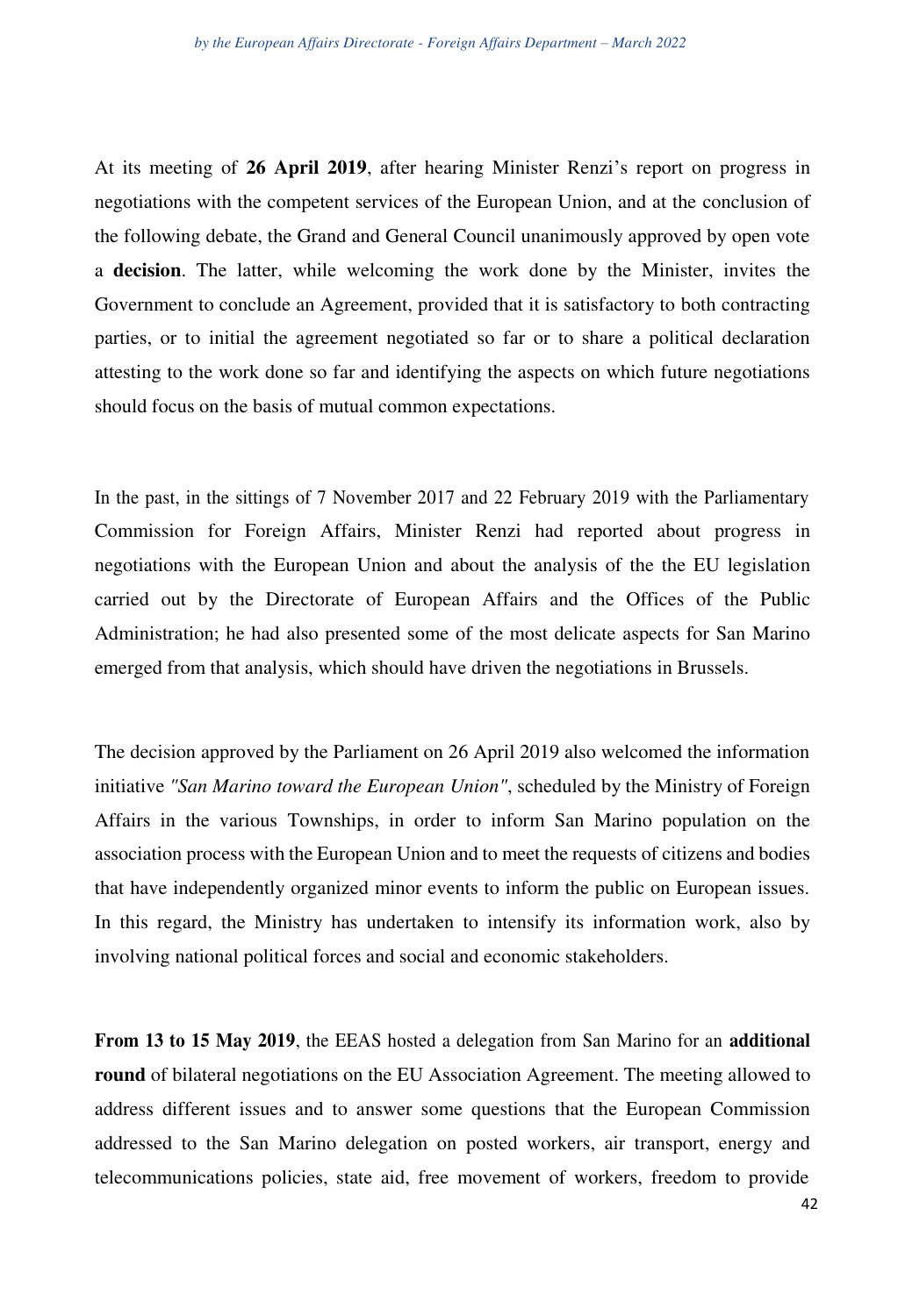services and freedom of establishment, postal services, pharmacies, as well as to address the problems related to the trade between San Marino and the European Union (T2)

With regard to the latter issue, discussions were held also in the presence of representatives of the Italian Republic. This testifies to the fact - as stated by Minister Renzi - that the Association Agreement is considered not only by San Marino but also by Italy, as a useful instrument to solve longstanding issues.

On the remaining items on the agenda, the Republic of San Marino defended its arguments for the request of specific safeguards with respect to the legislation of the European Union, according to the mandate conferred by the decision previously adopted by the Great and General Council of the Republic of San Marino.

In April-May 2019, the Ministry for Foreign Affairs, in cooperation with the European Affairs Directorate of the Foreign Affairs Department, organised a round of meetings to update the public on the process of association with the European Union, which was entitled *"San Marino towards the European Union"*. The purpose of this initiative was to spread information among the citizens on the last development of the negotiations for the Association Agreement, discuss on the prospects, eliminate disinformation and prejudices.

The meetings were held in all the Townships of the Republic of San Marino, with support of the relevant Councils, to reach out to and involve as many people as possible.

The meetings were attended by Minister Nicola Renzi, the Director and the officials of the European Affairs Directorate and the staff of the Ministry of Foreign Affairs, with the support of the Director of the Research Centre for International Relations of the University of San Marino. The nine meetings gave the opportunity to explain purposes, structure and goals of the Agreement, while stressing that, apart from obligations, there will also be new opportunities for economic operators, benefits for students and workers in terms of mobility in Europe , opportunities for the banking system and for cooperation in the framework of academic research, the environment and education, and, last but not least, the safeguard clauses that San Marino aims at obtaining during the negotiations.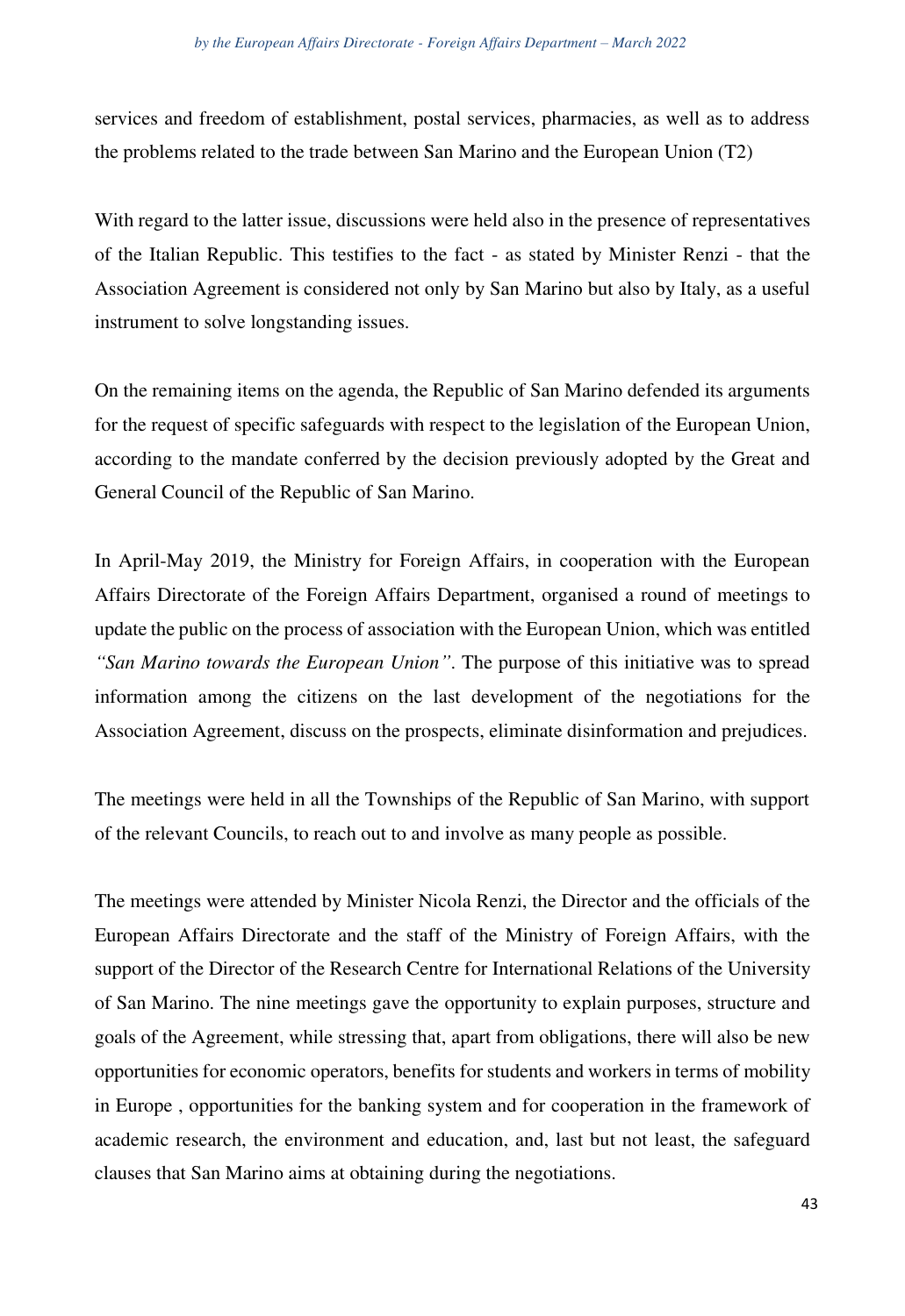At the conclusion of the round of meetings, Minister Nicola Renzi stated that: *"these meetings have been of vital importance, because citizens' opinions and constructive considerations will help us to draw up an Agreement that takes into account different points of view and can lead our Republic to a new season of growth and, in particular, of legality.* 

On the morning of **17 May 2019**, within the framework of the 129th session of the Committeee of Ministers of the Council of Europe in Helsinki, Minister for Foreign Affairs, Nicola Renzi, and his Italian counterpart, Enzo Moavero Milanesi, had a wide-ranging discussion. The meeting allowed to discuss some issues of bilateral interest, with the will to accelerate their resolution. The two Ministers also discussed the state of play of the negotiations for the Association Agreement with the European Union, focussing in particular on those issues where a greater bilateral cooperation between the two countries could help achieve the best outcome.

On 11 June 2019, the Ministry of Foreign Affairs published on its website the list of **documents concerning the European Union** *acquis*, under the relevant section dedicated to San Marino and the European Union.

The Government decided to disclose the list of the 25 Annexes concerning the European Union *acquis* pertinent to the Association Agreement, in order to provide, while preserving the necessary confidentiality of the negotiations, ever-growing information among the population and to meet the request by some citizens during the recent public meetings.

A multilateral negotiating meeting was held in Brussels on **3-4 June 2019**, focused exclusively on the institutional framework of the Agreement. In reconsidering the main points of the Agreement, the participating delegations addressed the most sensitive articles, where there are still issues that do not allow for the lifting of existing reservations, with the aim of trying to lift them and reach a compromise that can satisfactory for all the participants. The meeting also allowed to insist on the issue of State aid and competition, while competent EU Services also presented a text on good tax governance, which was discussed during the meeting.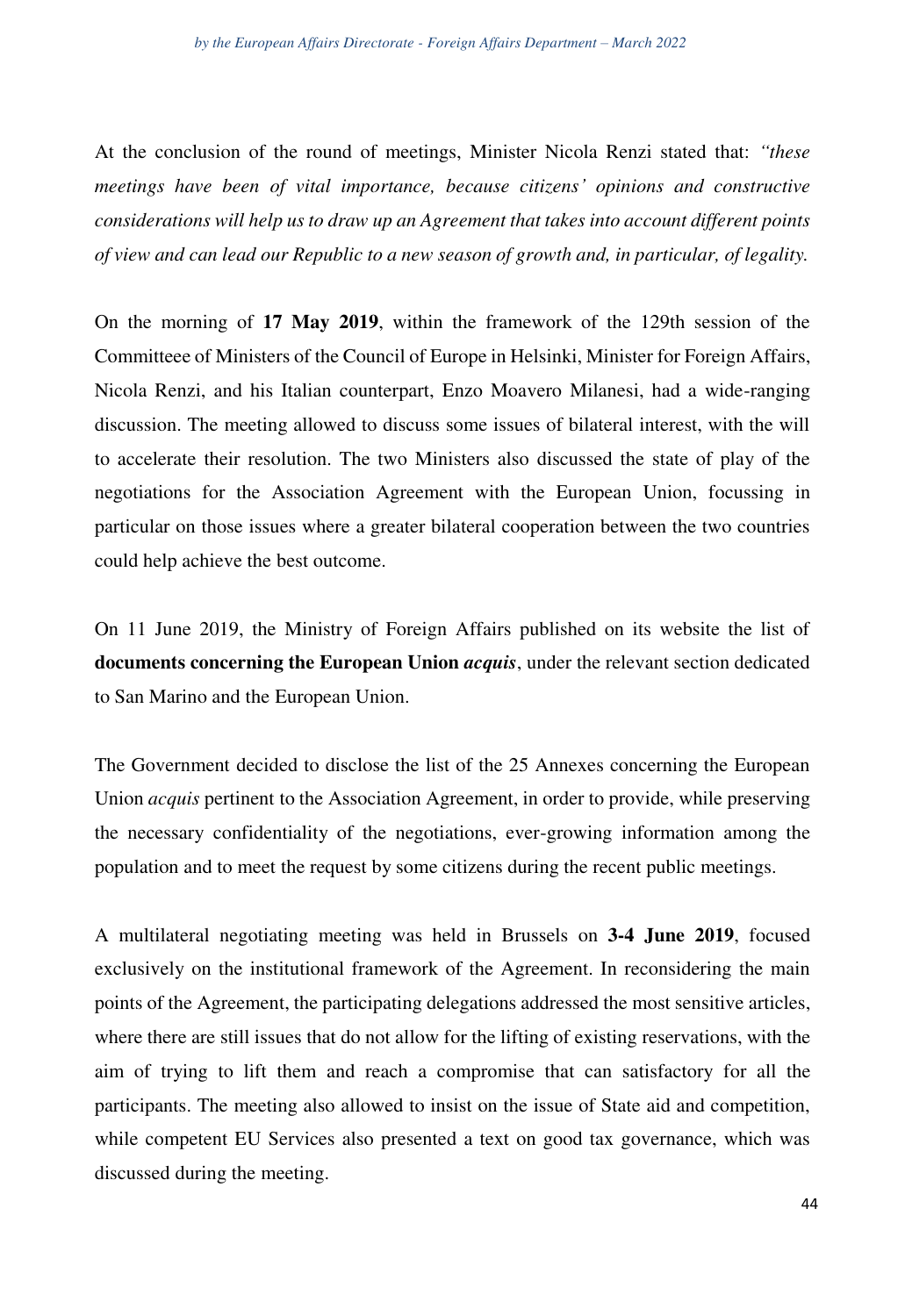On Thursday **27 June 2019**, a delegation from the San Marino Government, led by the Minister of Foreign Affairs, Nicola Renzi, and the Minister of Finance, Eva Guidi, met in Frankfurt with a delegation from the European Central Bank led by Benoît Cœuré, Member of the Executive Board. During the meeting the issues related to the Monetary Agreement between the Republic of San Marino and the European Union were discussed; moreover the two delegations exchanged their views on some aspects of San Marino banking and financial system.

In the presence of the Minister of Foreign Affairs, Nicola Renzi, a **new round** of negotiations between the delegations of San Marino, Monaco and Andorra and the competent EU Services was held in Brussels from **2 to 03 July 2019**. In-depth analyses took place multilaterally. However, there was also a session held bilaterally which saw the participation of the San Marino delegation led by Minister Renzi. In this case, bilateral meetings were an occasion to resume the discussions of May 2019 and, in particular, to reply to the questions previously made by the UE. At the end of the discussion, the parties agreed on specific issues, while, on remaining issues, they committed themselves to resuming the debate in order to achieve a similar result.

On Thursday, **9 July 2019**, two important technical bilateral meetings were held at the Italian Ministry of Foreign Affairs.

In the morning, the San Marino delegation composed by representatives of the Minister of Foreign Affairs, of the Minister of Finance and Budget and of CBSM met an Italian delegation composed of representatives of the Ministry of Foreign Affairs, of the Ministry of Economy and Finance and of the Bank of Italy to discuss the issues concerning **San Marino banking and financial system** with a view to the future association with the EU.

In the afternoon, the San Marino delegation met an Italian delegation composed by representatives of the Ministry of Foreign Affairs, of the Ministry of Economy and Finance, of the Customs and Monopolies Agency and of the Revenue Agency, with the purpose to discuss the main issues regarding the **transit accompanying document (T2)** in the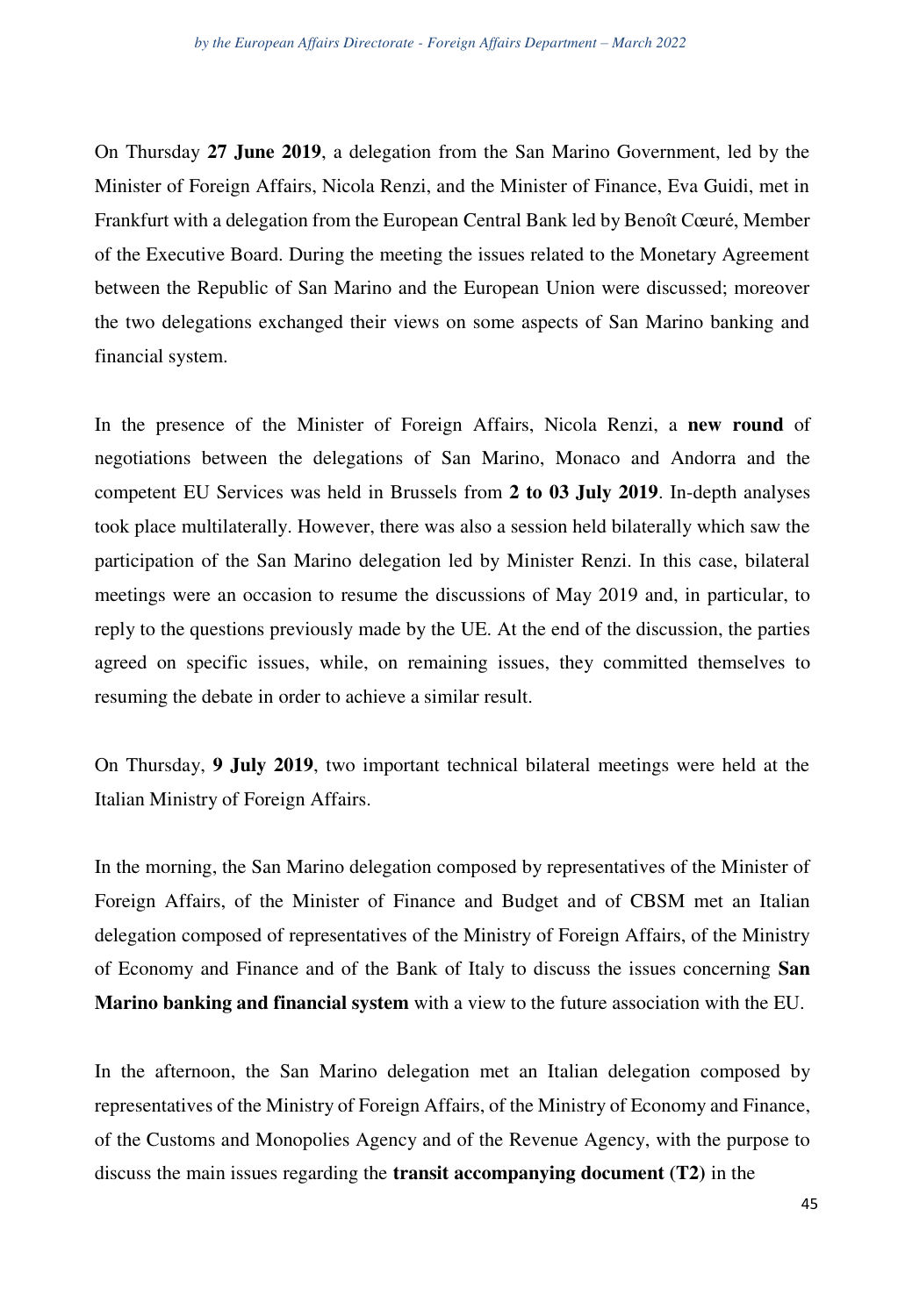framework of the negotiations of the Association Agreement with the EU.

The two delegations enjoyed a climate of constructive cooperation and agreed that respective technical task forces should continue their contacts and in-depth discussions during the summer, in order to allow the full delegations to meet again in September to define the results achieved and set out a common and agreed line of action with the relevant European Commission services, before resuming negotiations.

On **9 October 2019** a negotiating meeting was held in Brussels between the new EEAS negotiating team and the San Marino delegation led by Minister Nicola Renzi. The Minister explained the political situation in San Marino, pointing out that the Government could only deal with ordinary administration due to the early termination of legislature, so he was unable to take political positions on the negotiations.

From a technical point of view, there are still pending issues on which a large amount of documents has already been produced.

Due to the health emergency caused by the Covid-19 pandemic, on **17 March 2020** the European Union authorities ordered the closure of the EU's external borders, thus suspending the application of the provisions of the Schengen Agreement, except for the return of European citizens to their Member States of residence.

In the light of the above, Minister **Luca Beccari** sent on **19 March** a letter to the heads of the EU institutions (**Charles Michel**, President of the European Council, **Ursula von der Leyen**, President of the European Commission, **Josep Borrell Fontelles**, High Representative for Foreign Affairs and Security Policy, **Gordan Grlić Radman**, Minister of Foreign Affairs of Croatia, President-in-Office of the Council of the European Union) in order to request: the possibility for San Marino citizens and residents to transit through the EU territory to return to San Marino; EU assistance for the repatriation of San Marino citizens and residents from third countries where San Marino or Italian Embassies and Consulates were not present; the continued circulation of goods between San Marino and the EU, following the suspension of the provisions of the Schengen Agreement, in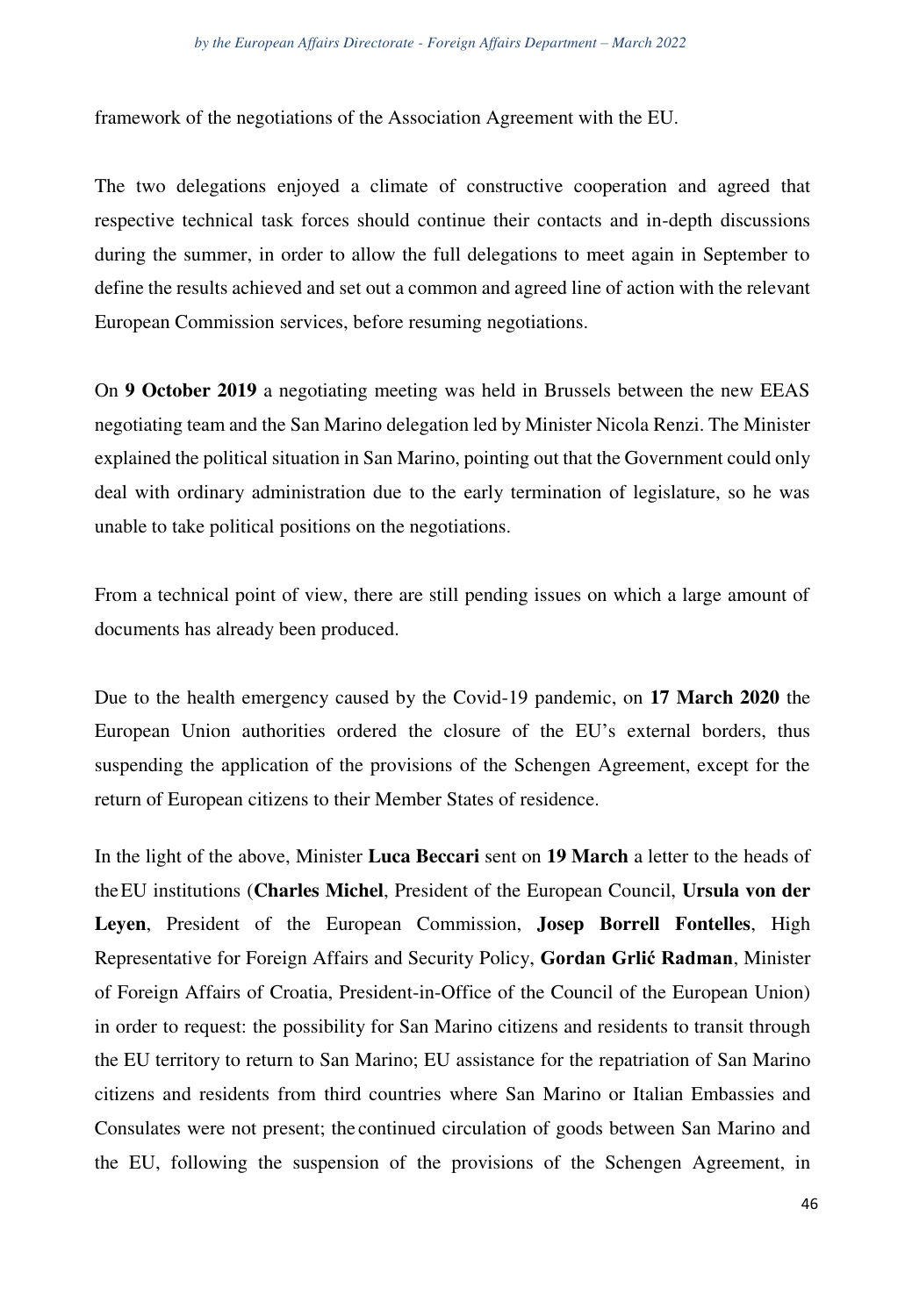particular of medical devices and equipment.

Following this communication, on **27 March**, the President of the European Council, Charles Michel, announced that the 27 EU Member States had accepted the request of the San Marino Government to formally allow the transit of San Marino citizens, as well as non-European citizens residing in San Marino, through the borders of EU Member States, for their repatriation.

In the same communication, the President of the European Council also guaranteed specific support from the Consular Affairs Section of the EEAS, so that San Marino citizens remaining in third countries where there were no San Marino or Italian diplomatic/consular representatives could rely on the consular assistance of other Member States.

With regard to medical supplies to cope with the health emergency, President Michel also informed San Marino Government that the EU had excluded San Marino from the scope of application of Regulation (EU) 2020/402, making the export of certain medical devices and equipment subject to the production of an export authorisation.

On **29 April**, a **tripartite meeting was held online among the Principality of Andorra, the Principality of Monaco and the Republic of San Marino** in order to present the respective developments in the health and socio-economic situations and to reflect on possible coordinated actions for the conclusion of the Association Agreement.

On **28 May 2020**, the EU-San Marino Cooperation Committee adopted **Decision no. 1 of 2020** "concerning the applicable provisions on organic production and labelling of organic products, and arrangements for imports of organic products adopted under the Agreement on Cooperation and Customs Union between the European Community and its Member States, of the one part, and the Republic of San Marino, of the other part".

This Decision is the result of an intense diplomatic and technical work started in 2017 between San Marino and the European Union, also thanks to the cooperation with the competent Italian authorities. This decision establishes the equivalence of San Marino organic products, produced and marketed according to the European reference standards, with those of the EU Member States.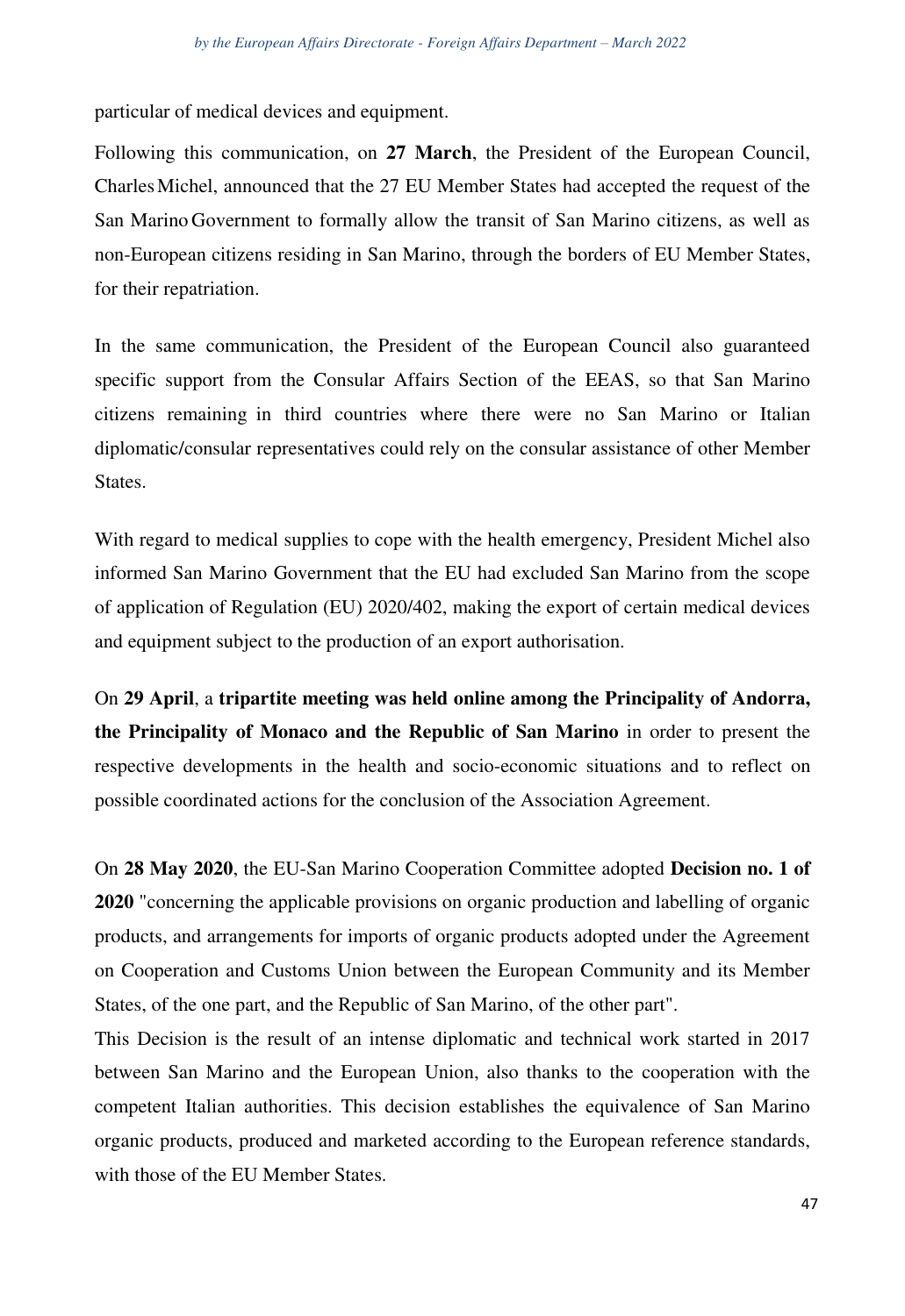Following the end of the mandate of Jan Tombiński, on 9 June 2020 the Embassy of the European Union in Rome requested, by means of a Verbal Note, the agreement of the Republic of San Marino for the accreditation of Ms. **Alexandra Valkenburg-Roelofs** as **Ambassador Extraordinary and Plenipotentiary of the European Union to the Republic of San Marino**; such agreement was then granted by the Congress of State on 6 July 2020. The **presentation of the Credential Letters** took place on **29 September 2020**.

After the suspension of the already scheduled negotiation meetings in February and March, also due to the closure of the offices of the European institutions, for reasons related to the Covid-19 emergency, Minister Luca Beccari had a telephone conversation on 11 June with **Stefano Sannino**, EEAS Deputy Secretary General for Economic and Global Issues and EU Chief Negotiator for the Association Agreement with the three small States. The meeting made it possible to clarify the new political and negotiating conditions of San Marino and to lay the foundations for the subsequent resumption of the negotiations.

The online meetings with the competent EU Services were held in the week between **29 June and 3 July**, thus confirming the official resumption of the negotiations between San Marino and the European Union for the conclusion of an Association Agreement.

On this occasion, the Minister of Foreign Affairs, Luca Beccari, spoke at the opening of the session to demonstrate **San Marino's commitment to the negotiation process** and to describe its intention to speed up the discussions. He also presented the objectives discussed and approved at the last meeting of the Permanent Parliamentary Commission for Foreign Affairs, held on 22 June, in which Minister Beccari made the usual quarterly report on the progress of the negotiations, as well as on Government's commitments, employment opportunities and safeguards to be considered before the EU in the light of certain specificities of San Marino.

The discussions with the competent EU Services focused on matters such as **customs union** and **trade policy**, which are already partially included in the Cooperation and Customs Union Agreement in force and which San Marino has long been committed to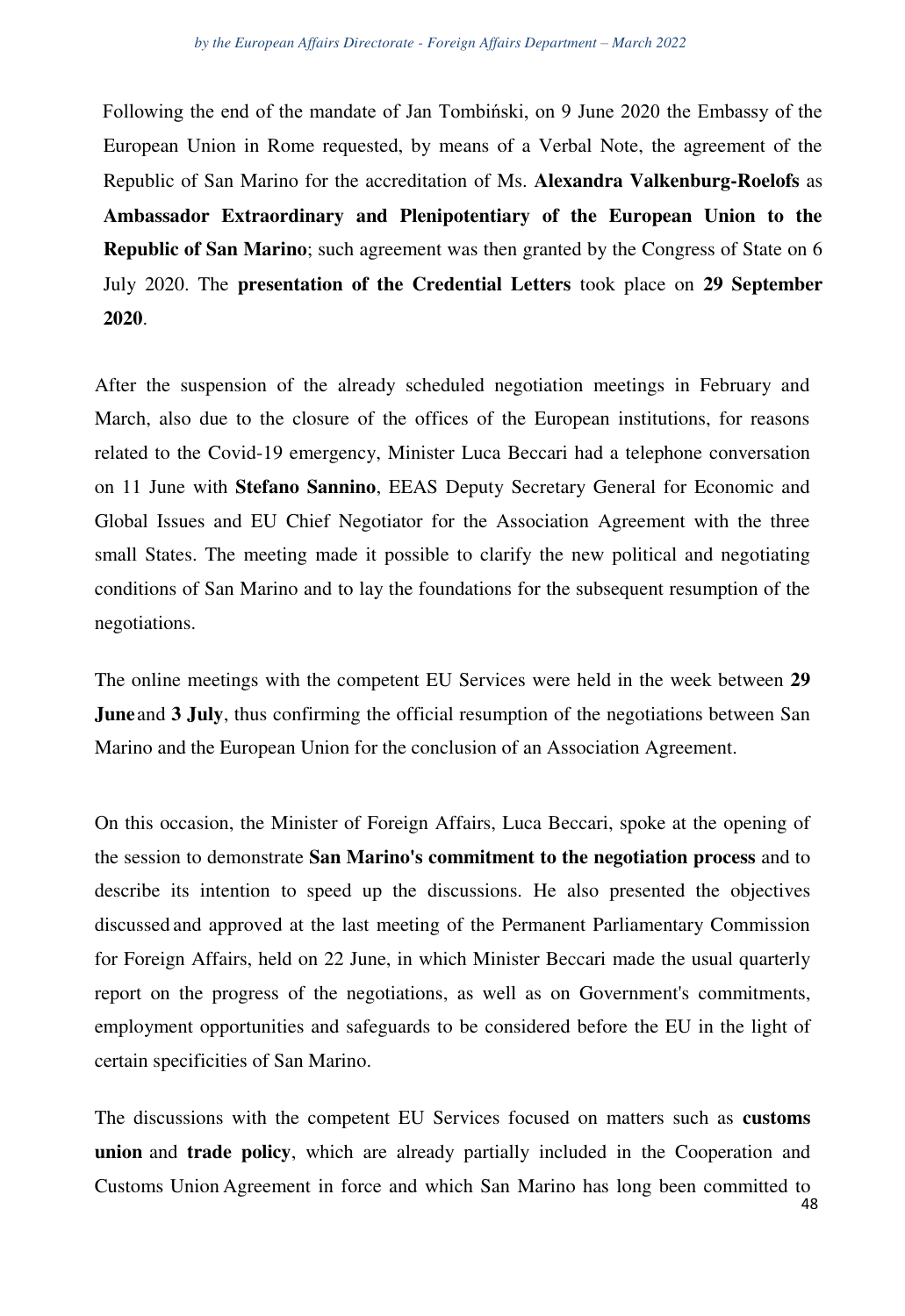applying.

In the margins of this meeting, San Marino delegation expressed its willingness to solve, in a special negotiation meeting, also the issue relating to the requirements and burdens arising from the **T2 document** concerning trade.

In a subsequent meeting, San Marino provided clarifications on some specific aspects relatedto free movement of goods, with particular reference to **product liability**, which is of primary importance for the proper functioning of the internal market and will facilitate the updating of San Marino consumer protection legislation.

By virtue of Decision no. 4 of **17 August 2020**, the Congress of State authorised the start of the **accession process of San Marino to the EU Strategy for the Adriatic-Ionian Region (EUSAIR).** To this end, Minister Luca Beccari sent to his counterparts, the Foreign Ministers of Italy, Croatia, Slovenia and Greece, i.e. the 4 EU Member States belonging to EUSAIR, a request for diplomatic political support required to participate in this Strategy.

**On 20 August**, the Minister of Foreign Affairs, Luca Beccari, spoke at the panel "A new vision for Europe" at the Meeting for Friendship among Peoples in Rimini. On that occasion, he outlined the main stages of the association process undertaken by the Republic of San Marino with the European Union and stressed the will of the current Government to give a strong impetus to the negotiations in order to allow San Marino to achieve greater European integration as soon as possible.

On **29 September**, a ceremony was held in San Marino to present the Credential Letters of the new Ambassador of the European Union to the Holy See, the Republic of San Marino and the International Organisations based in Rome, **Alexandra Valkenburg-Roelofs**. She replaced her predecessor Jan Tombinski, whose term of office had expired.

On that occasion, the Minister of Foreign Affairs, Luca Beccari, recalled the central position that the negotiations for an Association Agreement with the EU have in San Marino's foreign policy and expressed the hope that a shared text could be finalised soon.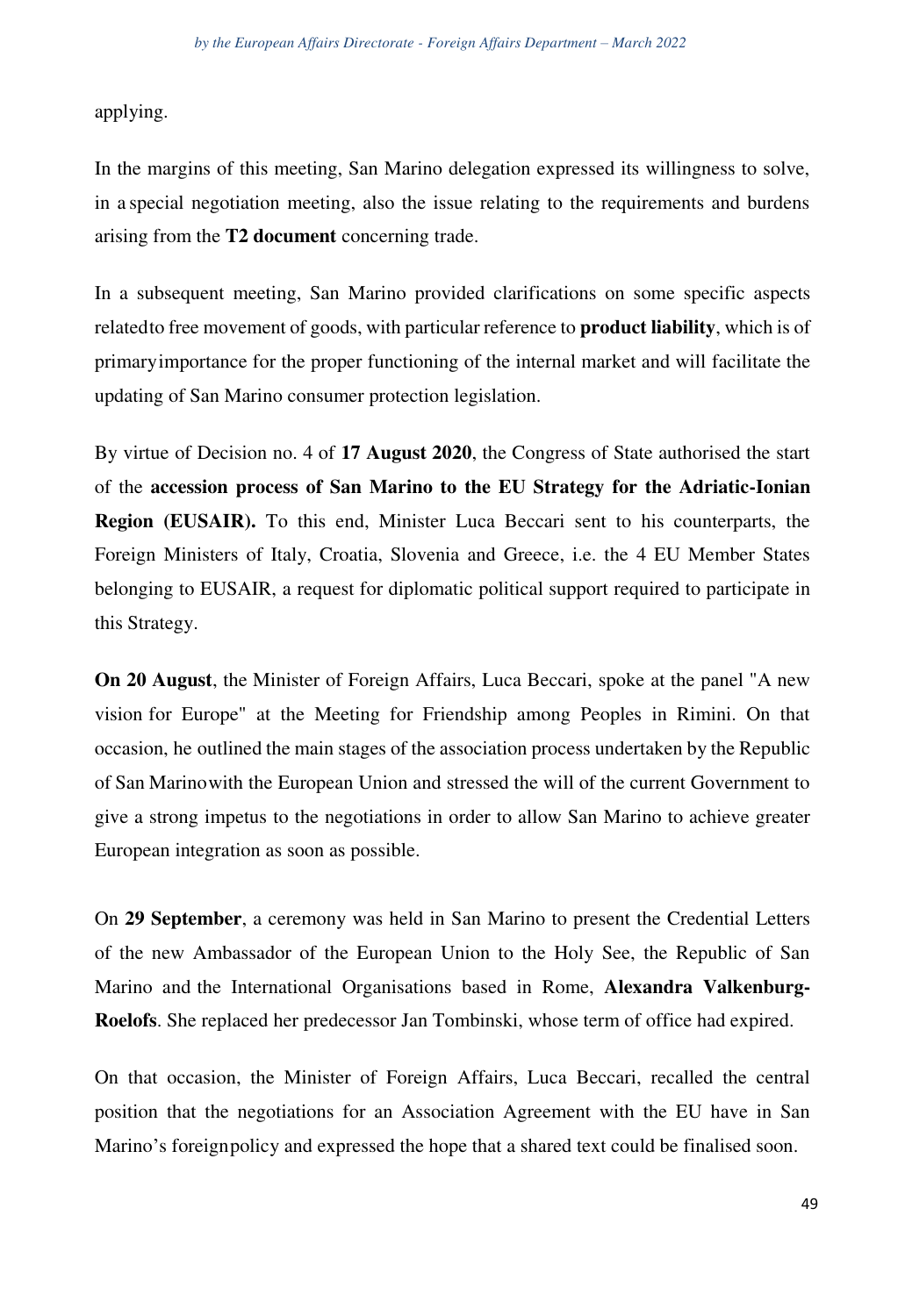While confirming the excellent relations that San Marino has with all EU Member States, the Minister also referred to the recent request of San Marino to join the European Union Strategy for the Adriatic-Ionian Region (EUSAIR).

On Wednesday **30 September**, in video conference mode, a **bilateral negotiating session**  was held on the specific subject of **intellectual property** contained in Annex XVII to the future Association Agreement. On this occasion, a delegation made up of officials from the Directorate of European Affairs of the Foreign Affairs Department, the Department of Economy and the Director of the Patent and Trademark Office, met with officials from the European External Action Service and the relevant Directorates General (DG CONNECT and DG GROW).

The following day, Thursday **1 October**, following the Ceremony of Investiture of Their Excellencies the Captains Regent, Alessandro Cardelli and Mirko Dolcini, the usual **seminar on the EU association process took place. The diplomats of the accredited European Member States participated in the event,** organised by the EU Ambassador to San Marino. On this occasion, the Minister of Foreign Affairs, Luca Beccari, updated those present on the progress of the negotiations underway for the Association Agreement.

On **14 October 2020**, a new round of bilateral negotiations on the Association Agreement between San Marino and the European Union took place electronically. During the meeting, various topics were discussed, such as the free movement of goods, energy and statistics.

On the following day, **15 October**, Minister Luca Beccari met in Rome the Minister of Foreign Affairs and International Cooperation of the Italian Republic, **Luigi Di Maio**. The latter renewed Italy's support for the future conclusion of an Association Agreement between the European Union and San Marino, within the framework of the ongoing negotiations.

**On 25 November**, the Undersecretary of State at the Italian Ministry of Foreign Affairs and International Cooperation, **MP Ivan Scalfarotto**, paid an official visit to San Marino. During the visit, Scalfarotto and the Minister of Foreign Affairs, Luca Beccari, with their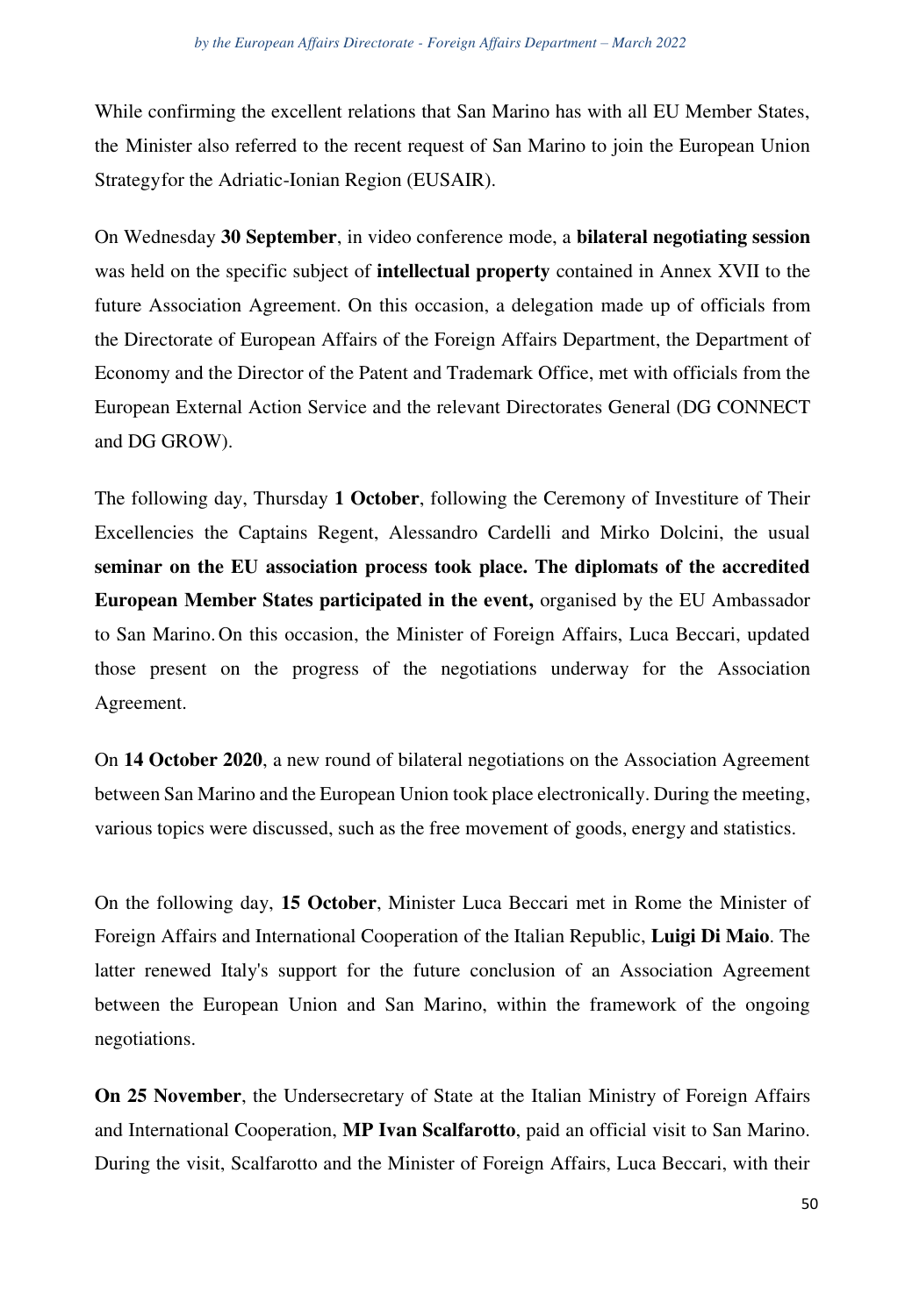respective delegations, addressed the issues related to the ongoing collaboration between the two countries, which cover both the bilateral sector and the close cooperation in the multilateral and mainly in the European context. In this latter context, the Undersecretary reaffirmed Italy's support, both from a political and a technical point of view, to the process of San Marino's association with the EU.

On **9 December 2020**, a new bilateral negotiation session was held on the Association Agreement between San Marino and the European Union, during which issues related to veterinary matters, food safety and road transport were addressed.

**From 13 to 15 December 2020**, Minister Luca Beccari, together with a delegation of officials from the Department of Foreign Affairs and the Ministry of Foreign Affairs, paid an official visit to the **Principality of Andorra** to celebrate the **25th anniversary of the establishment of diplomatic relations** between the two countries. The San Marino Delegation was welcomed by the Minister of Foreign Affairs of Andorra, **Maria Ubach**. Subsequently, Minister Beccari met with the Head of Government of Andorra, **Xavier Espot**, and then with **Landry Riba**, Secretary of State for European Affairs of the Principality. The visit provided an opportunity for the two countries to discuss the progress of negotiations with the EU on the Association Agreement. In particular, the discussion was focused on the strengthening of cooperation mechanisms between the two countries, both on issues of common interest that will be included in the Association Agreement and on more general bilateral relations.

On **18 March 2021**, a new **round of bilateral negotiations** took place in video conference, following which Annex XVII (Intellectual Property) was provisionally closed. During the same meeting, issues concerning road transport (Annex XIII), social security (Annex VI), with reference to which San Marino presented to the competent Services of the European Commission the characteristics of its social security system, and finally the free movement of goods (Annex II) were addressed, in particular with regard to Regulation (EU) 2019/1020 on market surveillance and compliance of products. This Regulation, which entered into force in the European Union on 16 July 2021, fully replaces the regulatory framework for market surveillance and controls of products entering the single market and repeals the entire Chapter III of Regulation (EC)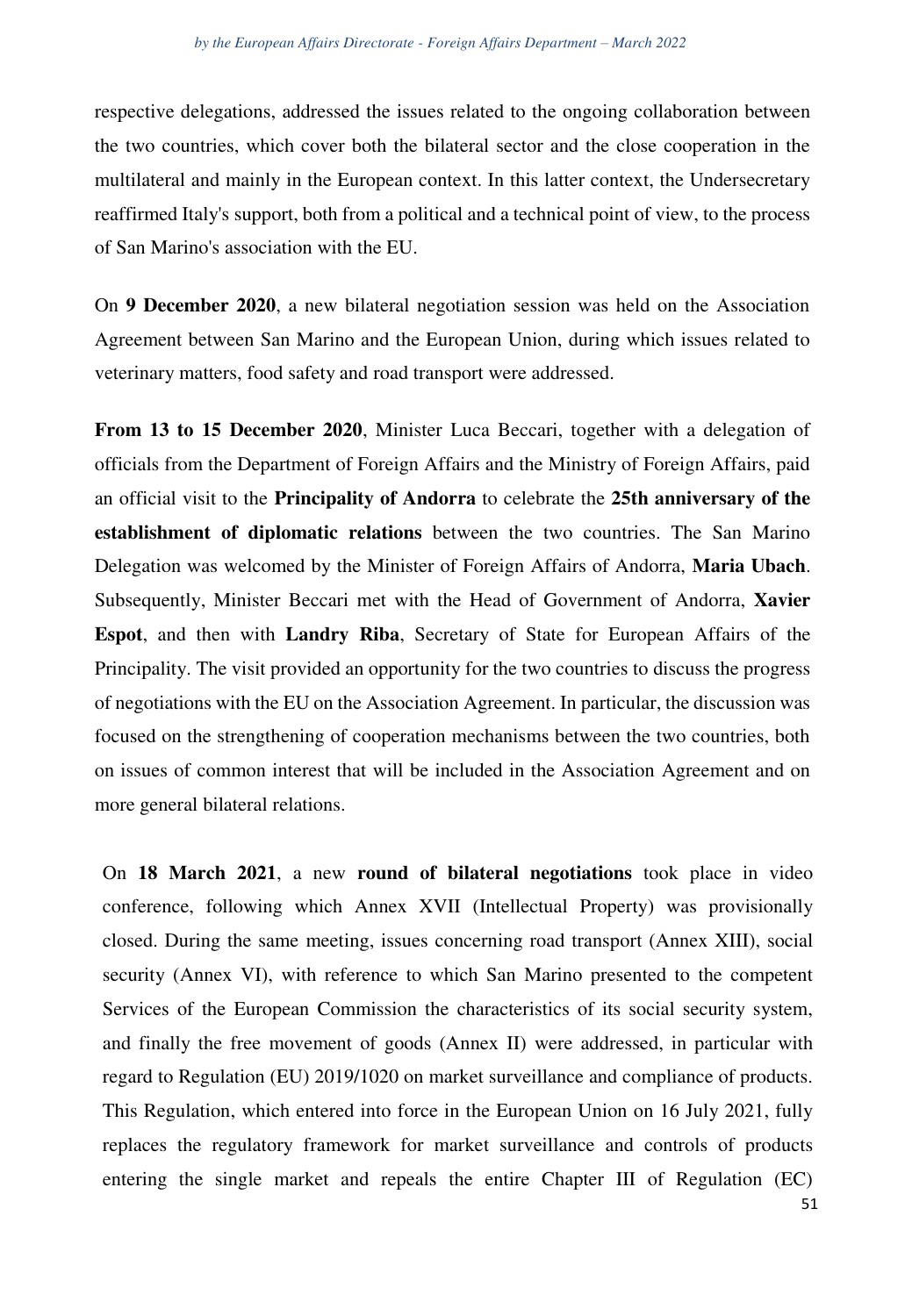765/2008. On the basis of the in-depth analysis previously carried out at a technical and legal level, the meeting was an opportunity to highlight certain implications resulting from San Marino's status as a third State. A subsequent meeting was held (via Webex) with the officials of DG GROW in order to receive information from the EU on the questions made by San Marino concerning the possible impacts on its economic operators located in a third State and deriving from the entry into force of Regulation 2019/1020.

On **31 March 2021,** Minister Beccari met in Rome with EU Ambassador **Alexandra Valkenburg** to reiterate, on the one hand, the importance of concluding the Association Agreement and, on the other hand, to explain San Marino's need to speed up negotiations. This meeting was also attended by other members of San Marino Government and was the occasion to discuss the relevant political and economic priorities related to the Association Agreement.

On the following day, **1 April**, Minister Beccari met the French Ambassador **Christian Masset**, who underlined that France shares the importance and the priority of the dossier related to the Association Agreement. Both parties addressed the possibility of collaboration between San Marino and France in banking and financial matters.

On **19 May 2021** a specific meeting was held to carry out an in-depth technical analysis between a San Marino delegation and the officials of **DG SANTE** concerning Annex VI on social security, in accordance with what was agreed during the previous negotiating session in March. Thanks to the clarifications made during this fruitful exchange of views, it was possible to draw a clearer picture of the implications of the country's commitment to coordinating its social security system with all EU Member States.

A **bilateral negotiation session** took place on **1 July 2021,** again in video conference, covering the following subjects: road transport, trade policy, environment, safety at work and social security. The discussions with the competent Services of the European Commission allowed to provisionally close the works on Annex XXV (Trade Policy), as well as on Annex VI (Social Security). With regard to the latter, San Marino expressed its political will to overcome, without any exception, all the existing bilateral agreements on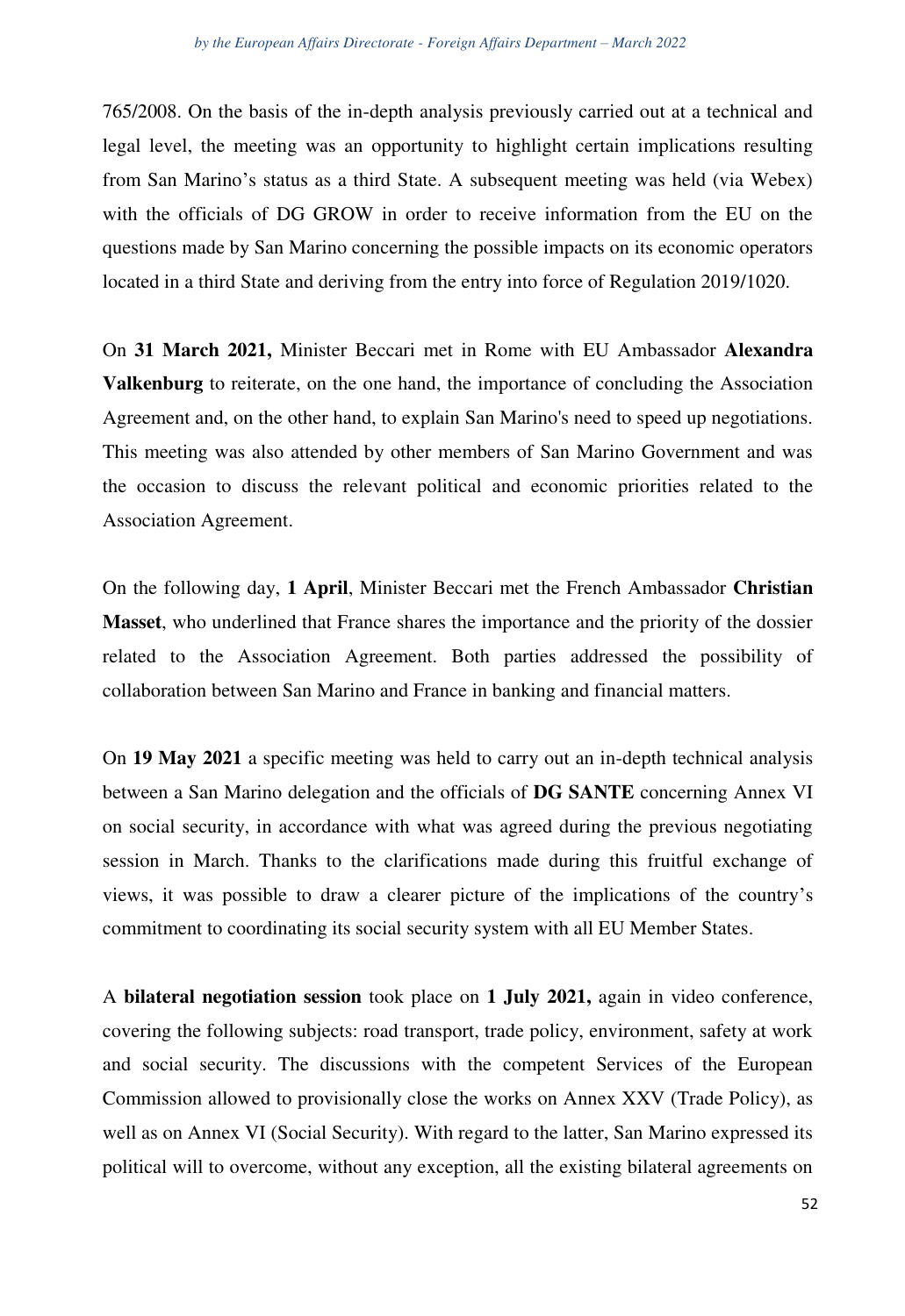social security, entered into with some EU Member States, including the one in force with the Italian Republic. Moreover, the commitment of San Marino and of its administration to coordinating its social security system with the social security systems of other Member States was reiterated. With regard to the other topics covered by the meeting, the main sensitive aspects in the above Annexes were further analysed, as well as San Marino's proposals for adaptation.

Following the adoption of Decision 1/2020 by the EU-San Marino Cooperation Committee (see above) and the subsequent transposition of the EU provisions on organic production into domestic legislation, a **TAIEX** (Technical Assistance and Information Exchange Instrument) technical assistance seminar was held in San Marino **from 19 to 23 July 2021**. This service was extended by the EU also to the three small-sized States that are negotiating the Association Agreement. Similarly to previous EU technical assistance seminars in the field of banking activities and services in general, which were held in 2017 and 2019 respectively, the TAIEX seminar was a useful training opportunity for the officials of the relevant San Marino offices to obtain information on the best possible ways to implement the obligations envisaged by the European legislation on organic production, by drawing on the valuable experience gained by the Italian officials present at the meeting as speakers.

On **30 September 2021**, a **lunch** was held at the Italian Embassy in San Marino **with the ambassadors, or their representatives, of the Member States of the European Union** accredited to the Republic of San Marino. The main topic of discussion was an update on the status of negotiations for an Association Agreement between San Marino and the European Union. The working lunch was attended by a delegation of the Directorate of European Affairs, which provided an update on the ongoing negotiations, highlighting some critical issues that are being solved and the prospects for further collaboration between San Marino and the member countries.

On **15 October 2021**, the **Coordination Meeting between the delegations of the Principality of Andorra, the Principality of Monaco and the Republic of San Marino** took place at the Kursaal Congress Hall in San Marino. The meeting, attended by the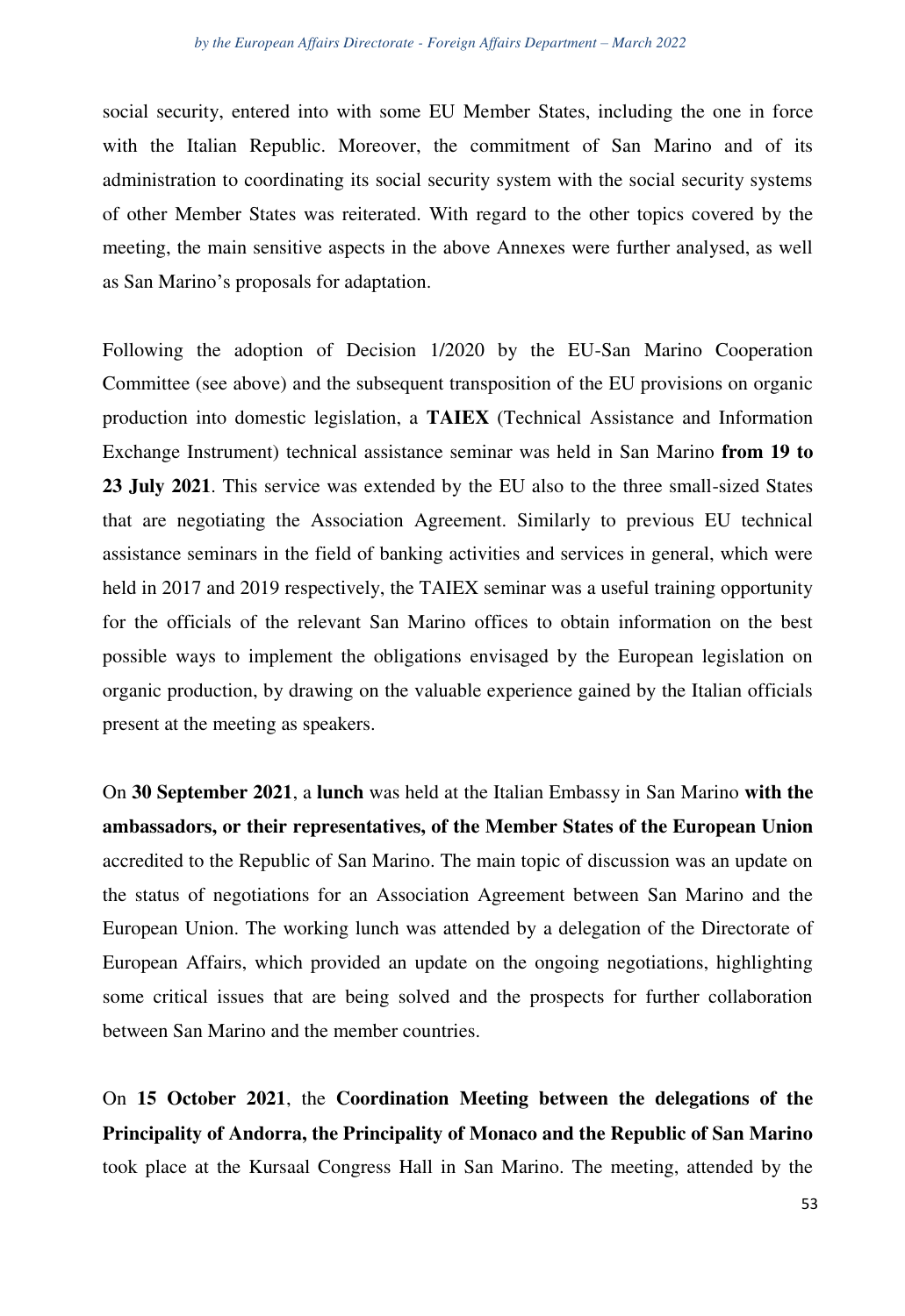respective heads of delegation, as well as by the three ambassadors in Brussels, was an opportunity to update on the respective most recent progress in the negotiations and to discuss the most sensitive issues. The three delegations also considered the possibility of taking joint initiatives during negotiations and of possibly extending opportunities for cooperation with member countries.

On the morning of **26 October 2021**, a new **bilateral negotiating meeting** for the Association Agreement between San Marino and the European Union took place remotely. San Marino delegation and the competent EU Services had the opportunity to discuss several issues related to four annexes of the EU *acquis communautaire*, which San Marino will be required to transpose. The parties agreed to provisionally close Section A of Annex XX on Environment and to continue discussions to soon reach a similar conclusion with respect to Annex XXIV on Agriculture. With regard to Annex IV (Energy) and Annex XVIII (Health and Safety at Work), subsequent meetings will make it possible to negotiate San Marino's proposals for adaptation, in order to provisionally close also these annexes in the first months of 2022.

Due to the continuing COVID-19 pandemic, the **last bilateral negotiation meeting of the year** took place on **9 December 2021** again remotely. As on the previous occasion, this was a technical meeting. The San Marino delegation and officials from the competent services of the European Union continued discussing two annexes. With regard to Annex XX, the acts of the Climate section were examined. The EU delegation also informed that it would send a new version of the annex containing the previously agreed adaptations. With regard to Annex XVIII, the second section on Equal Treatment was discussed; with regard to the third section (labour law), San Marino proposed to discuss it in one of the next negotiation meetings in 2022.

During the above-mentioned negotiation session, EU officials announced the **transfer of the management of the negotiations** from the European External Action Service (EEAS) **to the Secretariat-General of the Commission**, within which, starting from 1 January 2022, a new directorate composed of three units will be operational. One of its units will be in charge of relations with the Microstates, Switzerland and the countries of the European Economic Area.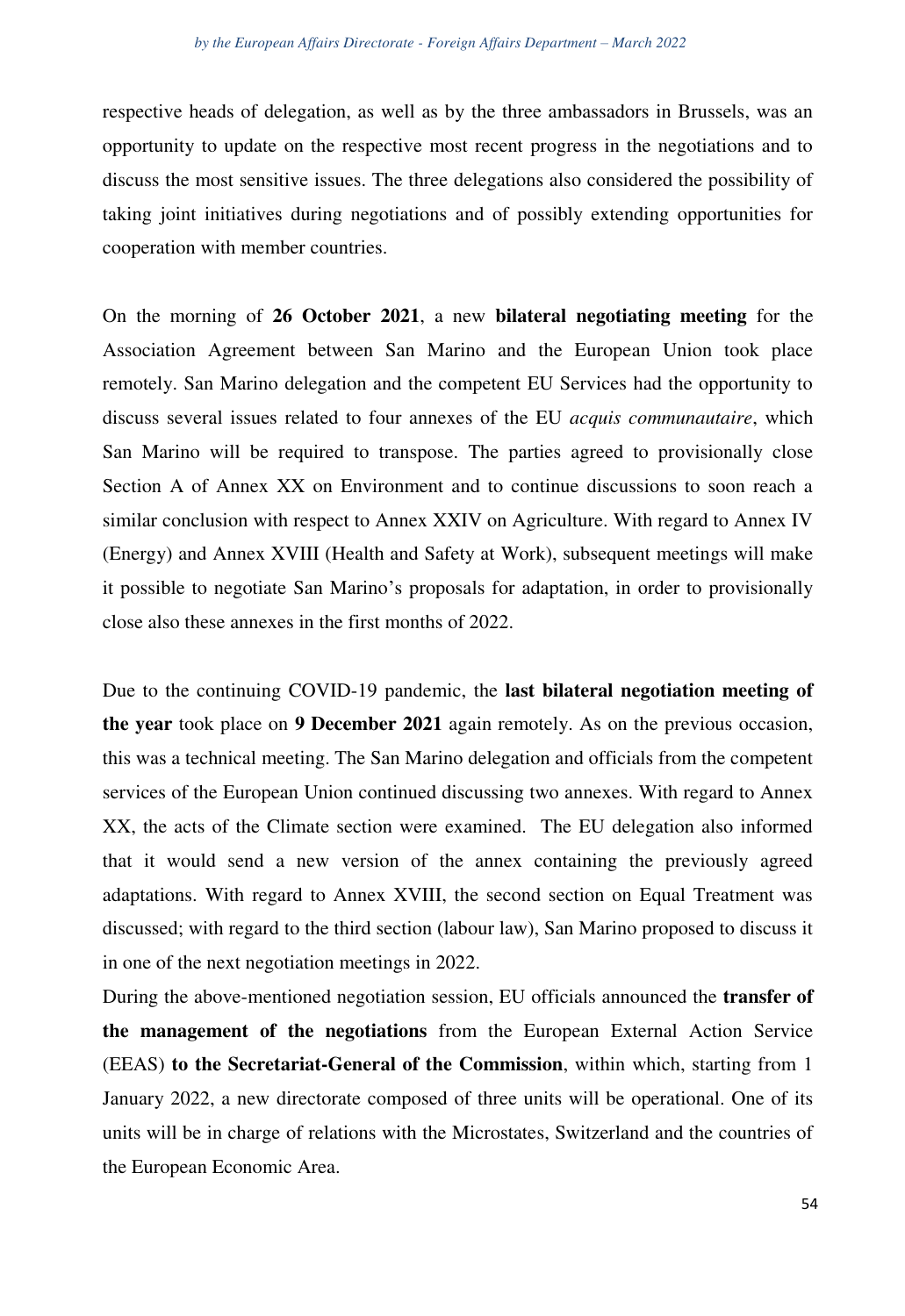On **1 January 2022**, the new unit of the Secretariat General of the European Commission, in charge of conducting the negotiations for an Association Agreement between San Marino and the European Union, officially took office, thus making **the change of management** envisaged by the EU officials during the last negotiation session in 2021 **effective**.

On **14 February 2022,** in accordance with the relevant Communication of the European Commission, **San Marino** officially became the **tenth State of the European Union Strategy for the Adriatic Ionian Region (EUSAIR)**. At the same time, San Marino has become eligible to participate in the transnational cooperation programme Adrion. With the subsequent Decision no. 2 of 16 February 2022, the San Marino Government appointed the delegation in charge of participating in the multi-level governance of Eusair and in the planning of the Adrion programme. In an article published in the [European magazine](https://ec.europa.eu/regional_policy/en/newsroom/panorama/2022/03/03-02-2022-san-marino-welcomes-inclusion-in-eusair)  [Panorama,](https://ec.europa.eu/regional_policy/en/newsroom/panorama/2022/03/03-02-2022-san-marino-welcomes-inclusion-in-eusair) the Minister of Foreign Affairs, Luca Beccari, commented favourably on the milestone achieved, expressing his "gratitude for the support we received to become an active member of this cooperation and territorial cohesion platform promoted and supported by the European Union". Moreover, in his opinion, Eusair will undoubtedly be a training opportunity to provide the San Marino administration with the knowledge and tools necessary to assume the management obligations of the future Association Agreement with the EU.

On **10 March 2022**, another **technical bilateral negotiation meeting** took place, again remotely. The San Marino and European delegations continued their discussions with regard to three Annexes. At the end of the discussions, it was agreed that it would be advisable to proceed in writing with the provisional closure of Annex XX (Environment and Climate). With regard to Annex II, on the other hand, it will be necessary to reconsider the acts that proved to be closely related to other annexes in order to be able to consider this annex provisionally closed as well. Finally, the San Marino delegation confirmed to the EU delegation that it has not encountered any problems in the transposition of nearly all the acts contained in Annex XIX regarding Consumer Protection. Only one Directive is still open for constructive discussion.

On **15 March 2022**, Ambassador Antonella Benedettini attended the **usual meeting of the**